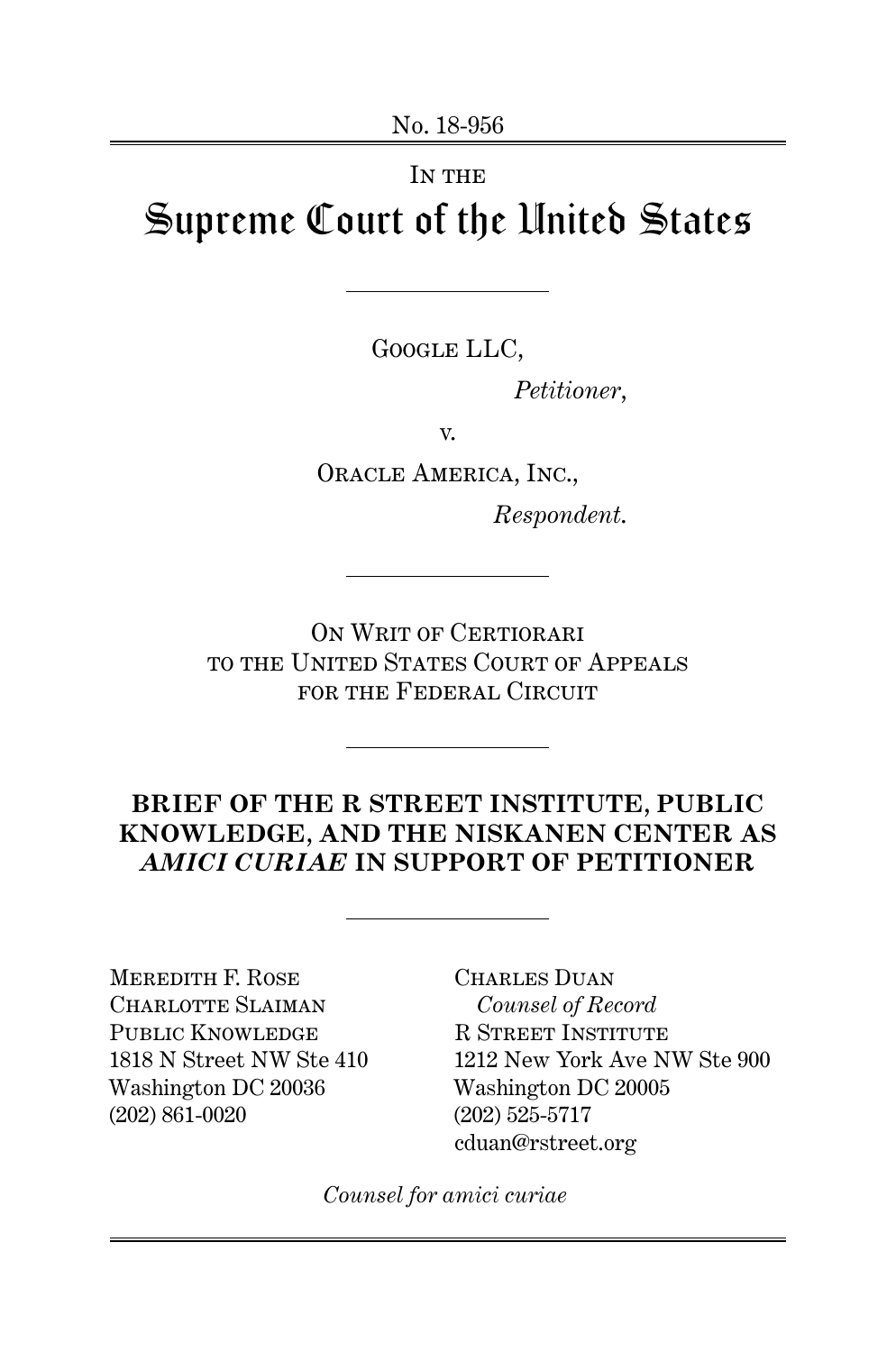## **TABLE OF CONTENTS**

| TABLE OF AUTHORITIES<br>$\mathbf{ii}$                                                                                      |
|----------------------------------------------------------------------------------------------------------------------------|
| INTEREST OF AMICI CURIAE<br>1                                                                                              |
| SUMMARY OF ARGUMENT $\ldots \ldots \ldots \ldots \ldots 2$                                                                 |
| $\overline{5}$                                                                                                             |
| Reimplementation of APIs and Other Interfaces Is<br>I.<br>Prevalent, Expected, and Valuable $\ldots \ldots \ldots$ 5       |
| Historical Communication Systems Show the<br>A.<br>Commonality of Reimplementations $\ldots \ldots \ldots 6$               |
| Flag Signal Codes—6. Floriography—8. Tele-<br>graphs and Radio-10. Hospital Codes-13.                                      |
| APIs Are Frequently Reimplemented by Pri-<br>В.<br>vate Firms, Including Oracle Itself 15                                  |
| Cloud Services—15. Technical Standards and<br>the Internet—18. Computer Hardware—19.                                       |
| C.<br>Government Entities Often Mandate Reimple-<br>mentation or Reimplement APIs Themselves 20                            |
| Law Enforcement Agency Cooperation-21.<br>Meteorology-23. Aviation-24.                                                     |
| API Copyright Directly Conflicts with Binding<br>D.<br>Federal Policy $\dots \dots \dots \dots \dots \dots \dots \dots 25$ |
| Historical and Modern Practices Counsel Against<br>II.<br>Reimplementation Being Copyright Infringement 28                 |
| Industry Expects Not Copyright Incentives to<br>Α.<br>Create APIs, but Freedom to Reimplement 28                           |
| Robust Competition Depends on Emerging<br>Β.<br>Firms' Freedom to Reimplement APIs 29                                      |
| $C_{\cdot}$<br>Reimplementation of APIs Often Serves Amer-<br>icans' Security and Welfare 31                               |
| $CONCLUSION \ldots \ldots \ldots \ldots \ldots \ldots \ldots \ldots 33$                                                    |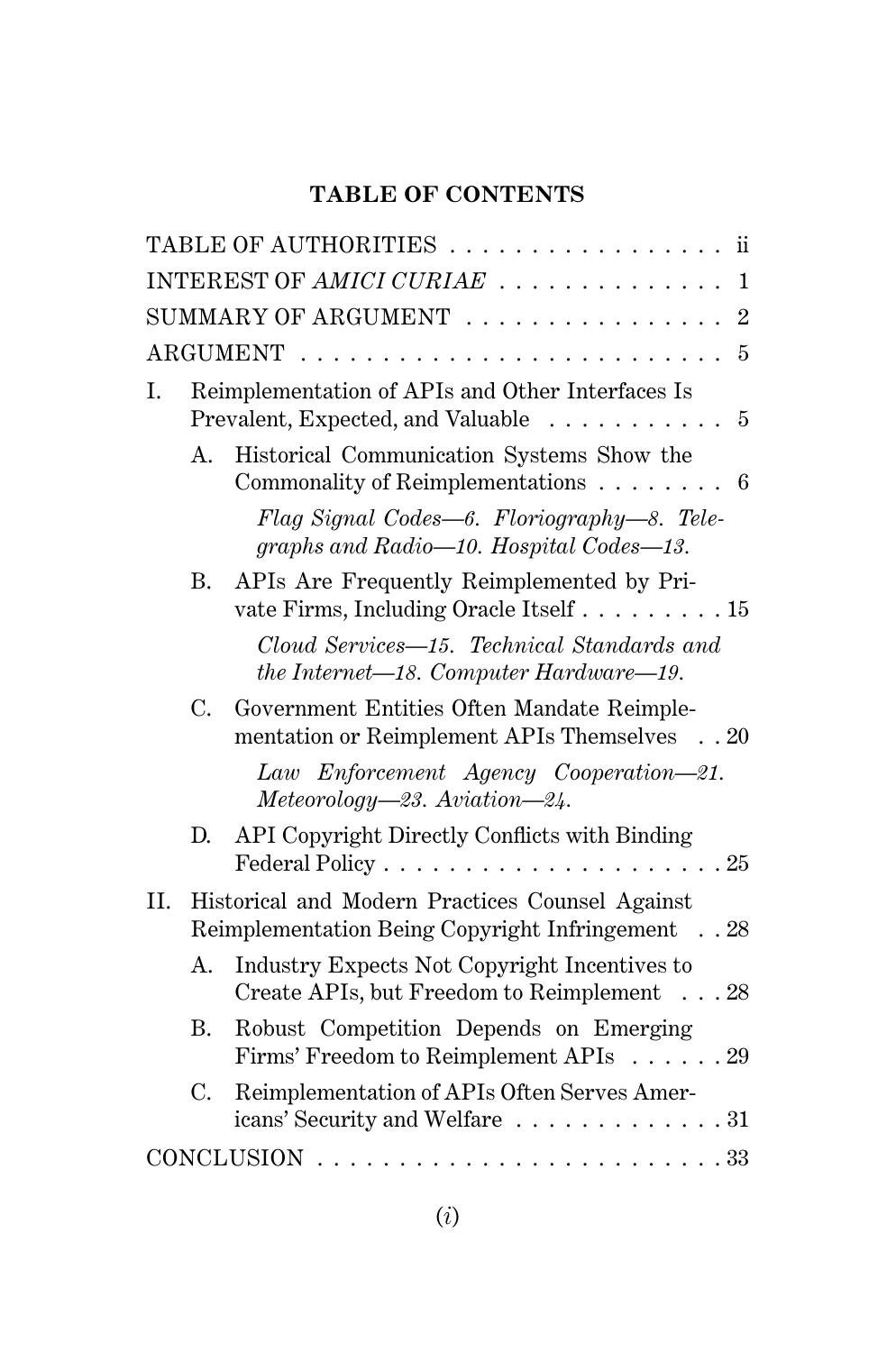## **TABLE OF AUTHORITIES**

### **Cases**

| Ager v. Peninsular & Oriental Steam Navigation Co.,<br>50 L.T.R. (n.s.) 477 (Ch. Div. 1884) 11                                                           |
|----------------------------------------------------------------------------------------------------------------------------------------------------------|
| American Code Co. v. Bensinger,                                                                                                                          |
| Ericsson, Inc. v. D-Link Systems, Inc.,<br>773 F.3d 1201 (Fed. Cir. 2014) $\ldots \ldots \ldots \ldots \ldots \ldots 29$                                 |
| Feist Publications, Inc. v. Rural Telephone Service Co.,                                                                                                 |
| Hartfield v. Peterson,<br>$91$ F.2d $998$ (2d Cir. 1937) 11                                                                                              |
| Jeweler's Circular Publishing Co.<br>$v.$ Keystone Publishing Co.,<br>281 F. 83 (2d Cir. 1922)<br>11                                                     |
| Microsoft Corp. v. Motorola, Inc.,<br>$795 \text{ F.3d } 1024 \text{ (9th Cir. } 2015) \ldots \ldots \ldots \ldots \ldots \ldots 29$                     |
| Primrose v. Western Union Telegraph Co.,<br>$154 \, \mathrm{U.S.} \, 1 \, (1894) \, \ldots \, \ldots \, \ldots \, \ldots \, \ldots \, \ldots \,$<br>. 12 |
| Reiss v. National Quotation Bureau, Inc.,                                                                                                                |
| Twentieth Century Music Corp. v. Aiken,                                                                                                                  |

## **Statutes and Regulation**

| 21st Century Cures Act, Pub. L. No. 114-255, 130 STAT. |  |
|--------------------------------------------------------|--|
|                                                        |  |
|                                                        |  |
| MD. CODE REGS. $$10.07.01.33(A) 14$                    |  |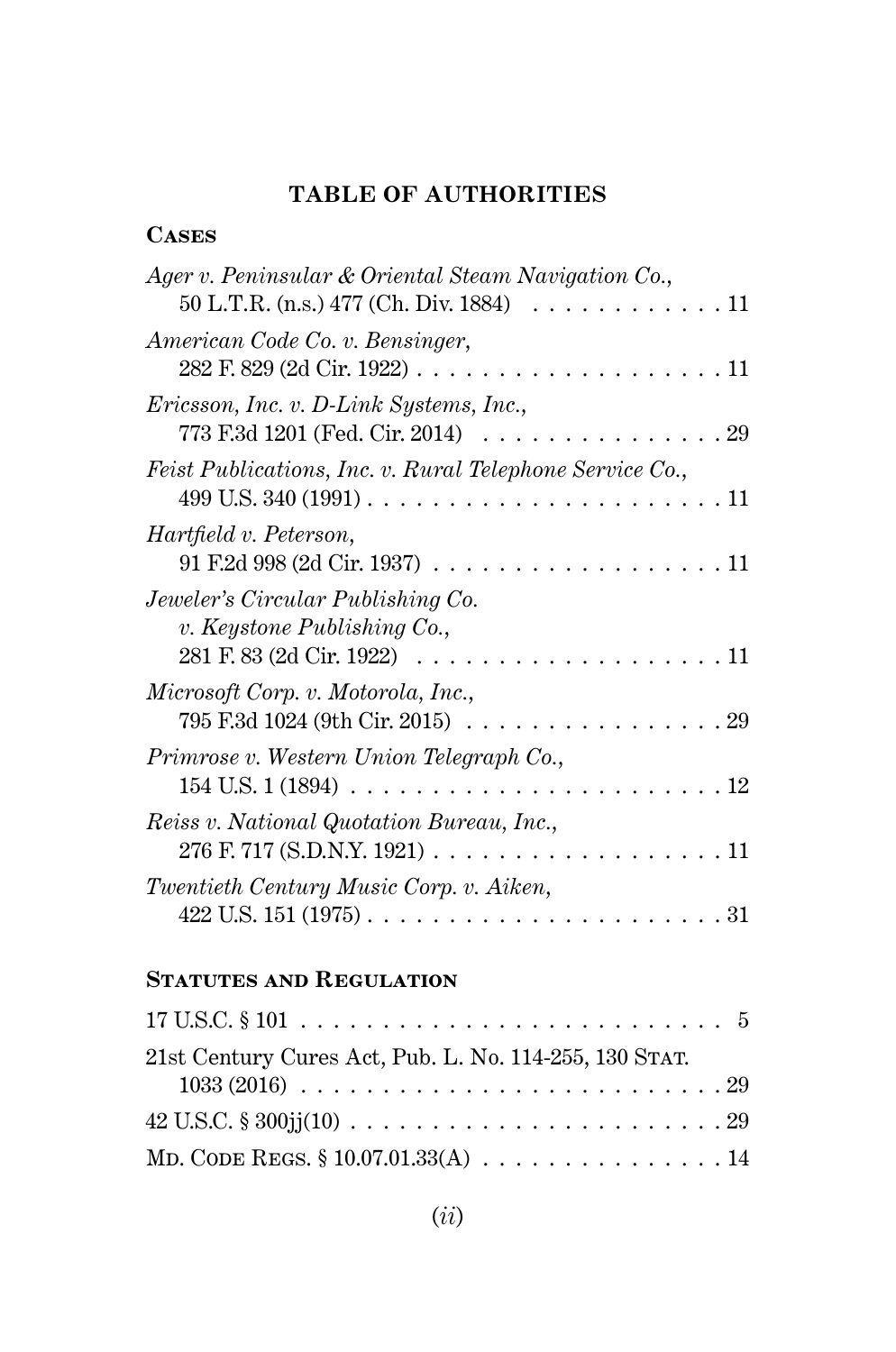# (*iii*)

| National Technology Transfer and Advancement Act of |  |
|-----------------------------------------------------|--|
| 1995, Pub. L. No. 104-113, 110 STAT. 775 25         |  |

# **Other Sources**

| 2019 USS Onboarding: Low Altitude Authorization and<br>Notification Capability (LAANC) (Fed. Aviation Ad-<br>min. Feb. 2019), https://www.faa.gov/uas/programs_<br>partnerships/data_exchange/laanc_for_industry/<br>media/FAA_USS_LAANC_Onboarding_Process.<br>.25<br>$\cdots$ |
|---------------------------------------------------------------------------------------------------------------------------------------------------------------------------------------------------------------------------------------------------------------------------------|
| Orit Fischman Afori, Implied License, 25 SANTA CLARA<br>HIGH TECH. L.J. 275 (2008).<br>5<br>.                                                                                                                                                                                   |
| AMAZON WEB SERVS., INC., AMAZON SIMPLE STORAGE<br>SERVICE API REFERENCE, API VERSION 2006-03-01<br>(2020), https://docs.aws.amazon.com/AmazonS3/                                                                                                                                |
| ARMY SEC. AGENCY, THE HISTORY OF CODES AND<br>CIPHERS IN THE UNITED STATES PRIOR TO WORLD<br>WAR I (Wayne G. Barker ed., 1978) $\ldots \ldots \ldots 11-12$                                                                                                                     |
| Isa Ashworth et al., Variability of Emergency Color<br>Codes for Critical Events Between Hospitals in<br>Riyadh, 35 ANNALS SAUDI MED. 450 (2015), https://<br>www.ncbi.nlm.nih.gov/pmc/articles/PMC6074476/<br>.14                                                              |
| Augmenting Compatibility and Competition by Enabling<br>Service Switching (ACCESS) Act of 2019, S. 2658,<br>116th Cong. (Oct. 22, 2019) $\ldots \ldots \ldots \ldots \ldots \ldots \ldots 30$                                                                                   |
| Kevin Barefoot et al., Defining and Measuring the<br>Digital Economy (Bureau of Econ. Analysis, U.S.<br>Dep't of Commerce, working paper, Mar. 15, 2018),<br>https://www.bea.gov/system/files/papers/WP2018-4.                                                                  |
| $pdf \ldots \ldots \ldots \ldots \ldots$<br>. 19<br>$\cdots$                                                                                                                                                                                                                    |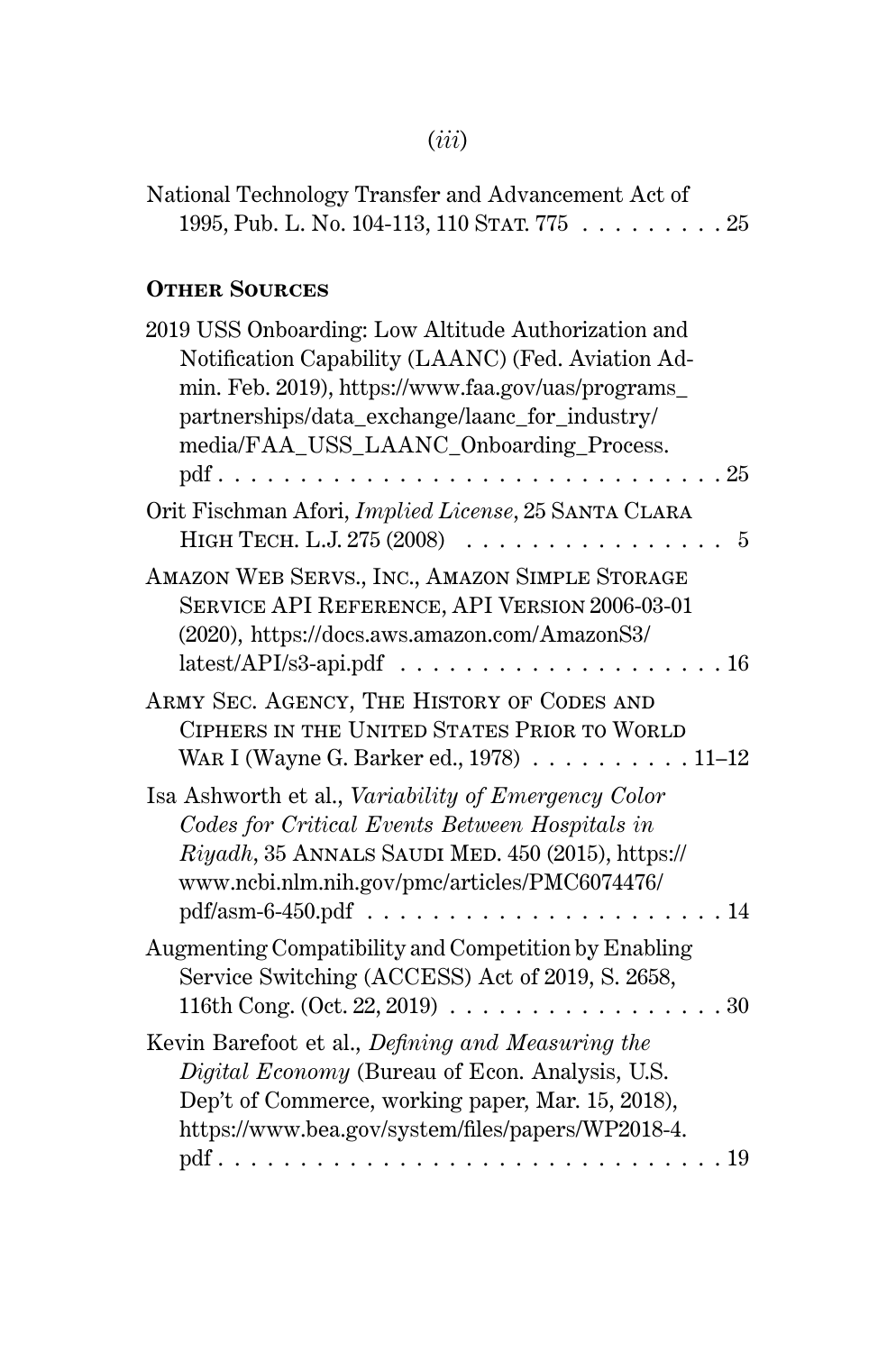# (*iv*)

| BLUETOOTH SIG, INC., BLUETOOTH MARKET UP-<br>DATE (2019), https://www.bluetooth.com/bluetooth-<br>resources/2019-bluetooth-market-update/<br>$\ldots$ 20                                                                                                          |
|-------------------------------------------------------------------------------------------------------------------------------------------------------------------------------------------------------------------------------------------------------------------|
| CAL. HOSP. ASS'N, HOSPITAL EMERGENCY CODE<br>STANDARDIZATION SURVEY (Sept. 2011), http://<br>www.hasc.org/sites/main/files/file-attachments/<br>2011emercodesurveyresults11-30-11_final.pdf<br>. 14                                                               |
| W. CLAUSON-THUE, THE ABC UNIVERSAL COMMER-<br>CIAL ELECTRIC TELEGRAPHIC CODE (4th ed., N.Y.,<br>Am. Code Publ'g Co. 1899), https://catalog.hathitrust.<br>org/Record/008606090<br>. 10–11                                                                         |
| GEORGE ARTHUR CODDING JR., THE INTERNATIONAL<br>TELECOMMUNICATION UNION, $(1952)$ 12                                                                                                                                                                              |
| Conversion to Digital Television, 67 Fed. Reg. 63290<br>(Fed. Commc'ns Comm'n Oct. 11, 2002) $\ldots \ldots$<br>.27                                                                                                                                               |
| Crack the Uncommon Code with Standardization,<br>HEALTHCARE SECURITY & EMERGENCY MGMT., Oct.<br>2004, at 6, http://www.hcpro.com/content/42308.pdf 14                                                                                                             |
| Barb Darrow, Oracle v. Google Ruling Shows Why Cloud<br>Players May Have Steered Clear of Amazon APIs,<br>GIGAOM (May 9, 2014), https://gigaom.com/2014/05/<br>09/oracle-v-google-ruling-shows-why-cloud-players-<br>may-have-steered-clear-of-amazon-apis/ 16-17 |
| JACQUES BOURDÉ DE VILLEHUET, THE MANOEU-<br>VERER (Chevalier de Sauseuil trans., London, S.<br>Hooper 1788), https://catalog.hathitrust.org/Record/<br>002016211.<br>7–8                                                                                          |
| Charles Duan, Internet of Infringing Things: The Effect<br>of Computer Interface Copyrights on Technology<br>Standards, 45 RUTGERS COMPUTER & TECH. L.J. 1                                                                                                        |
|                                                                                                                                                                                                                                                                   |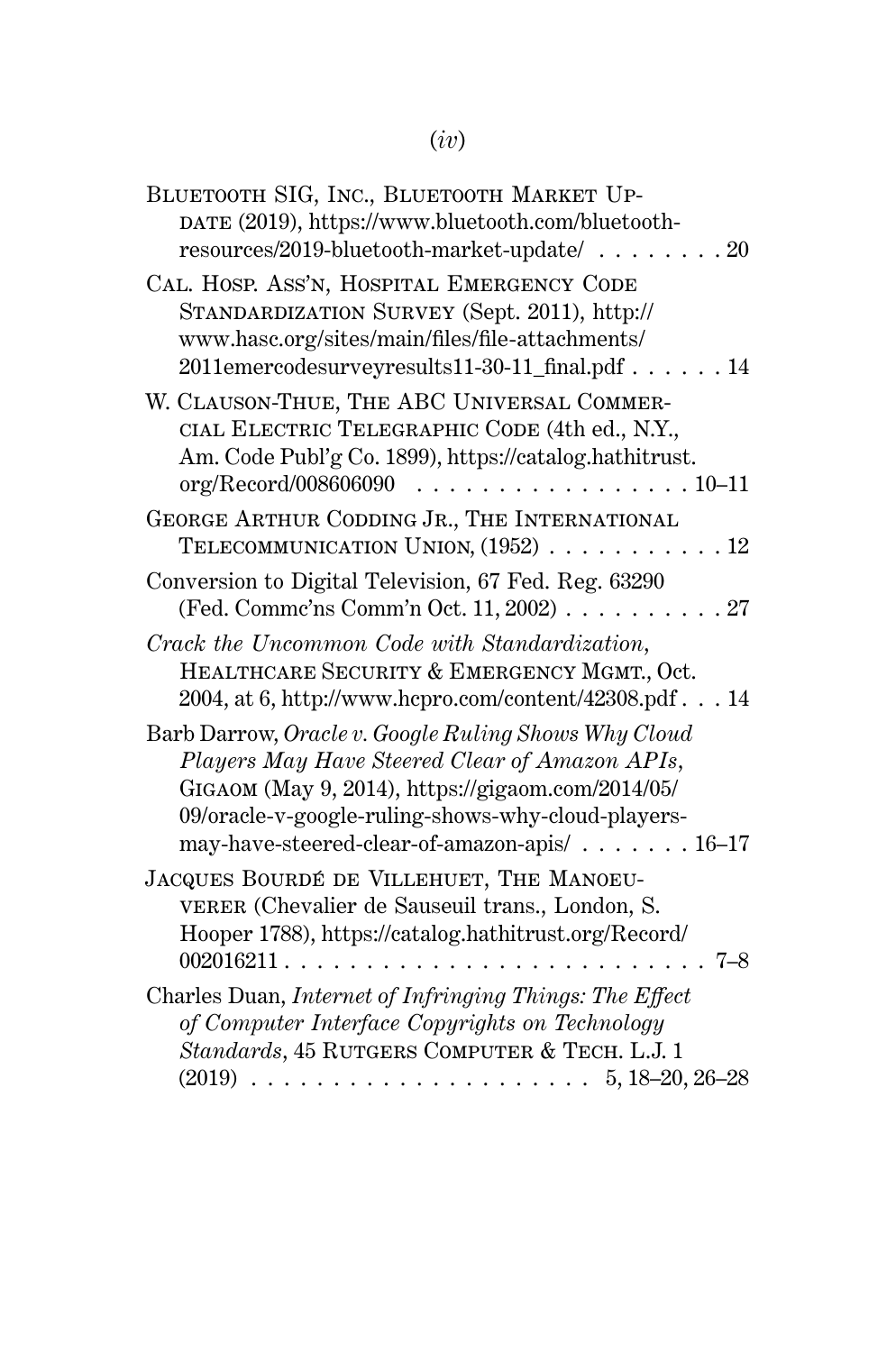| -, Oracle Copied Amazon's API—Was That                            |
|-------------------------------------------------------------------|
| Copyright Infringement?, ARS TECHNICA (Jan.                       |
| 3, 2020), https://arstechnica.com/tech-policy/2020/               |
| 01/oracle-copied-amazons-api-was-that-copyright-                  |
| infringement/<br>17<br>.                                          |
|                                                                   |
| Joseph Farrell et al., Standard Setting, Patents, and             |
| $Hold$ - $Up$ , 74 ANTITRUST L.J. 603 (2007)<br>.26               |
| FED. AVIATION ADMIN., AERONAUTICAL INFORMATION                    |
| MANUAL (Aug. 15, 2019), https://www.faa.gov/air_                  |
| traffic/publications/media/aim_basic_8-15-19.pdf<br>.24           |
| James L.R. Fenix, The NWS Gateway a History in                    |
| Communications Technology Evolution, NAT'L                        |
| WEATHER SERV. (last visited Jan. 9, 2020), https://               |
|                                                                   |
| www.weather.gov/tg/histgate $\ldots \ldots \ldots \ldots$<br>. 23 |
| WILLIAM F. FRIEDMAN, SIX LECTURES ON CRYPTOLOGY                   |
| (1965), https://www.nsa.gov/Portals/70/documents/                 |
| news-features/declassified-documents/friedman-                    |
| documents/publications/ACC15281/41785109082412.                   |
| $.11 - 12$<br>$pdf \ldots \ldots \ldots$<br>.                     |
| GLOB. JUSTICE INFO. SHARING INITIATIVE, 2004 AN-                  |
| NUAL REPORT (2005), https://it.ojp.gov/documents/                 |
| 2004_Global_Annual_Report.pdf 21-22                               |
|                                                                   |
| , BUILDING EXCHANGE CONTENT USING THE                             |
| GLOBAL JUSTICE XML DATA MODEL: A USER GUIDE                       |
| FOR PRACTITIONERS AND DEVELOPERS (June 2005),                     |
| https://it.ojp.gov/documents/GJXDMUserGuide.                      |
| 22<br>$pdf.$ .                                                    |
| , WHITE PAPER ON THE U.S. DEPARTMENT OF                           |
| JUSTICE GLOBAL ADVISORY COMMITTEE (July 2010),                    |
| https://it.ojp.gov/documents/d/white_paper_on_the_                |
| GAC.pdf<br>22                                                     |
|                                                                   |
| J.F. GREGORY, TELEGRAPHIC CODE TO INSURE SECRECY                  |
| IN THE TRANSMISSION OF TELEGRAMS (Wash., Gov't                    |
| -11                                                               |
|                                                                   |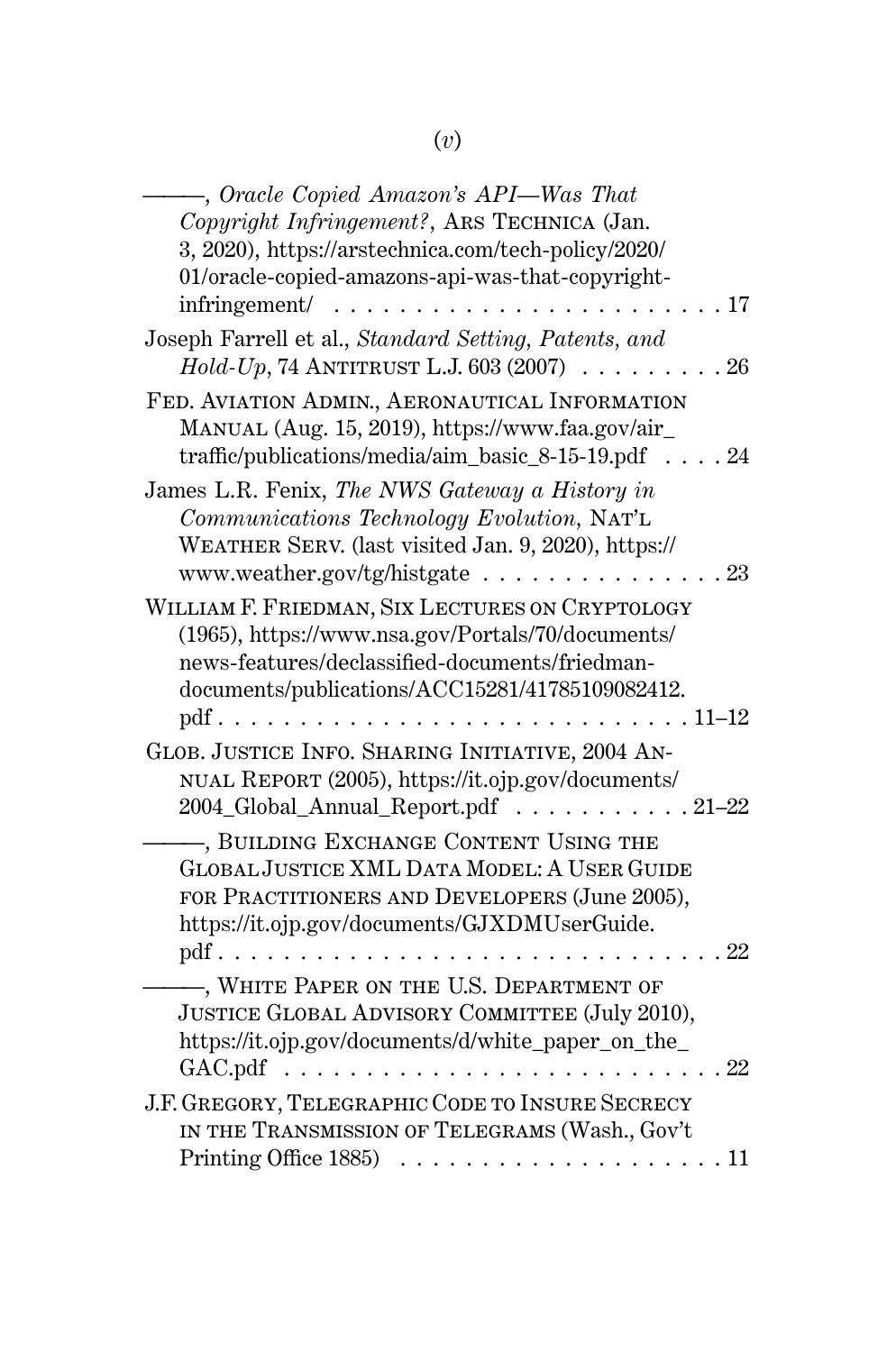# (*vi*)

| N. KATHERINE HAYLES, HOW WE THINK, (2012) 12                                                                                                            |
|---------------------------------------------------------------------------------------------------------------------------------------------------------|
| HOSP. ASS'N OF S. CAL., HEALTH CARE EMERGENCY<br>CODES (4th ed. 2014), https://www.hasc.org/sites/<br>main/files/file-attachments/2014_emergency_codes_ |
| Hospitals Consider Code Pink v. Code Amber, HEALTH-                                                                                                     |
| CARE SECURITY & EMERGENCY MGMT., Oct. 2004,                                                                                                             |
| at 7, http://www.hcpro.com/content/42308.pdf 14                                                                                                         |
| INT'L CABLE DIRECTORY CO., WESTERN UNION<br>TELEGRAPHIC CODE (universal ed. 1901), https://<br>catalog.hathitrust.org/Record/00173628810-11             |
| Java Native Interface, JAVA DOCUMENTATION (last                                                                                                         |
| visited Jan. 10, 2020), https://docs.oracle.com/javase/<br>$8/\text{docs/technotes/guides/jni/} \dots \dots \dots \dots$<br>6                           |
| Justice XML Structure Task Force, Presentation:                                                                                                         |
| Justice XML Data Dictionary JXDD Version 3.0<br>(Dec. 17, 2002), https://it.ojp.gov/documents/JXDD_<br>$v3_17$ Dec $02_1$ SWG.pdf<br>22                 |
| Lydia Leong, The Amazon-Eucalyptus Partner-                                                                                                             |
| $ship, CLOUDPUNDIT (Apr. 3, 2012), https://www.ntds2012)$                                                                                               |
| cloudpundit.com/2012/04/02/the-amazon-eucalyptus-                                                                                                       |
| partnership/.<br>$\ldots$ 16<br>$\ldots$<br>.<br>$\ddot{\phantom{a}}$                                                                                   |
| LETTERS OF THE RIGHT HONOURABLE LADY M[AR]Y                                                                                                             |
| W[ORTLE]Y M[ONTAGU] (London, T. Becket 1763),                                                                                                           |
| https://catalog.hathitrust.org/Record/008618460<br>$\ldots$ 8                                                                                           |
| Low Altitude Authorization and Notification Capability                                                                                                  |
| (LAANC): USS Operating Rules (Fed. Aviation                                                                                                             |
| Admin. Dec. 14, 2018), https://www.faa.gov/uas/                                                                                                         |
| programs_partnerships/data_exchange/laanc_for_                                                                                                          |
| industry/media/FAA_sUAS_LAANC_Ph1_USS_                                                                                                                  |
|                                                                                                                                                         |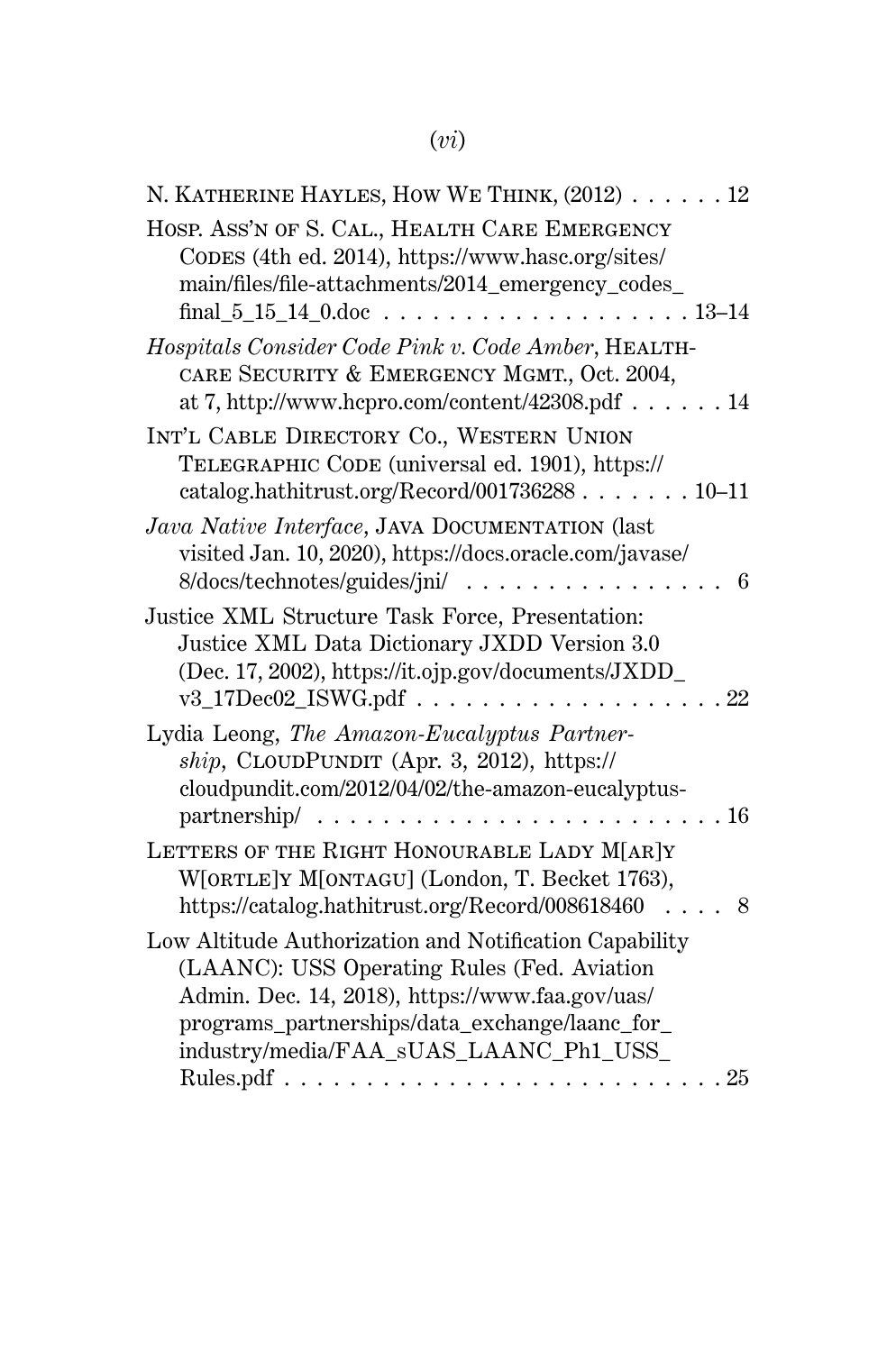# (*vii*)

| Kenneth D. Mandl & Isaac S. Kohane, Data Standards                                                    |
|-------------------------------------------------------------------------------------------------------|
| May Be Wonky, but They Will Transform Health                                                          |
| Care, STAT (Oct. 3, 2019), https://www.statnews.com/                                                  |
| 2019/10/03/data-standards-wonky-transform-health-                                                     |
| $care/ \ldots$ .<br>29                                                                                |
| FREDERICK MARRYAT, A CODE OF SIGNALS FOR THE                                                          |
| USE OF VESSELS EMPLOYED IN THE MERCHANT                                                               |
| SERVICE (4th ed., London, J.M. Richardson 1826),                                                      |
| https://catalog.hathitrust.org/Record/008601713<br>8                                                  |
| Margaret M. McMahon, The Many Codes for a Disaster:<br>A Plea for Standardization, 5 DISASTER MGMT. & |
| RESPONSE 1 (2007), https://www.intljourtranur.com/                                                    |
|                                                                                                       |
| PETER MELL & TIMOTHY GRANCE, NIST SPECIAL                                                             |
| PUB. 800-145, THE NIST DEFINITION OF CLOUD                                                            |
| COMPUTING (Sept. 2011), https://csrc.nist.gov/                                                        |
| publications/detail/sp/800-145/final<br>. 16<br>$\mathbf{r}$ . The set of $\mathbf{r}$                |
| William Davis Miller, The Background and Development                                                  |
| of Naval Signal Flags, 68 PROC. MASS. HIST. SOC'Y                                                     |
| 60 (1947)<br>7–8                                                                                      |
|                                                                                                       |
| NAT'L ACAD. OF SCIS., PATENT CHALLENGES FOR                                                           |
| STANDARD-SETTING IN THE GLOBAL ECON-                                                                  |
| OMY (Keith Maskus & Stephen A. Merrill eds.,                                                          |
| 2013), https://www.nap.edu/catalog/18510/patent-                                                      |
| challenges-for-standard-setting-in-the-global-                                                        |
| economy-lessons.<br>-18<br>$\cdot$<br>.                                                               |
| N. ATL. TREATY ORG., ACP 125(F), RADIOTELEPHONE                                                       |
| PROCEDURES (Sept. 2001), http://www.navy-radio.                                                       |
| com/manuals/acp/acp125f.pdf 12-13                                                                     |
| OFFICE OF THE NAT'L COORDINATOR FOR HEALTH                                                            |
| INFO. TECH., REPORT ON HEALTH INFORMATION                                                             |
| BLOCKING (Apr. 2015), https://www.healthit.gov/                                                       |
| sites/default/files/reports/info_blocking_040915.pdf 31                                               |
|                                                                                                       |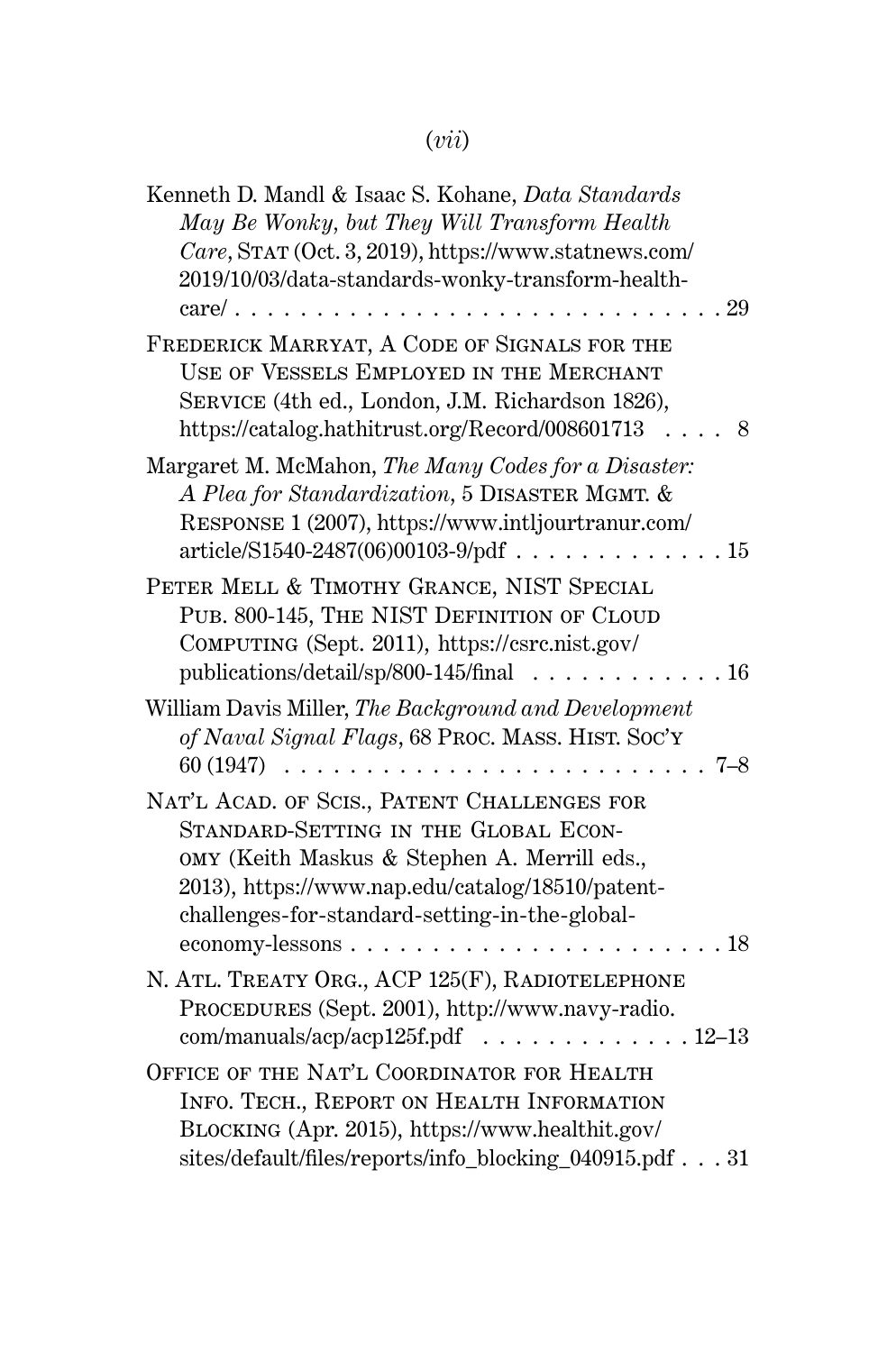# (*viii*)

| OMB Circular A-119, Final Revision, Federal Partic-    |
|--------------------------------------------------------|
| ipation in the Development and Use of Voluntary        |
| Consensus Standards and in Conformity Assessment       |
| Activities (Office of Mgmt. & Budget Jan. 27, 2016),   |
| https://www.whitehouse.gov/sites/whitehouse.gov/       |
| files/omb/circulars/A119/revised_circular_a-119_as_    |
| of $1$ 22.pdf<br>27                                    |
| OMB Circular No. A-119, Federal Participation in       |
| the Development and Use of Voluntary Consensus         |
|                                                        |
| Standards and in Conformity Assessment Activities      |
| (Office of Mgmt. & Budget Feb. 10, 1998), https://     |
| www.whitehouse.gov/wp-content/uploads/2017/11/         |
| Circular-119-1.pdf.<br>26<br>.                         |
| Oracle, Amazon S3 Compatibility API (last visited Jan. |
| 8, 2020), https://docs.cloud.oracle.com/iaas/Content/  |
| Object/Tasks/s3compatibleapi.htm<br>.17<br>.           |
| Order JO 7110.65Y, Air Traffic Control (Fed. Avia-     |
| tion Admin. Aug. 15, 2019), https://www.faa.gov/       |
| documentLibrary/media/Order/7110.65Y.pdf 24            |
|                                                        |
| W.G. PERRIN, BRITISH FLAGS (Cambridge, Univ.           |
| Press 1922), https://catalog.hathitrust.org/Record/    |
| 001597388<br>$6 - 8$                                   |
| HENRY PHILLIPS, FLORAL EMBLEMS (London, Saun-          |
| ders & Otley 1825), https://catalog.hathitrust.org/    |
| Record/008594870.<br>9                                 |
| HOME POPHAM, TELEGRAPHIC SIGNALS (London, T.           |
| Egerton 1803), https://catalog.hathitrust.org/Record/  |
| 008600410<br>7                                         |
|                                                        |
| Press Release, Katie Costello & Meghan Rimol, Gartner, |
| Inc., Gartner Forecasts Worldwide Public Cloud         |
| Revenue to Grow 17% in 2020 (Nov. 13, 2019), https://  |
| www.gartner.com/en/newsroom/press-releases/2019-       |
| 11-13-gartner-forecasts-worldwide-public-cloud-        |
| revenue-to-grow-17-percent-in-2020 15-16               |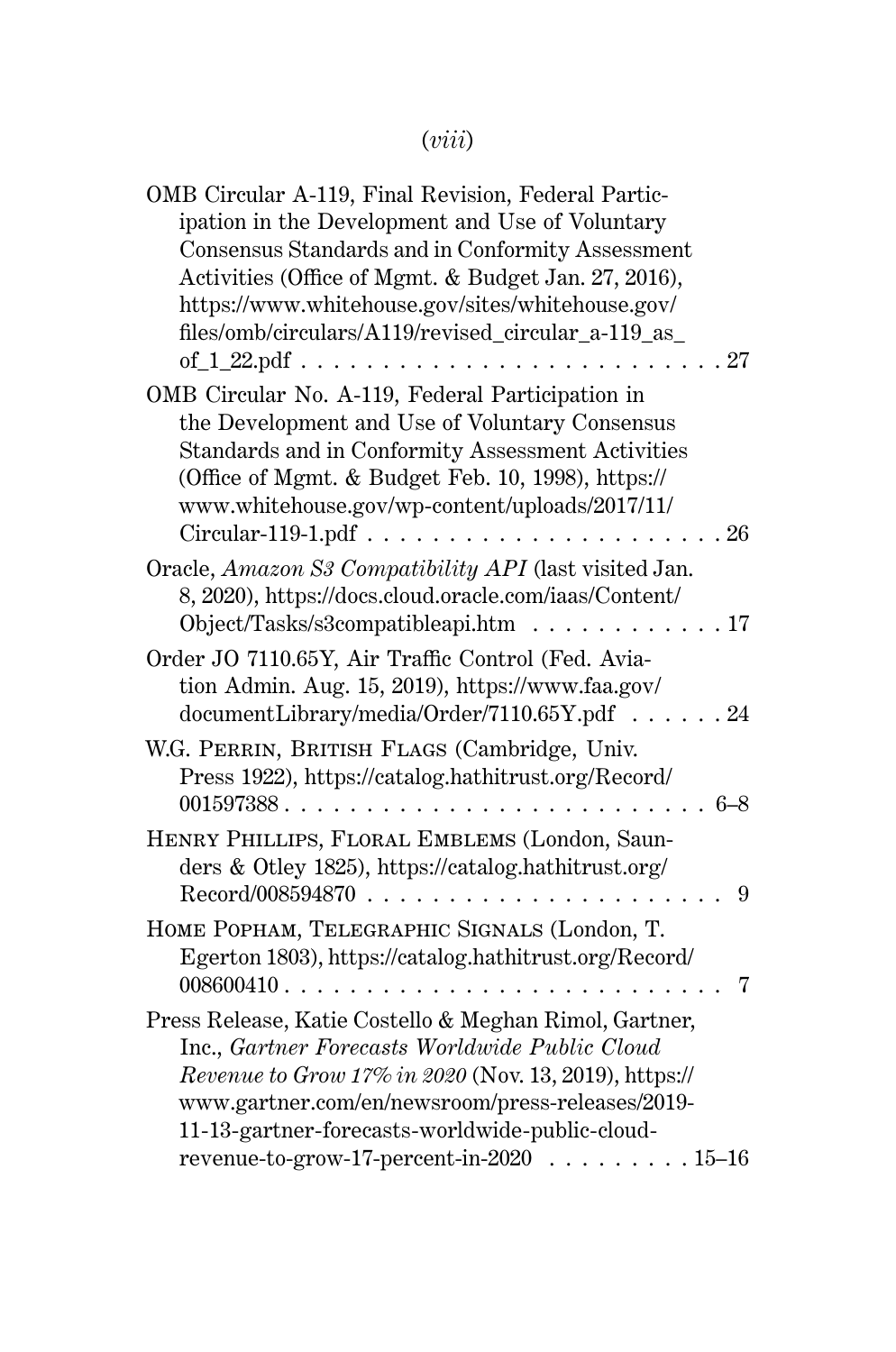| Press Release, Ron Czajkowski & Valerie Sellers, As-<br>sociations Join to Unveil Standardized Healthcare<br>Codes to Improve Response During Emergencies<br>(Nov. 10, 2004), https://www.businesswire.com/news/<br>home/20041110005753/en/Associations-Join-Unveil-<br>Standardized-Healthcare-Codes-Improve<br>14 |
|---------------------------------------------------------------------------------------------------------------------------------------------------------------------------------------------------------------------------------------------------------------------------------------------------------------------|
| Gus Rossi & Charlotte Slaiman, Interoperability =<br>Privacy + Competition, PUB. KNOWLEDGE (Apr.<br>26, 2019), https://www.publicknowledge.org/blog/                                                                                                                                                                |
| BEVERLY SEATON, THE LANGUAGE OF FLOWERS: A<br>HISTORY (1995)<br>$8 - 10$<br>.                                                                                                                                                                                                                                       |
| Nancy Strow Sheley, The "Language of Flowers" as<br>Coded Subtext, 2 WORKING PAPERS ON DESIGN 1<br>(2007), https://www.herts.ac.uk/_data/assets/pdf_<br>file/0011/12323/WPD_vol2_strow.pdf<br>$9 - 10$                                                                                                              |
| Charlotte Slaiman, Copyright, Fair Use, and Com-<br>petition in Oracle v. Google, PUB. KNOWLEDGE<br>(Jan. 13, 2020), https://www.publicknowledge.org/<br>blog/copyright-fair-use-and-competition-in-oracle-v-<br>$\text{google}/\ldots \ldots \ldots \ldots \ldots$<br>. 31                                         |
| ROBERT SLATER, TELEGRAPHIC CODE, TO ENSURE<br><b>SECRESY IN THE TRANSMISSION OF TELEGRAMS</b><br>$(London, W.R. Gray 1870) \ldots \ldots \ldots \ldots$<br>11                                                                                                                                                       |
| ANDREW S. TENENBAUM, MODERN OPERATING SYS-                                                                                                                                                                                                                                                                          |
| U.S. COAST GUARD, CGTTP 6-01.1A, RADIOTELE-<br>PHONE HANDBOOK (Jan. 2013), https://www.dhs.gov/<br>sites/default/files/publications/CGTTP_6-01_1A_<br>Radiotelephone_Handbook-%20508%20compliant%                                                                                                                   |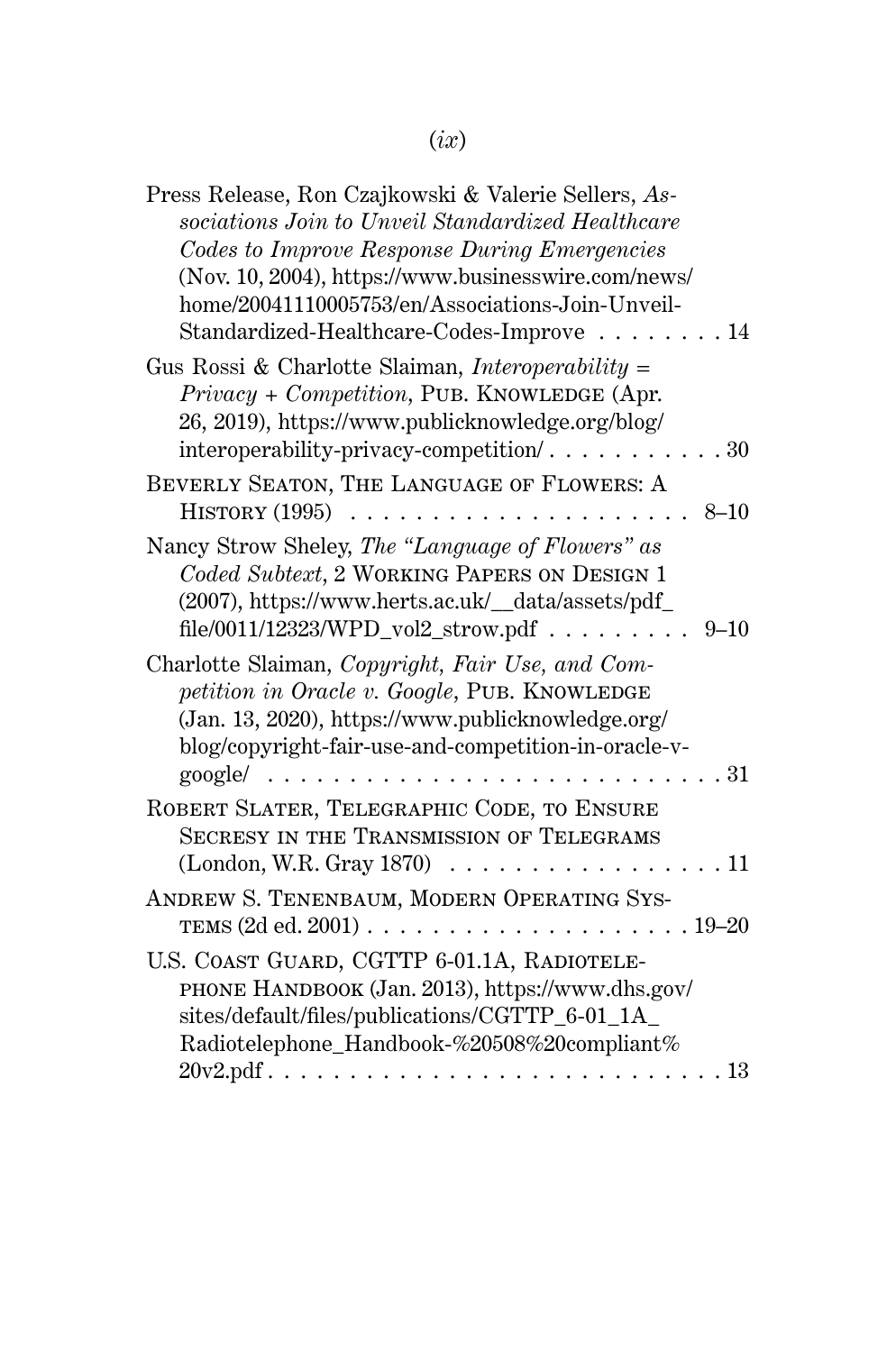| CAROL WAGNER, WASH. STATE HOSP. ASS'N, STAN-        |
|-----------------------------------------------------|
| DARDIZATION OF EMERGENCY CODE CALLS                 |
| IN WASHINGTON (Oct. 2008), https://www.             |
| wsha.org/wp-content/uploads/Standardization_        |
| MSWordCompleteEmergencyCodesToolkit_                |
| REVNov09.pdf<br>$13 - 14$                           |
| DIANE WALDO, OR. ASS'N OF HOSPS. & HEALTH SYS.,     |
| STANDARDIZATION OF EMERGENCY CODE CALLS IN          |
| OREGON (Jan. 2009), https://www.oahhs.org/assets/   |
| documents/files/emergency-code-calls.pdf 14         |
| Simon Wardley, What If Co-opting Amazon             |
| APIs, BITS OR PIECES? (May 6, 2014), https://       |
| blog.gardeviance.org/2014/05/what-if-co-opting-     |
| amazon-apis.html<br>30                              |
| Audrey Watters, Cloud Community Debates, Is Ama-    |
| zon S3's API the Standard? (And Should It Be?),     |
| READWRITE (July 12, 2010), https://readwrite.com/   |
| 2010/07/12/cloud-community-debates-is-ama/17        |
| Megan Wells, Police 10 Codes vs. Plain Language,    |
| POLICEONE (Aug. 19, 2016), https://www.policeone.   |
| com/police-products/communications/articles/police- |
| 10-codes-vs-plain-language-the-history-and-ongoing- |
| debate-zFVa5Fkggm8NKBPM/<br>.13                     |
|                                                     |
| WORLD METEOROLOGICAL ORG., WMO No. 306, MAN-        |
| UAL ON CODES (2011 ed. 2018), https://library.wmo.  |
| $int/doc\_num.php?explnum_id=570823-24$             |
| , WMO No. 386, MANUAL ON THE GLOBAL                 |
| TELECOMMUNICATION SYSTEM (2015 ed. 2018),           |
| https://library.wmo.int/doc_num.php?explnum_id=     |
| $5414$<br>23                                        |
| Paul Wormeli & Andrea Walter, The Evolution of the  |
| National Information Exchange Model, EMER-          |
| GENCY MGMT. (Aug. 11, 2009), https://www.govtech.   |
| com/em/disaster/Evolution-of-NIEM.html 23           |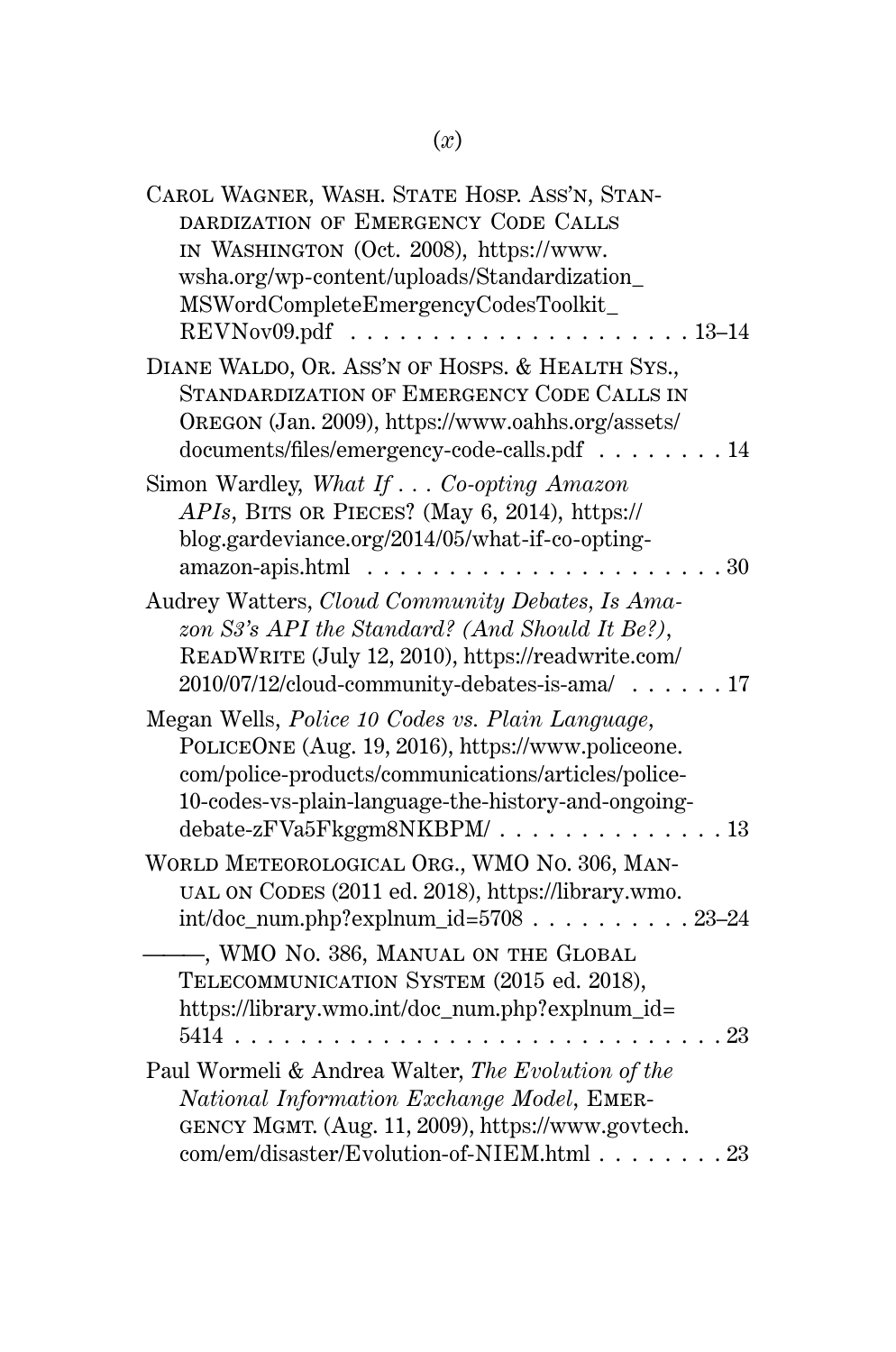## **INTEREST OF** *AMICI CURIAE*

The R Street Institute<sup>1</sup> is a nonprofit, nonpartisan public policy research organization. R Street's mission is to engage in policy research and educational outreach that promotes free markets as well as limited yet effective government, including properly calibrated legal and regulatory frameworks that support economic growth and individual liberty.

Public Knowledge is a nonprofit organization that is dedicated to preserving the openness of the Internet and the public's access to knowledge, promoting creativity through balanced intellectual property rights, and upholding and protecting the rights of consumers to use innovative technology lawfully. Public Knowledge advocates on behalf of the public interest for a balanced patent system, particularly with respect to new and emerging technologies.

The Niskanen Center is a nonprofit, nonpartisan public policy think tank. Niskanen works to advance an open society both through active participation in the marketplace of ideas and direct engagement in the policymaking process. Niskanen develops policy proposals, works with other interested groups to support them, and promotes those ideas to legislative, executive, and judicial decision makers.

<sup>1</sup>Pursuant to Supreme Court Rule 37.3(a), Petitioner has provided blanket consent and Respondent has consented to the filing of this brief. Pursuant to Rule 37.6, no counsel for a party authored this brief in whole or in part, and no counsel or party made a monetary contribution intended to fund the preparation or submission of the brief. No person or entity, other than *amici*, their members, or their counsel, made a monetary contribution to the preparation or submission of this brief.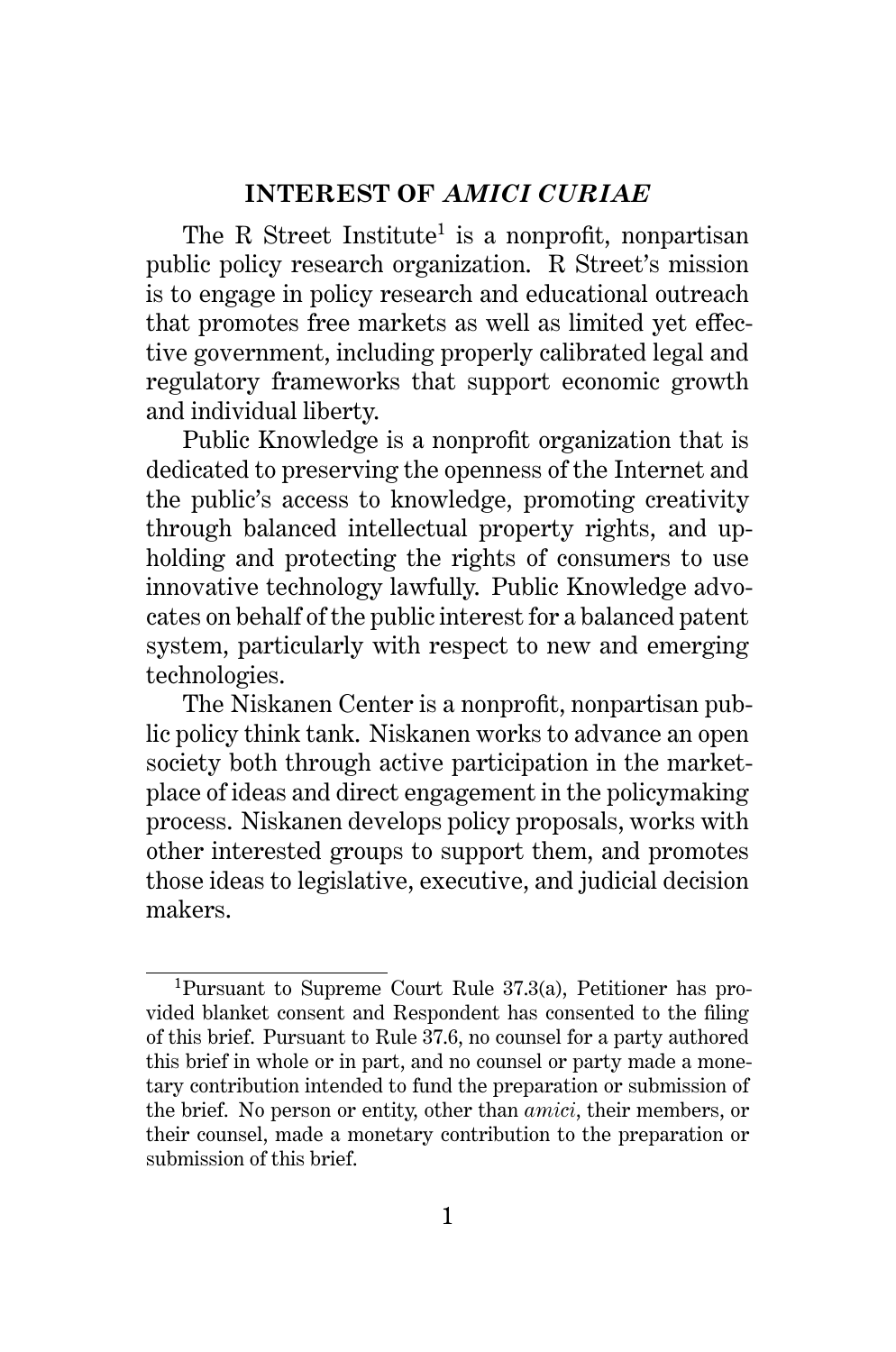### **SUMMARY OF ARGUMENT**

The Java SE declarations of this case are simply a language of commands. As an application programming interface, or API, they exhibit features common to any language: a structured vocabulary and grammatical syntaxes, which a computer system understands as instructions to perform predefined tasks. What Oracle accuses as infringement is "reimplementation," namely the building of a system, in this case Google's Android platform, that repurposes the same words and syntaxes of the Java declarations.

This fact pattern—reimplementation of a command language—is strikingly common. The earliest forms of communication featured command languages; today private industry and government frequently reimplement APIs. The many instances of reimplementation highlight both widespread expectations that reimplementation is noninfringing and the broad repercussions that would obtain should copyright law defy those expectations.

I. Instances of reimplementation abound. Historical command languages—collections of named commands with actions implemented by human recipients—include naval flag messaging, the Victorian language of flowers, and dictionaries of telegraphic codes in the early 1900s. Non-computer command languages remain in use today: Radio communication abbreviation systems have ongoing law enforcement and military applications, and hospitals use named color codes to trigger emergency procedures. In all of these examples, one finds frequent reimplementation in the form of reusing commands in new dictionaries or procedure manuals.

Computer command languages, namely APIs, are also common and commonly reimplemented. Cloud comput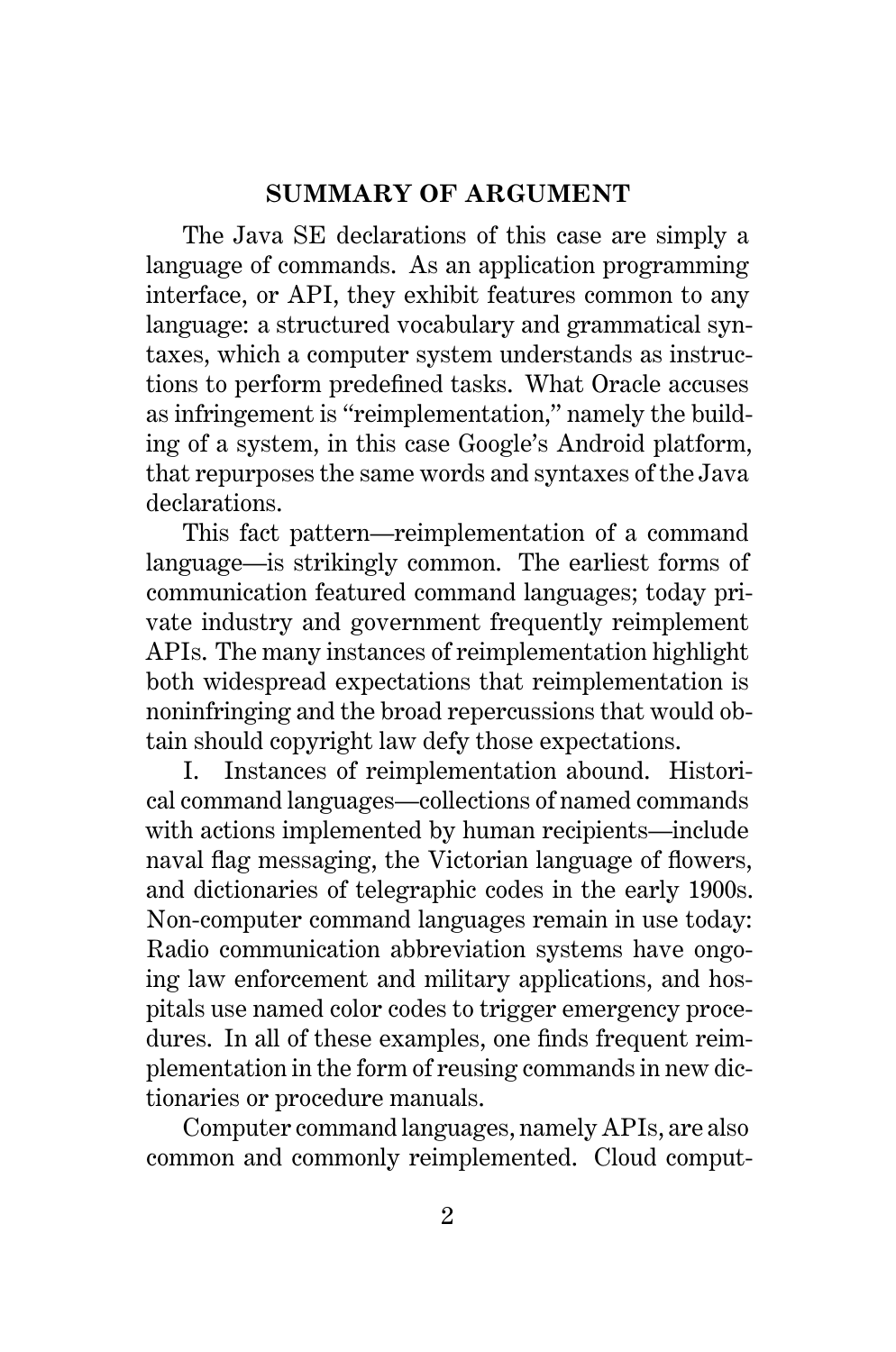ing, one of the largest technology sectors today, relies extensively on APIs, and reimplementation of leading firms' cloud computing APIs is frequent practice for competitors, including Oracle itself. Internet communications and computer peripherals similarly depend on reimplementation, by virtue of their conformance to technical communication standards that incorporate APIs.

Governments are also involved in the business of API reimplementation. Federal agencies and other government entities produce, reimplement, and direct reimplementation of APIs to serve public objectives such as health care interoperability, aviation safety, and law enforcement coordination. Indeed, a binding executive policy from 1998 is inconsistent with copyrights in APIs; to read it otherwise would render practically every federal agency in violation.

II. These many examples of reimplementation offer multiple lessons on the value of freedom to reimplement and the danger of letting copyright law interfere with that freedom.

First, there is a consistent consensus view that reimplementation of APIs and other command languages is not copyright infringement. Numerous actors, including the United States, reimplemented historical command languages such as telegraph codes on a regular basis. Practices of the technology industry that forms technical standards reflect an expectation that reimplementation is not copyright infringement; the 1998 executive policy reflects the same.

Second, competition would suffer should reimplementation require a license. Dominant firms in the technology sector can lock in software developers with their APIs, and new entrants that seek to challenge those market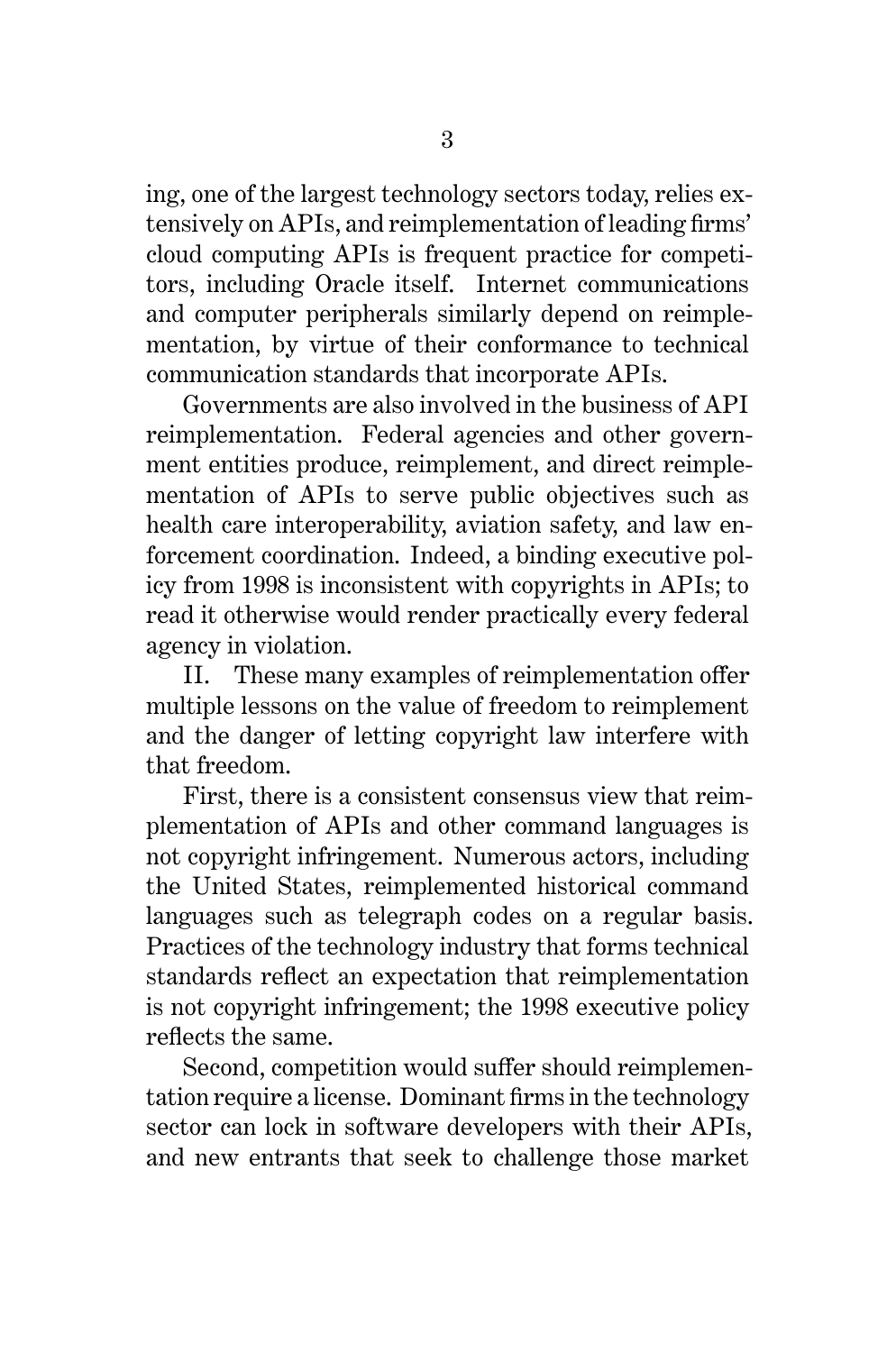leaders need to reimplement those APIs in order to overcome that lock-in and compete on a level playing field.

Third, API reimplementation is frequently a centerpiece of efficient and effective government. Reimplementation enables standardization, which has advantages for public safety and welfare, as well as advantages for the government itself in terms of better interagency coordination and taxpayer savings.

Oracle perhaps hopes to characterize this dispute as an idiosyncratic matter of limited consequence beyond the parties. The wide range of technologies and practices described in this brief make that characterization unrealistic. The outcome of the present case will have broad ramifications on the public and private sectors, should copyright law be rendered inconsistent with longstanding expectations of freedom to reimplement.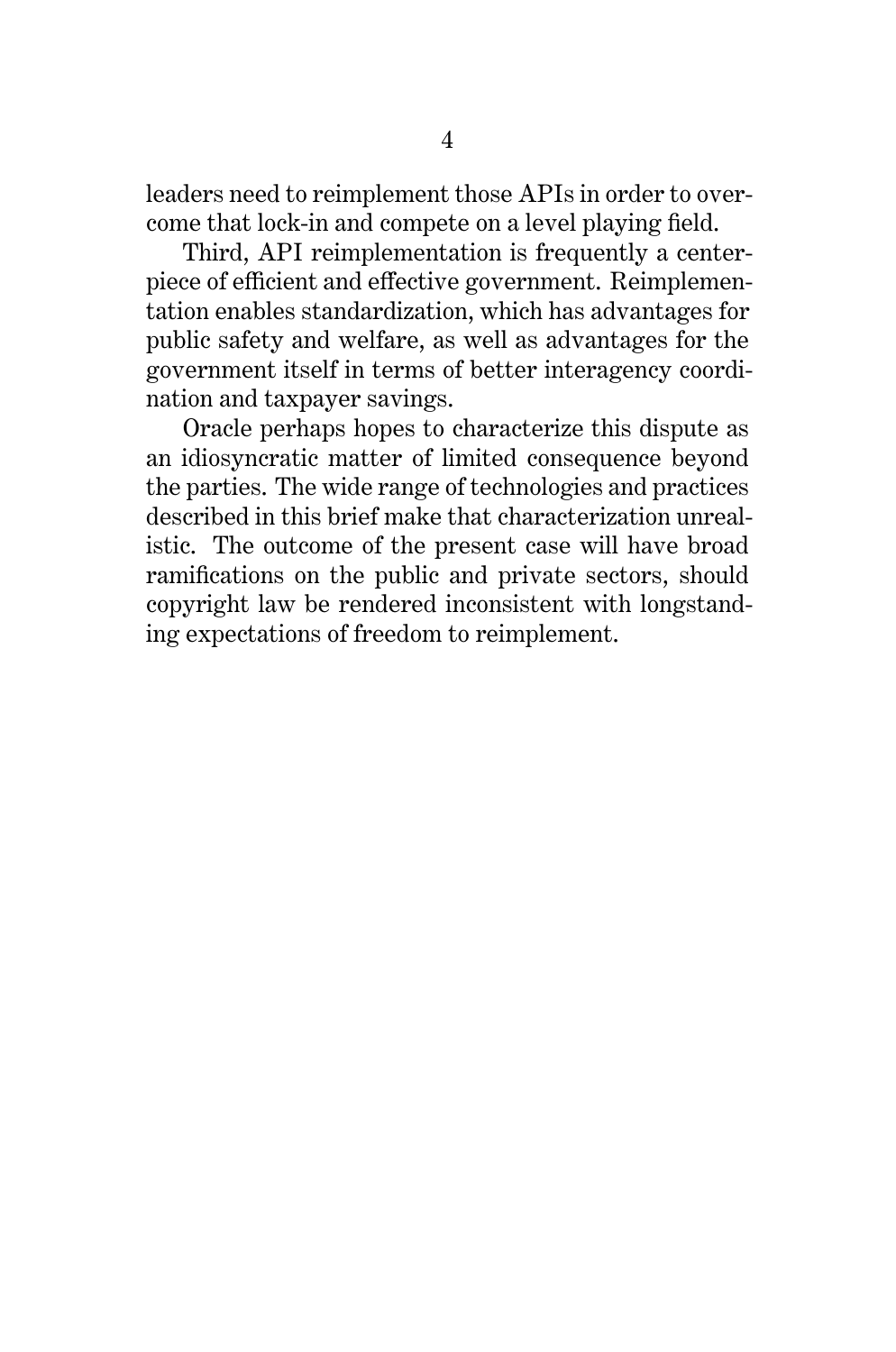#### **ARGUMENT**

## **I. Reimplementation of APIs and Other Interfaces Is Prevalent, Expected, and Valuable**

Reimplementation of APIs and command languages abounds throughout history and in modern technology. Three classes of examples of reimplementation are considered below: Historical command languages, modern communication and Internet technologies, and government use of APIs. These instances exemplify the value of reimplementation and the expectation that it is allowed.

Attempting to avoid the dramatic consequences of its legal theory, Oracle has tried to distinguish the present case from these other situations. These attempts fail. *First*: Oracle argues that the reimplementation in the present case was only partial and incompatible with the original Java declarations. But many of the reimplementations described below are partial and incompatible too. *Second*: Oracle may argue that standardized APIs necessarily include an implied license for use. But there is no viable implied-license doctrine of copyright law for this purpose.<sup>2</sup> *Third*: Oracle distinguishes Google's literal copying from other reimplementations that translate an API into another computer language. But translations are  $derivative works<sup>3</sup>$  and the reimplementation must still literally copy the API's vocabulary. Furthermore, this distinction would make infringement trivial to avoid. Google

<sup>2</sup>*See* Charles Duan, *Internet of Infringing Things: The Effect of Computer Interface Copyrights on Technology Standards*, 45 Rutgers Computer & Tech. L.J. 1, 35–36 n.130 (2019); Orit Fischman Afori, *Implied License*, 25 Santa Clara High Tech. L.J. 275, 281 (2008).

<sup>3</sup>*See* 17 U.S.C. § 101.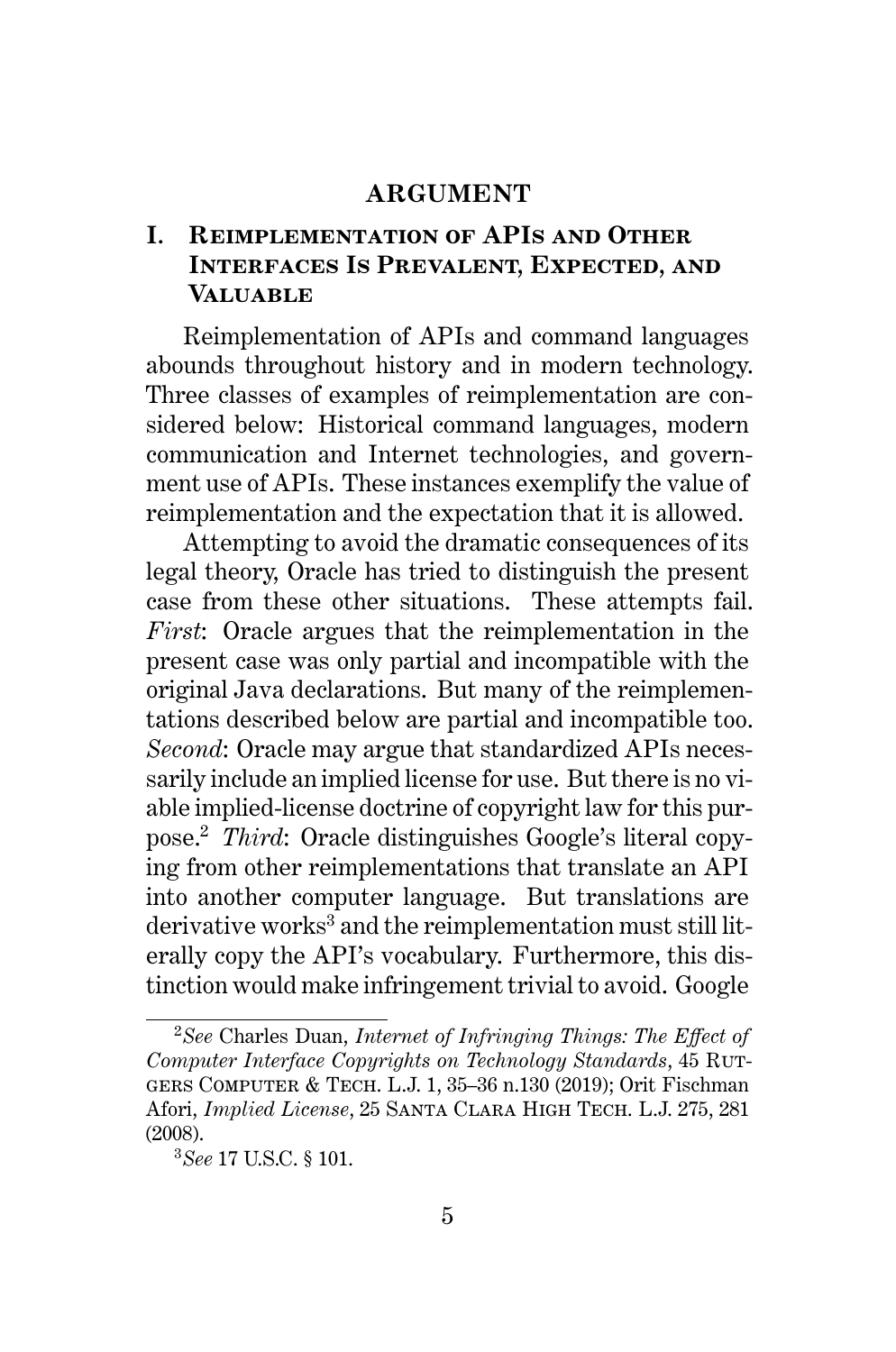could mechanically translate its reimplementing code into the C++ language to avoid literal copying; this code would still receive Java commands in the Java language with no change for programmers.<sup>4</sup> Thus, Oracle's attempt to limit the fallout of the present case is unavailing.

## **A. Historical Communication Systems Show the Commonality of Reimplementations**

Though APIs are a creation of the computer age, the broader use of command languages among humans was common. Nothing in Oracle's theory of the case requires a reimplementation to be a computer program, and reimplementations of non-computer command languages were made by many, including government agencies.

## **1. Flag Signal Codes**

When Admiral Lord Nelson at Trafalgar hoisted his famous slogan "England expects every man will do his duty," he availed himself of a long line of command language reimplementations in the form of maritime flag signaling. The history of this form of communication shows the extensiveness of the practice of reimplementing languages in new settings.

Use of flags for naval communication can arguably be traced back to the Greeks,<sup>5</sup> but modern forms arise in the mid-18th century. The general approach that developed was a two-step translation process: Flags were used to

<sup>&</sup>lt;sup>4</sup>See Java Native Interface, JAVA DOCUMENTATION (last visited Jan. 10, 2020), *available online* (describing how to implement Java declarations in other programming languages). Locations of authorities available online are shown in the Table of Authorities.

<sup>&</sup>lt;sup>5</sup>See W.G. PERRIN, BRITISH FLAGS 140 (Cambridge, Univ. Press 1922), *available online*.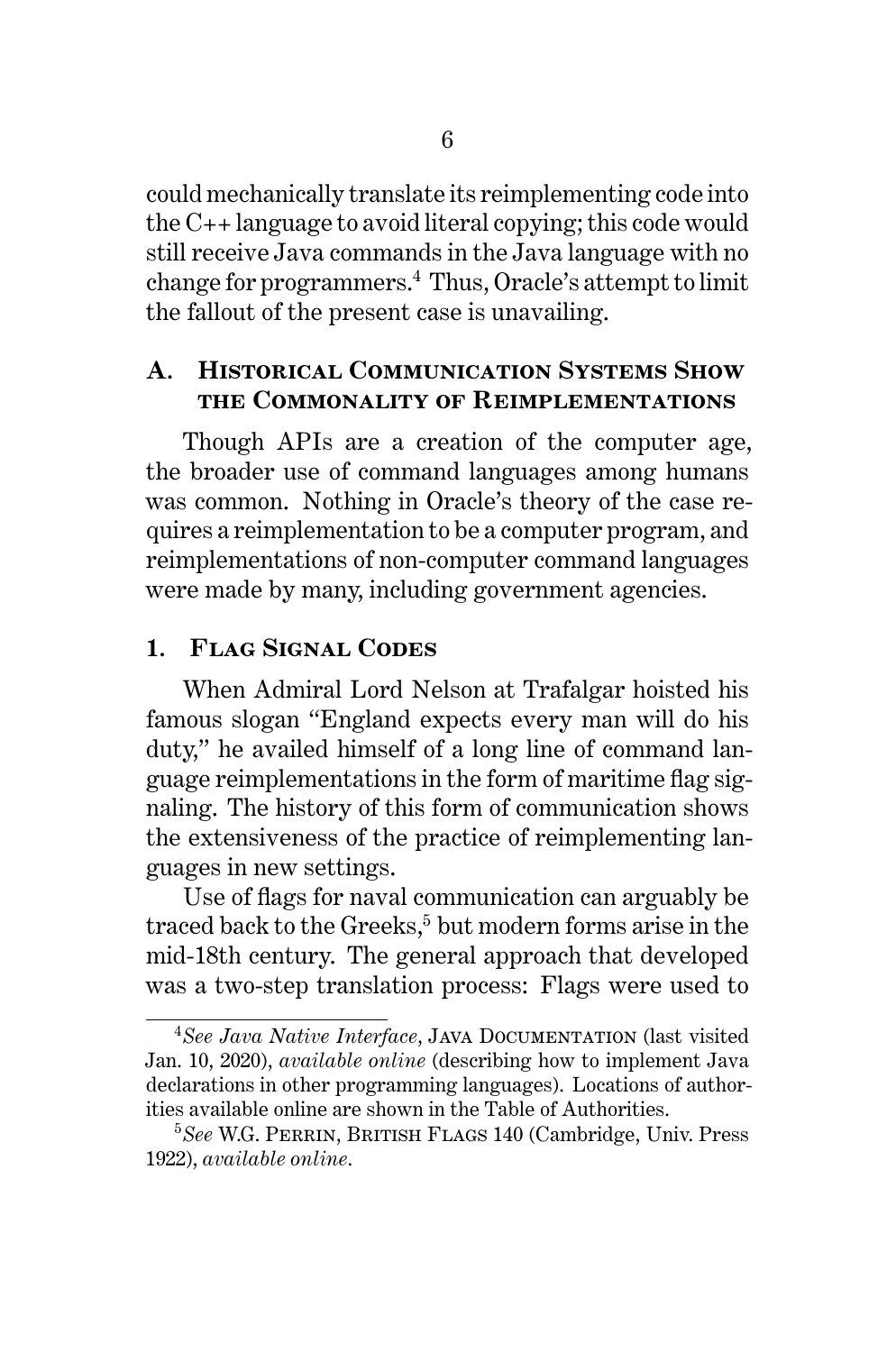represent digits of numbers and later letters, and signal books associated numbers with words or messages. For example, a ship might raise three flags representing the digits 2, 2, and 4; an observer would then look up the number 224 to receive the message "engage the enemy."<sup>6</sup>

This system thus entailed two command languages: one associating flags with numbers, and another associating numbers with instructions. Reimplementation would have involved reusing flags to represent similar symbols, or reusing numbers for instructions. Both occurred numerous times in the history of maritime flag signaling.

The numeric signaling system is generally attributed to Bertrand-Franc ois Mahé de La Bourdonnais, a French naval officer whose flag signaling system was described in a 1769 treatise.<sup>7</sup> Admiral Sir Charles Knowles apparently relied on the numerical signals of La Bourdonnais, but devised his own "tabular method" of flags for the numbers.<sup>8</sup> Both systems were the basis for Admiral Lord Howe's signal books of the late  $1700s$ .<sup>9</sup> Howe's books only provided for naval commands, though, which Admiral Sir Home Popham augmented in 1800 to add a complete alphabet and general-purpose vocabulary, thereby producing the "telegraphic" flag code that Nelson used at the Battle of Trafalgar.<sup>10</sup> Captain Frederick Marryat adapted Popham's code for commercial ships; his code

<sup>6</sup> *Id.* at 170.

<sup>&</sup>lt;sup>7</sup>See Jacques Bourdé de Villehuet, The Manoeuverer 303-07 (Chevalier de Sauseuil trans., London, S. Hooper 1788), *available online*; William Davis Miller, *The Background and Development of Naval Signal Flags*, 68 Proc. Mass. Hist. Soc'y 60, 64–65 (1947).

<sup>8</sup>Perrin, *supra* note 5, at 167.

<sup>9</sup>*See id.* at 168–69.

<sup>10</sup>*See* Home Popham, Telegraphic Signals (London, T. Egerton 1803), *available online*; Perrin, *supra* note 5, at 177–78.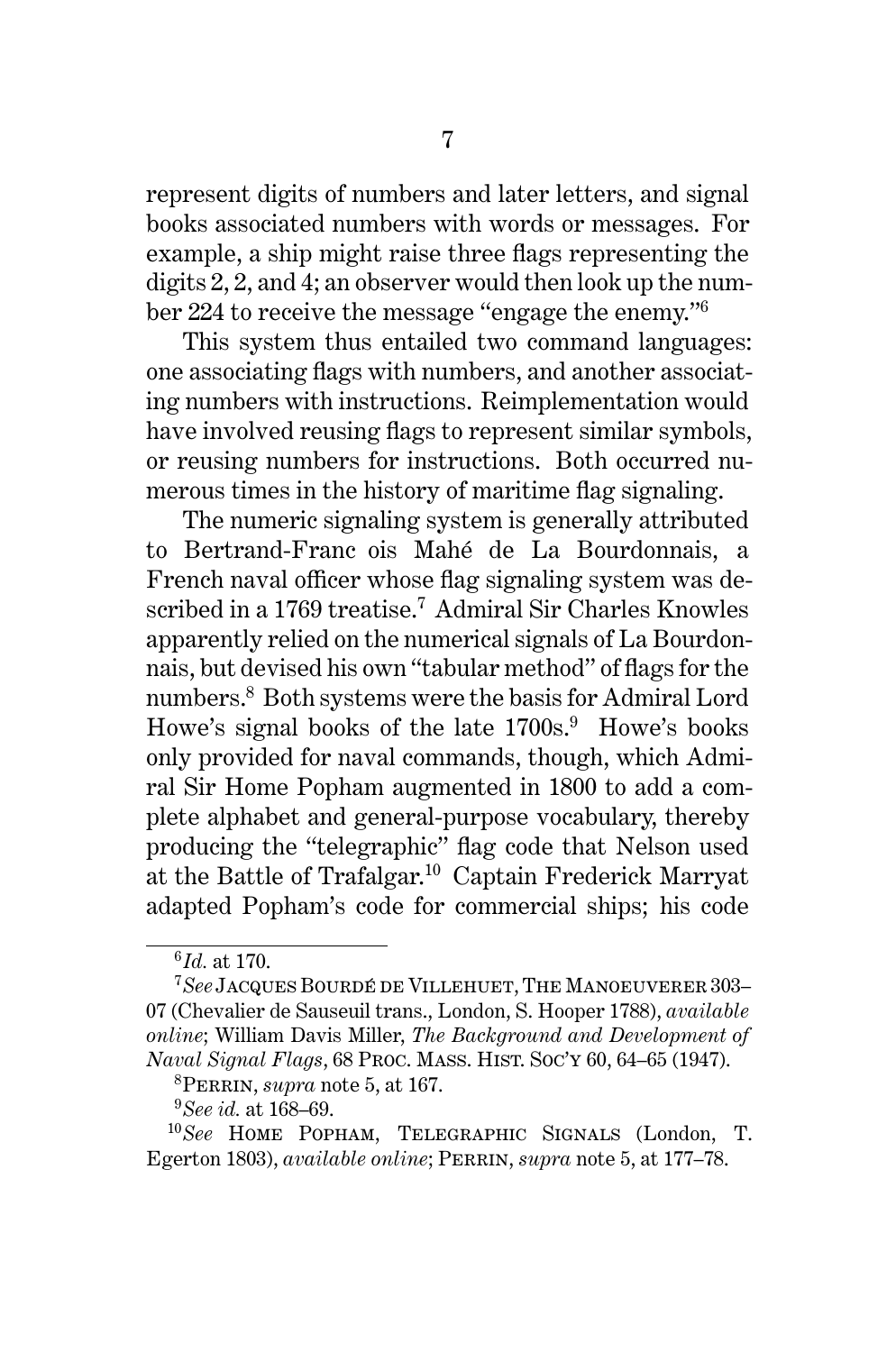of signals contained two parts comprising a "vocabulary adapted from Popham."<sup>11</sup> Marryat's commercial code in turn was "the source and inspiration" for the International Code of Signals, which included many identical flags.<sup>12</sup> The last of these codes, still in use today, retains the legacy of three centuries of history: The flag colors remain the four "very striking colours"—white, red, blue, and yellow—selected by La Bourdonnais.<sup>13</sup>

#### **2. Floriography**

Although the symbolic use of flowers dates back to at least the *Song of Solomon*, an acute interest in floriography, or the language of flowers, developed rapidly during the late Georgian and early Victorian eras. For early-1800s enthusiasts, flowers conveyed not just symbolism but a complete, grammatically complex communicative system that exhibits both the key characteristics of command languages and frequency of reimplementation.

Floriography was arguably popularized in England via the writings of Mary Montagu, wife of the English ambassador to the Ottoman Empire, who in a letter published in 1763 described a "Turkish love-letter" comprising a series of objects each associated with a phrase cinnamon for "my fortune is yours," for example. $^{14}$  Romantic poets seized upon the practice, interpreting it

<sup>&</sup>lt;sup>11</sup>PERRIN, *supra* note 5, at 183; FREDERICK MARRYAT, A CODE OF Signals for the Use of Vessels Employed in the Merchant Service (4th ed., London, J.M. Richardson 1826), *available online*.

<sup>12</sup>Miller, *supra* note 7, at 68.

<sup>13</sup>De Villehuet, *supra* note 7, at 305.

<sup>&</sup>lt;sup>14</sup>3 LETTERS OF THE RIGHT HONOURABLE LADY M[AR]Y W[ortle]y M[ontagu] 3–4 (London, T. Becket 1763), *available online*; *see* Beverly Seaton, The Language of Flowers: A His-TORY 62 (1995).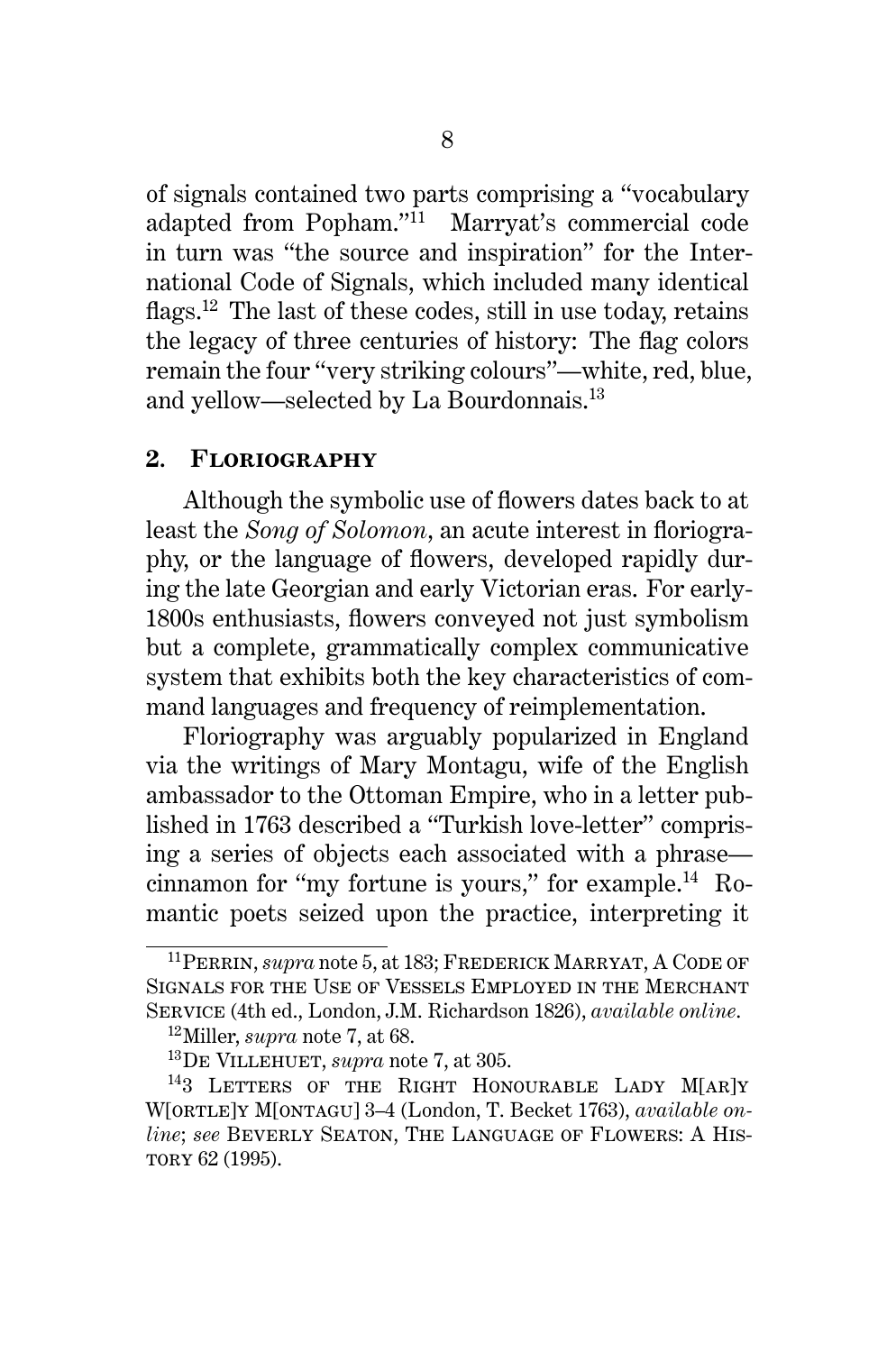(apparently incorrectly) as a covert means for forbidden lovers to communicate.<sup>15</sup>

Across the 19th century, dictionaries of flowers and their meanings became wildly popular, with over 200 competing dictionaries and regular reprints of the most popular editions.<sup>16</sup> The most comprehensive of these, such as Henry Phillips' 1825 treatise, included extensive grammatical frameworks complete with pronouns, articles, conjugations, and negators.<sup>17</sup> Phillips' vocabulary was not limited to romantic notions, but could express mundane commands and instructions, with floral elements representing dates, times, numbers, and even monetary amounts.<sup>18</sup>

Copying of floriographic vocabularies was typical. Phillips himself purported that he drew terminology from earlier sources "to avoid perplexity," though he invented the numerical and time representations.<sup>19</sup> A modern comparison of leading references on the language of flowers, including Phillips', observes a general "pattern of similarity" across both American and British dictionaries, but also a trend of adding new meanings as new flowers came into popularity or were better understood.<sup>20</sup> Furthermore, though the dictionaries generally duplicated the general meanings of flowers, they did not use the same text to explain the definitions; some just matched words to flowers while others provided effusive description or

<sup>15</sup>*See* Seaton, *supra* note 14, at 61–63.

<sup>16</sup>*See* Nancy Strow Sheley, *The "Language of Flowers" as Coded Subtext*, 2 Working Papers on Design 1, 7 (2007), *available online*.

<sup>17</sup>*See* Henry Phillips, Floral Emblems 24–26 (London, Saunders & Otley 1825), *available online*.

<sup>18</sup>*See id.* at 27–53.

 $^{19}$ *Id.* v-vi.

<sup>20</sup>Sheley, *supra* note 16, at 13.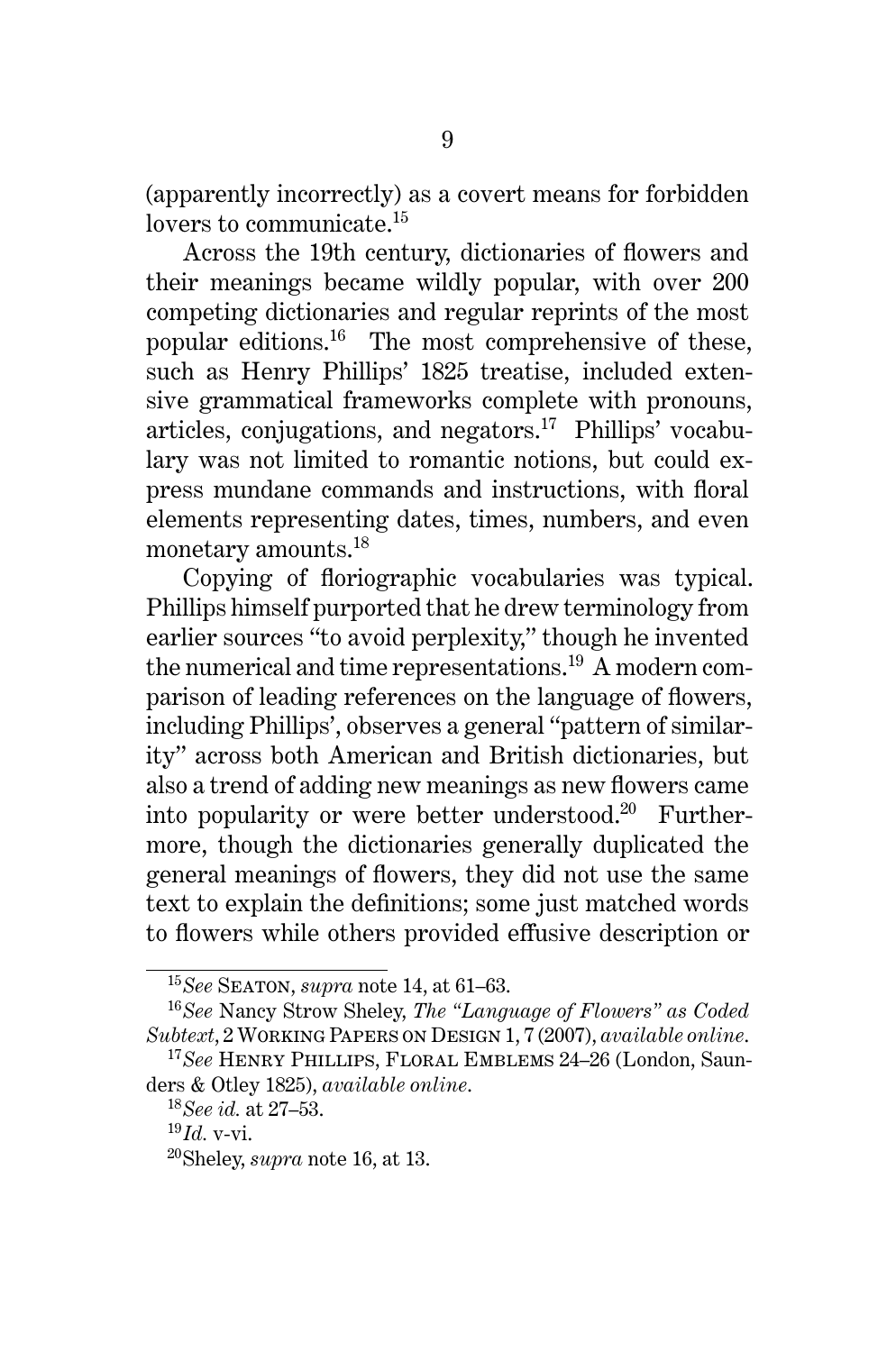even poetry.<sup>21</sup> Each dictionary of the language of flowers thus reimplemented its predecessors, reusing the vocabulary but not necessarily the explanatory text.

Reimplementation of the language of flowers was ultimately necessary for the language to be useful. If every floriographic system used its own vocabulary, then one could only transmit a botanic message if the recipient worked off of the same vocabulary as the sender. Advertisements invoking the language of flowers, which were apparently common at the time, would have failed to work had there not been compatibility among understandings.<sup>22</sup> Accommodating those already familiar with an existing language was thus as relevant to the floriographer as to the Java declaration reimplementer.

### **3. Telegraphs and Radio**

Along with the rise of the electric telegraph across the late 19th century came the development of telegraphic codes, dictionaries of often-arbitrary code words associated with phrases intended to reduce the length of telegrams. Hundreds of such codes were published from the mid-1800s onward, each with its own associations between codes and meaning: *Hesternal* translated to "Do not renew" in the Western Union codebook,<sup>23</sup> but in the ABC Code meant "Will proceed home immediately after the inquiry is held."<sup>24</sup>

<sup>21</sup>*See id.* at 5.

<sup>22</sup>*See* Seaton, *supra* note 14, at 105.

<sup>23</sup>Int'l Cable Directory Co., Western Union Telegraphic CODE 376 (universal ed. 1901), *available online*.

<sup>24</sup>W. Clauson-Thue, The ABC Universal Commercial Electric Telegraphic Code 139 (4th ed., N.Y., Am. Code Publ'g Co. 1899), *available online*.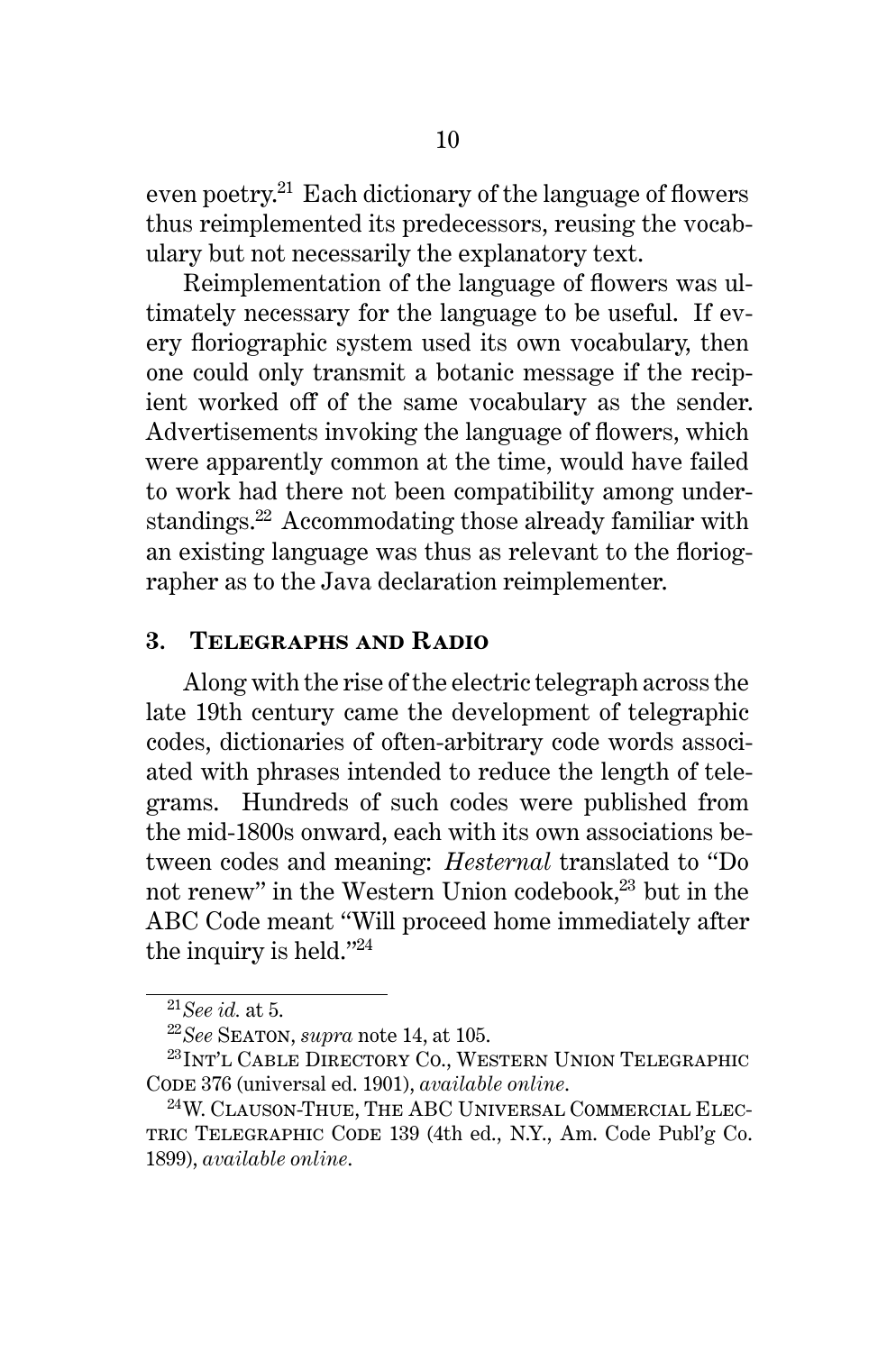Much like the Java declarations, telegraphic codes were command languages—shortcuts for commands that instruct the recipient on what to do, even commands that accept parameters just like software APIs.<sup>25</sup> And it was common practice to "reimplement" telegraphic codes by adapting parts of existing vocabularies into new ones. $^{26}$ Most notably, the federal government engaged in this practice extensively. The War Department's 1885 telegraphic code made only minor modifications to Robert Slater's code—even the title was nearly identical.<sup>27</sup> The subsequent War Department code from 1900 was again a

<sup>25</sup>*See, e.g.,* Int'l Cable Directory Co., *supra* note 23, at 88 (defining *Chicanons* \_\_\_ \_\_\_ as "Process may be served on \_\_\_ at \_\_\_ as agent of the corporation").

<sup>26</sup>*See* Clauson-Thue, *supra* note 24, iv. To be sure, several courts permitted assertion of a copyright in telegraphic code books. *See Ager v. Peninsular & Oriental Steam Navigation Co.*, 50 L.T.R. (n.s.) 477, 479 (Ch. Div. 1884); *Reiss v. Nat'l Quotation Bureau, Inc.*, 276 F. 717, 719 (S.D.N.Y. 1921) (citing *Ager*, 50 L.T.R. (n.s.) 477); *see also Hartfield v. Peterson*, 91 F.2d 998, 1000 (2d Cir. 1937) (finding infringement of a telegraphic code where "the validity of [plaintiff's] copyright is not questioned"). These precedents are inapplicable to the present case because they rely on the sweat-of-the-brow doctrine, *see Ager*, 50 L.T.R. (n.s.) at 479; *Am. Code Co. v. Bensinger*, 282 F. 829, 833 (2d Cir. 1922) (citing *Jeweler's Circular Publ'g Co. v. Keystone Publ'g Co.*, 281 F. 83 (2d Cir. 1922)), which this Court rejected in *Feist Publications, Inc. v. Rural Telephone Service Co.*, 499 U.S. 340, 360 (1991) (disapproving *Jeweler's Circular Publ'g Co. v. Keystone Publ'g Co.*, 281 F. 83 (2d Cir. 1922)).

<sup>27</sup>*See* William F. Friedman, Six Lectures on Cryptology 95– 96 (1965), *available online* (describing J.F. Gregory, Telegraphic Code to Insure Secrecy in the Transmission of Telegrams (Wash., Gov't Printing Office 1885); Robert Slater, Telegraphic Code, to Ensure Secresy in the Transmission of Telegrams (London, W.R. Gray 1870)); Army Sec. Agency, The History of Codes and Ciphers in the United States Prior to World War I 112 (Wayne G. Barker ed., 1978).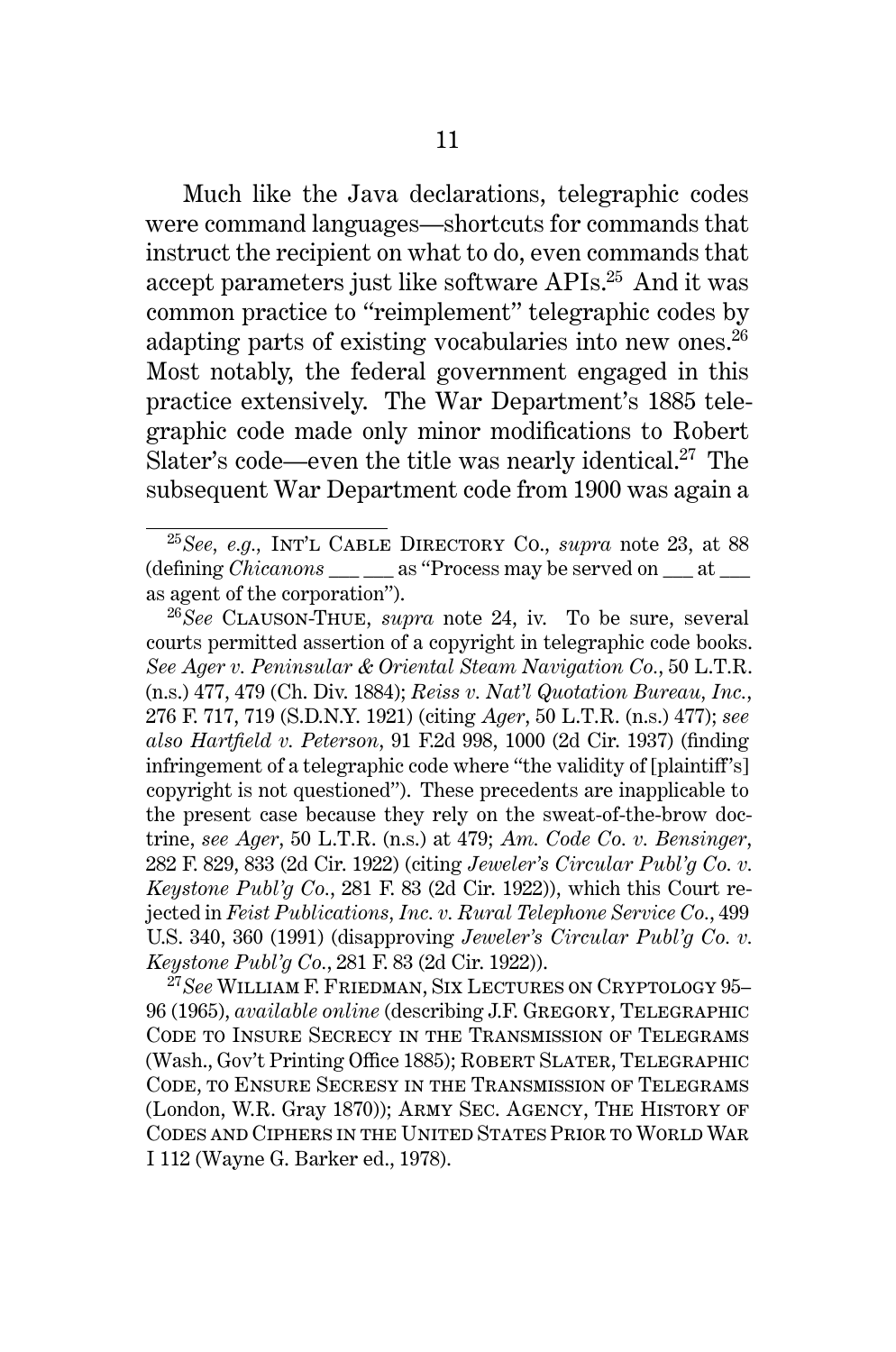pastiche of the Western Union code and an army-specific dictionary.<sup>28</sup> In other words, the War Department produced multiple partial reimplementations of privately published telegraph codes.

The War Department did not reimplement telegraph codes gratuitously. Exactitude in command words, telegraphed via error-prone dots and dashes, was no less essential for telegraphic codes than for software APIs—a one-letter error in a coded telegraph prompted a tort case before this Court in 1894.<sup>29</sup> And telegraph operators familiar with certain vocabularies (or at least pronounceable words) had difficulty transcribing messages filled with newly manufactured words.<sup>30</sup> By basing codes off of known systems, the War Department and others could reduce errors by taking advantage of skilled telegraph operators' familiarity with existing code systems—much like how Google's Android assisted programmers already familiar with the Java declaration interface. Reimplementation thus likely served, at least in part, to ensure accuracy in the Army's communications.

Telegraphic codes evolved into radio brevity codes, which have become familiar standards. *Roger* and *over and out* are part of the lexicon of procedure words for radiotelephony,<sup>31</sup> and *ten-four* derives from a system of "ten-codes" developed for and used today by law enforce-

<sup>28</sup>*See* Friedman, *supra* note 27, at 98; Army Sec. Agency, *supra* note 27, at 120–21.

<sup>29</sup>*See Primrose v. W. Union Tel. Co.*, 154 U.S. 1, 27 (1894).

<sup>30</sup>*See* George Arthur Codding Jr., The International Telecommunication Union, 66–67 (1952); N. Katherine Hayles, How We Think, 137 (2012).

<sup>31</sup>*See* N. Atl. Treaty Org., ACP 125(F), Radiotelephone Procedures 3-12 (Sept. 2001), *available online*.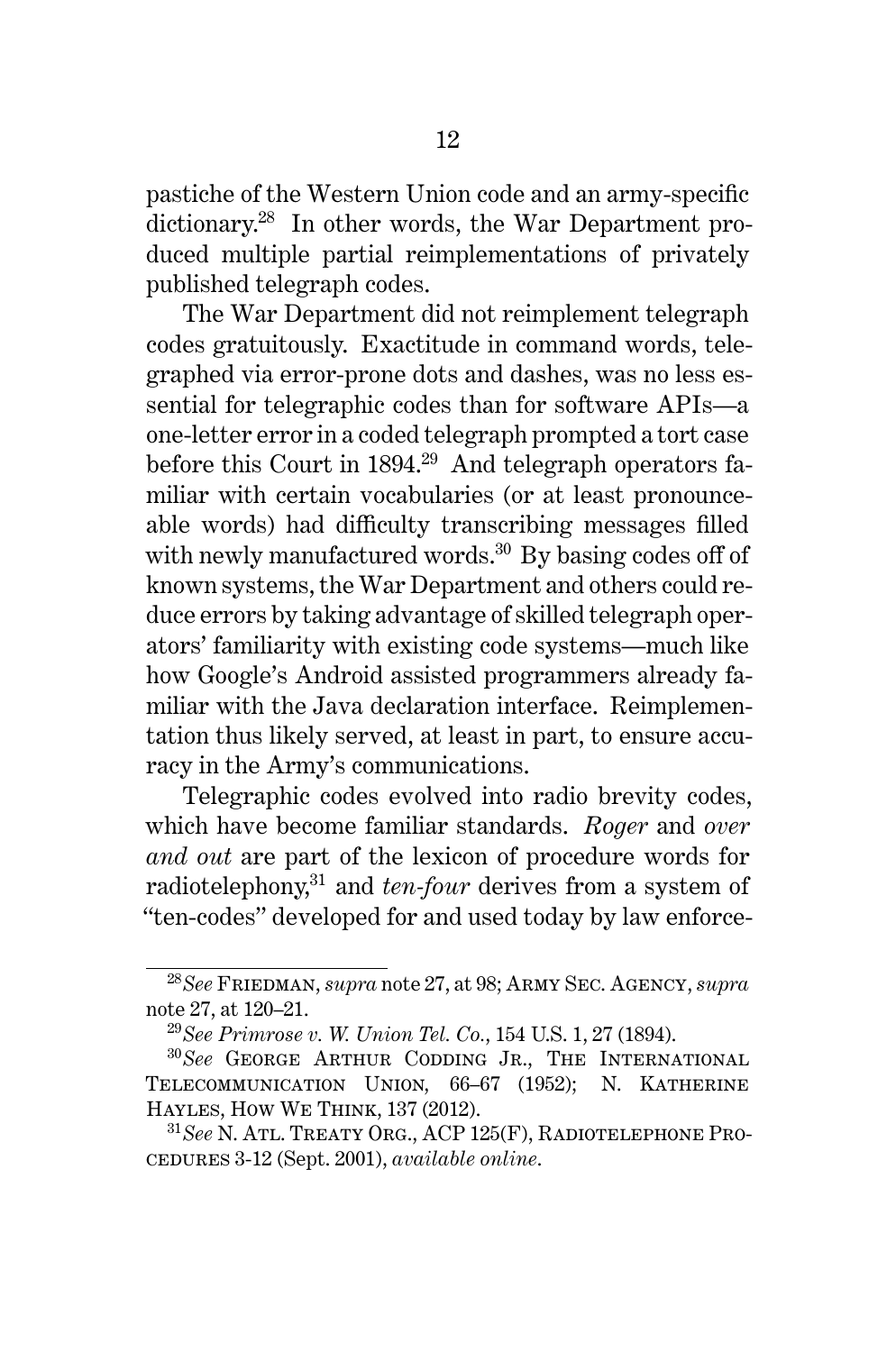ment.<sup>32</sup> Again, reimplementation of radio brevity codes was common. Procedure words derive from Morse code signals—*Roger* from Morse code *R* originally meaning "received"—and have now been adapted by multiple entities such as NATO and the Coast Guard, though with differences in each.<sup>33</sup> And individual police departments use local variations of ten-codes.<sup>34</sup> Organization-specific reimplementations of these command languages are thus ordinary practice for public entities.

#### **4. Hospital Codes**

*Code blue* is the famous catchphrase for cardiac arrest, but beyond that hospitals often maintain complete vocabularies of color codes representing emergent conditions *code red* for fires, *code pink* for infant abductions, and so on.<sup>35</sup> The color codes are a command language since the announcement of any code triggers response actions for hospital staff; indeed a key responsibility of each hospital using these emergency codes is "implementation" of procedures to respond to the relevant situation.<sup>36</sup> Like the Java declarations, these codes are named shortcuts to sets of instructions implemented at each hospital.

<sup>32</sup>*See* Megan Wells, *Police 10 Codes vs. Plain Language*, PoliceOne (Aug. 19, 2016), *available online*.

<sup>33</sup>*See* N. Atl. Treaty Org., *supra* note 31, at 3-11 (adding *I spell* proword, which was unnecessary in Morse code); U.S. Coast Guard, CGTTP 6-01.1A, Radiotelephone Handbook § 5 (Jan. 2013), *available online*.

<sup>34</sup>*See* Wells, *supra* note 32.

<sup>35</sup>*See, e.g.,* Hosp. Ass'n of S. Cal., Health Care Emergency CODES 4 (4th ed. 2014) [hereinafter HASC CODE], *available online*.

<sup>36</sup>Carol Wagner, Wash. State Hosp. Ass'n, Standardization of Emergency Code Calls in Washington 74 (Oct. 2008), *available online*.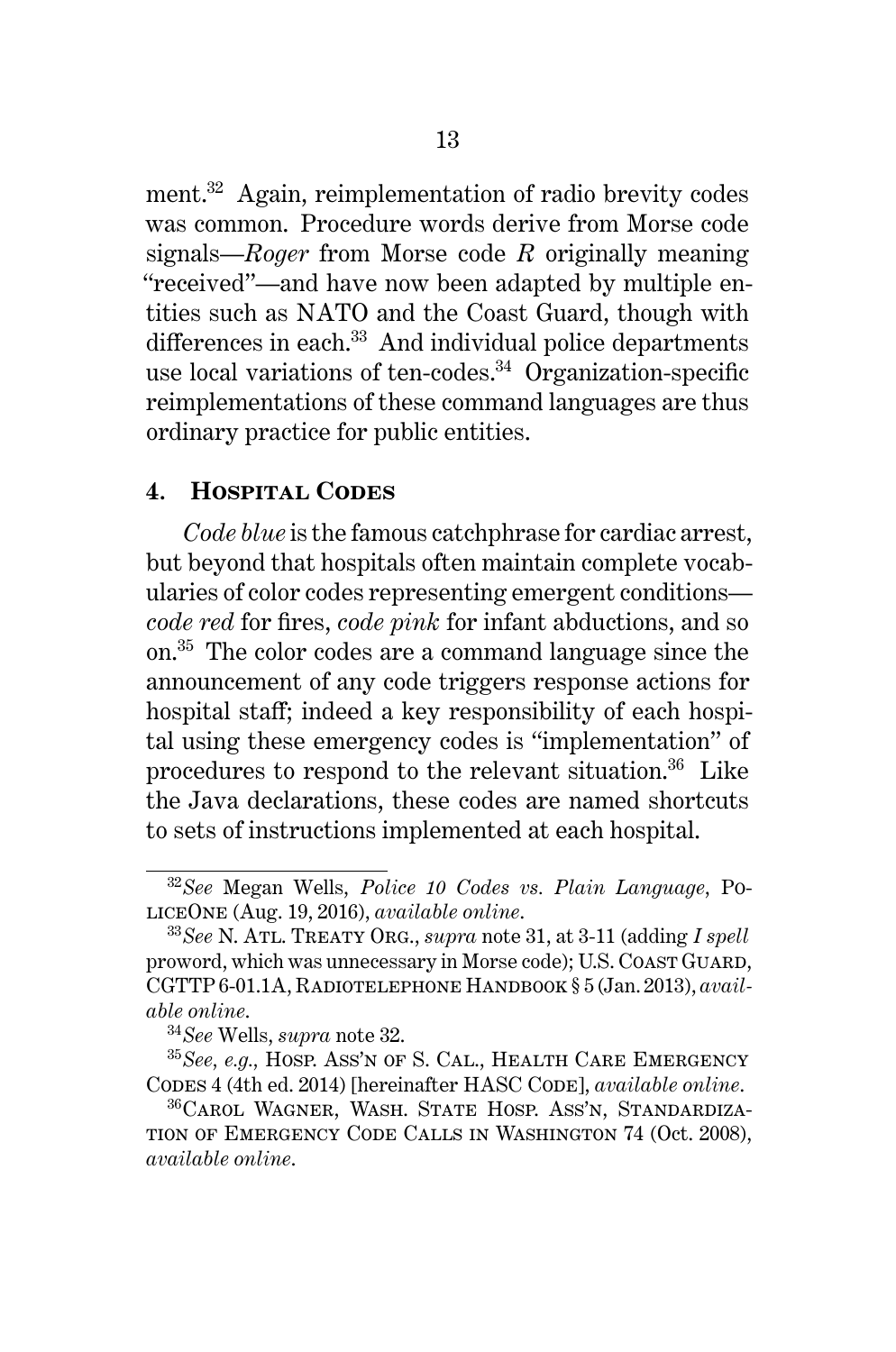A hospital reusing another's color codes for its own emergency procedures, then, would be reimplementing a command language, and such practice is common. There is no standard color code scheme, and color codes have historically been vastly inconsistent across hospitals.<sup>37</sup> In 2000, responding to a fatal misunderstanding of a color code alert, the Hospital Association of Southern California recommended a color code scheme for use in local hospitals.<sup>38</sup> The New Jersey Hospital Association adopted almost the same color code in 2004, the only change being *code amber* for child abductions, rather than *code pink* as California had used.<sup>39</sup> Oregon and Washington hospital associations followed suit, explicitly noting that their codes were "similar to what is being used in California."<sup>40</sup> The Maryland Department of Health also appears to have reimplemented the California code: Its 2002 Universal Emergency Code is largely identical with only a handful of exceptions, such as *code white* for oxygen outages rather than pediatric emergencies.<sup>41</sup>

<sup>37</sup>*See, e.g.,* Cal. Hosp. Ass'n, Hospital Emergency Code Standardization Survey (Sept. 2011), *available online*; Isa Ashworth et al., *Variability of Emergency Color Codes for Critical Events Between Hospitals in Riyadh*, 35 Annals Saudi Med. 450, 455 (2015), *available online*.

<sup>38</sup>*See* HASC Code, *supra* note 35, at 4; *Crack the Uncommon Code with Standardization*, HEALTHCARE SECURITY & EMERgency Mgmt., Oct. 2004, at 6, *available online*.

<sup>39</sup>*See* Press Release, Ron Czajkowski & Valerie Sellers, *Associations Join to Unveil Standardized Healthcare Codes to Improve Response During Emergencies* (Nov. 10, 2004), *available online*; *Hospitals Consider Code Pink v. Code Amber*, HEALTHCARE SECUrity & Emergency Mgmt., Oct. 2004, at 7, *available online*.

<sup>&</sup>lt;sup>40</sup>WAGNER, *supra* note 36, at 7; *see* DIANE WALDO, OR. ASS'N OF Hosps. & Health Sys., Standardization of Emergency Code Calls in Oregon 2 (Jan. 2009), *available online*.

<sup>41</sup>Md. Code Regs. § 10.07.01.33(A).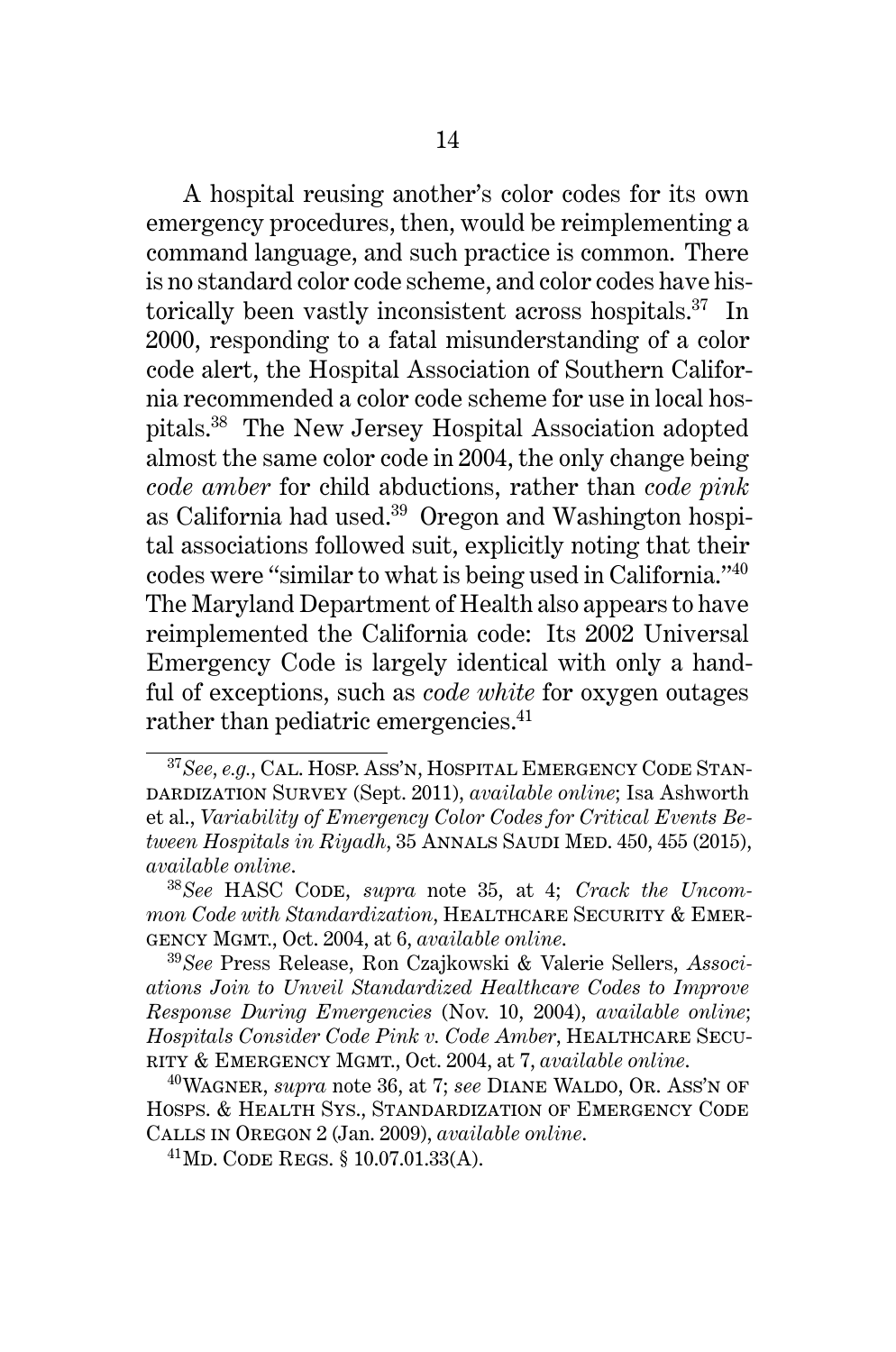Reimplementation of color-code languages in hospitals ensures patient and hospital staff safety. Medical professionals who move between hospitals carry with them expectations of what each color code means, which can lead to confusion when a hospital's meanings are different.<sup>42</sup> A Maryland-trained doctor who relocates to California might disastrously respond to a *code white* with an oxygen tank rather than a pediatric defibrillator. Hospitals reimplement emergency code language for the same reason Google reimplemented the Java declarations—to simplify the learning curve for users familiar with an existing system. In the case of hospitals, the consequences of freedom to reimplement can be dramatic.

## **B. APIs Are Frequently Reimplemented by Private Firms, Including Oracle Itself**

As historical command languages have given way to computer APIs, reimplementation has remained consistent. API reimplementation is common among technology firms, and it ensures a competitive marketplace.

### **1. Cloud Services**

A defining feature of modern technology is cloud computing. Reimplementation in the  $$200$  billion<sup>43</sup> cloud computing market provides a striking example of how Oracle's API copyright theory could stifle competition.

<sup>42</sup>*See* Margaret M. McMahon, *The Many Codes for a Disaster: A Plea for Standardization*, 5 Disaster Mgmt. & Response 1, 1 (2007), *available online*.

<sup>43</sup>*See* Press Release, Katie Costello & Meghan Rimol, Gartner, Inc., *Gartner Forecasts Worldwide Public Cloud Revenue to Grow 17% in 2020* (Nov. 13, 2019), *available online*.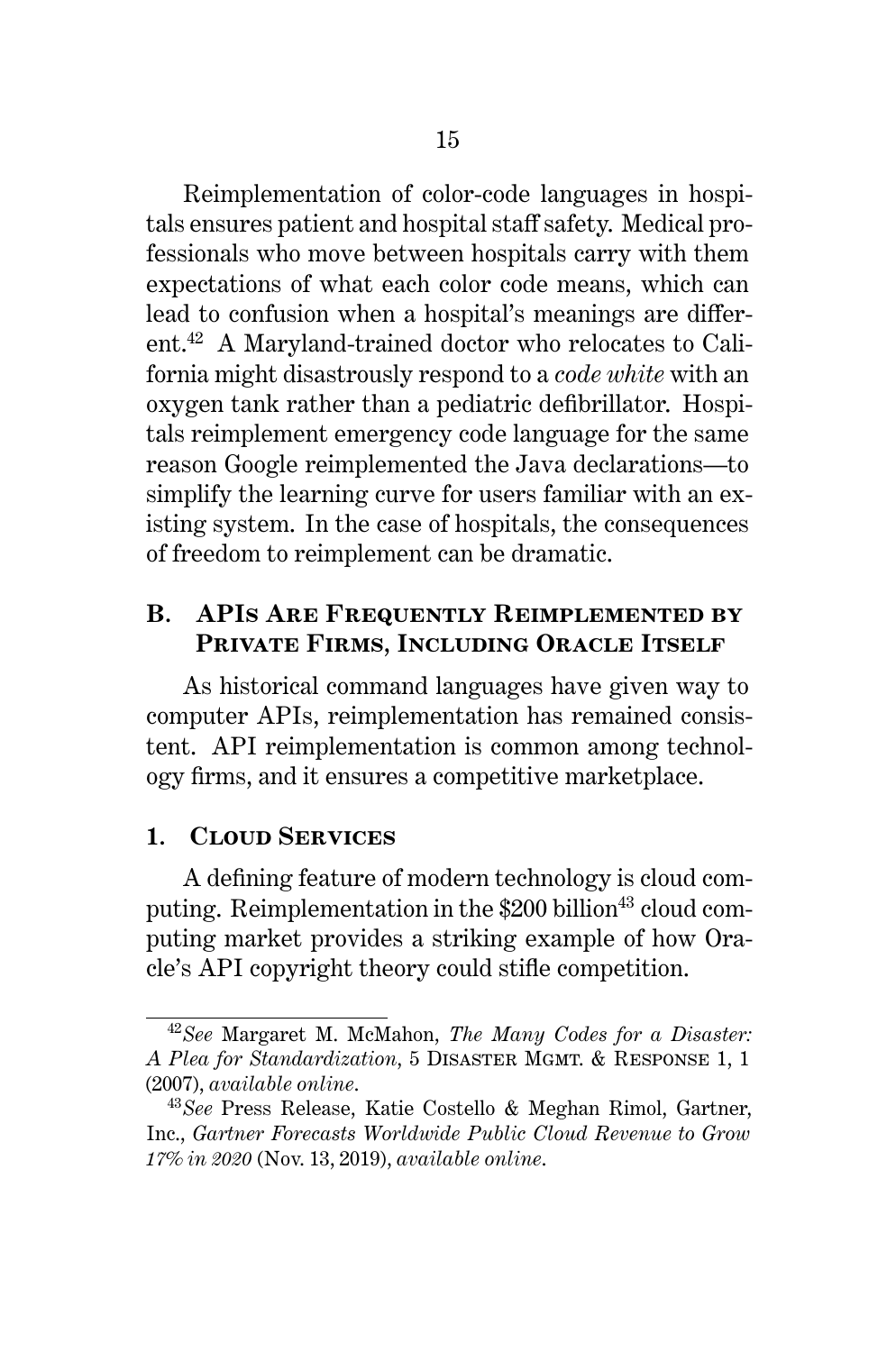Cloud computing involves providing services that a personal computer ordinarily offers, such as file storage and numerical processing, on distant computers over an Internet link.<sup>44</sup> Many companies offer cloud computing services, but the unquestioned leader is Amazon Web Services,<sup>45</sup> with a file storage service called S3.

APIs are the mechanism for accessing cloud services. To store or retrieve a file on S3, a computer programmer issues commands following the vocabulary and syntaxes of the Amazon S3 API, including cryptic words like *encoding-type*, *continuation-token*, and *x-amz-date*. 46

A competing cloud service must also implement an API, and under Oracle's theory the API cannot reimplement S3's without permission. Indeed, this case's litigation has apparently had its effects on the cloud services market: Companies find it "a legal grey area" and "dangerous" to reimplement Amazon's APIs, and one firm named Eucalyptus announced licensing Amazon's API in 2012.<sup>47</sup>

Even mere uncertainty over API copyrights essentially locks in Amazon's dominant position in the cloud services market. Programmers will be unlikely to switch over to a competitor with an incompatible API, due to the time and costs required to learn the competitor's API and

<sup>47</sup>Barb Darrow, *Oracle v. Google Ruling Shows Why Cloud Players May Have Steered Clear of Amazon APIs*, Gigaom (May 9, 2014), *available online*; *see* Lydia Leong, *The Amazon-Eucalyptus Partnership*, CloudPundit (Apr. 3, 2012), *available online*.

<sup>44</sup>*See* Peter Mell & Timothy Grance, NIST Special Pub. 800- 145, The NIST Definition of Cloud Computing 2 (Sept. 2011), *available online*.

<sup>45</sup>*See* Costello & Rimol, *supra* note 43, tbl.1.

<sup>46</sup>*See* Amazon Web Servs., Inc., Amazon Simple Storage Service API Reference, API Version 2006-03-01, at 209–10, 681 (2020), *available online*.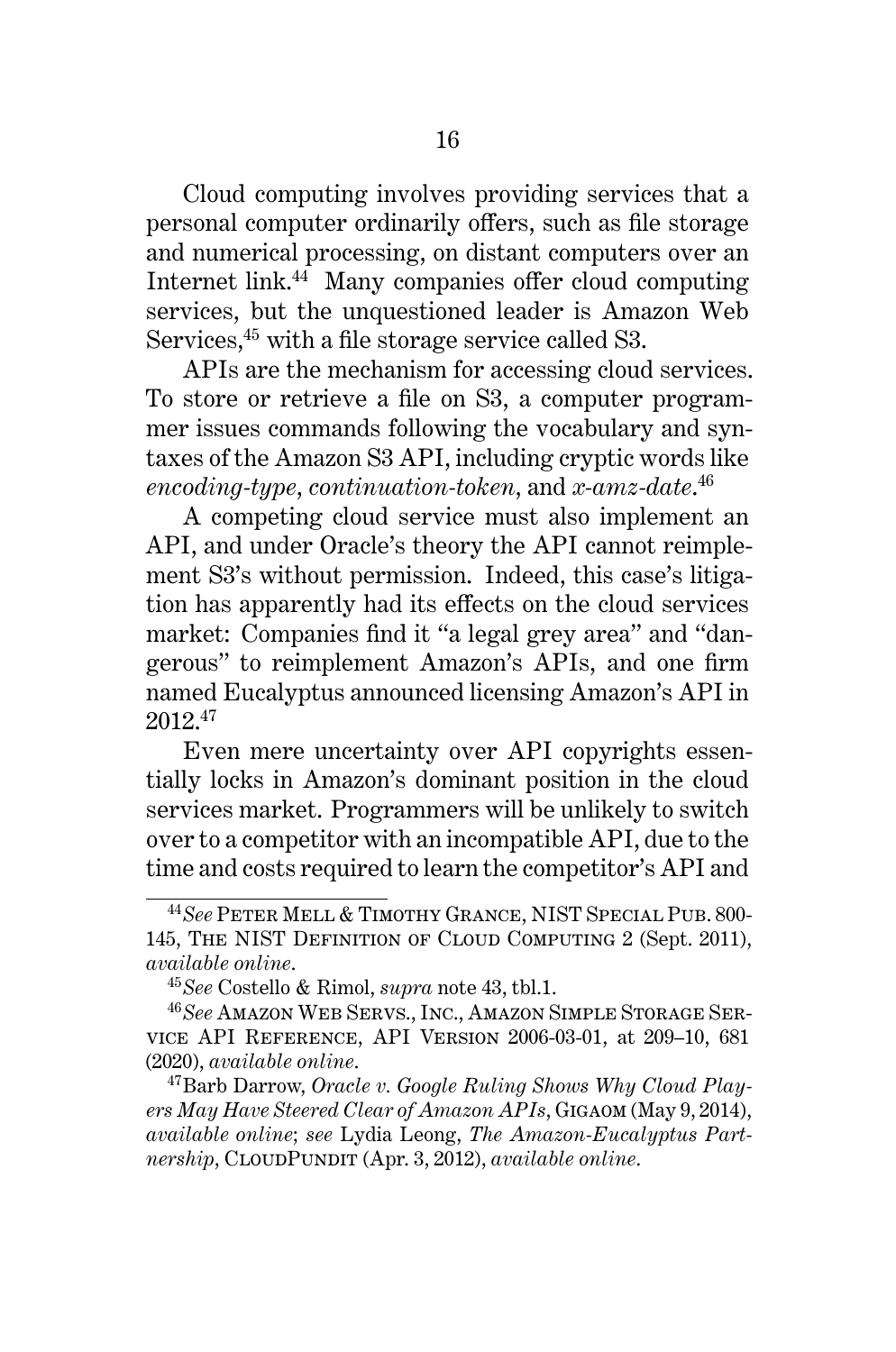to rewrite software for it. Thus, "offering some degree of compatibility would be helpful for the newcomers."<sup>48</sup>

Nevertheless, numerous cloud services reimplement the Amazon S3 API, despite the legal uncertainty. $49$ Among those reimplementers is Oracle itself: Oracle's Cloud Object Storage service includes an "Amazon S3 Compatibility API" that replicates, down to the letter, Amazon's command words and syntaxes.<sup>50</sup> Oracle representatives claim that the reimplementation was permitted under a 2010 blanket open-source license, but that license attaches to API-using software rather than the API itself,<sup>51</sup> and in any event Oracle's blanket-license theory is inconsistent with its 2012 Eucalyptus deal— Amazon needed not negotiate a license if it already offered a blanket one in 2010.

More important than Oracle's licensing gaffe is why Oracle reimplemented Amazon's API at all. The reason was almost certainly to simplify switching costs for programmers wanting competitive choices for cloud computing.<sup>52</sup> If, as Oracle suggests, copyright prohibits API compatibility, then emerging cloud service firms such as Oracle can only compete on a level playing field subject to the grace of dominant gatekeepers, with API copyrights as the keys.

<sup>48</sup>*See* Darrow, *supra* note 47.

<sup>49</sup>*See, e.g.,* Audrey Watters, *Cloud Community Debates, Is Amazon S3's API the Standard? (And Should It Be?)*, ReadWrite (July 12, 2010), *available online*.

<sup>50</sup>*See* Charles Duan, *Oracle Copied Amazon's API—Was That Copyright Infringement?*, Ars Technica (Jan. 3, 2020), *available online*; Oracle, *Amazon S3 Compatibility API* (last visited Jan. 8, 2020), *available online*.

<sup>51</sup>*See* Duan, *supra* note 50 (explaining several defects in Oracle's response).

<sup>52</sup>*Cf.* Watters, *supra* note 49.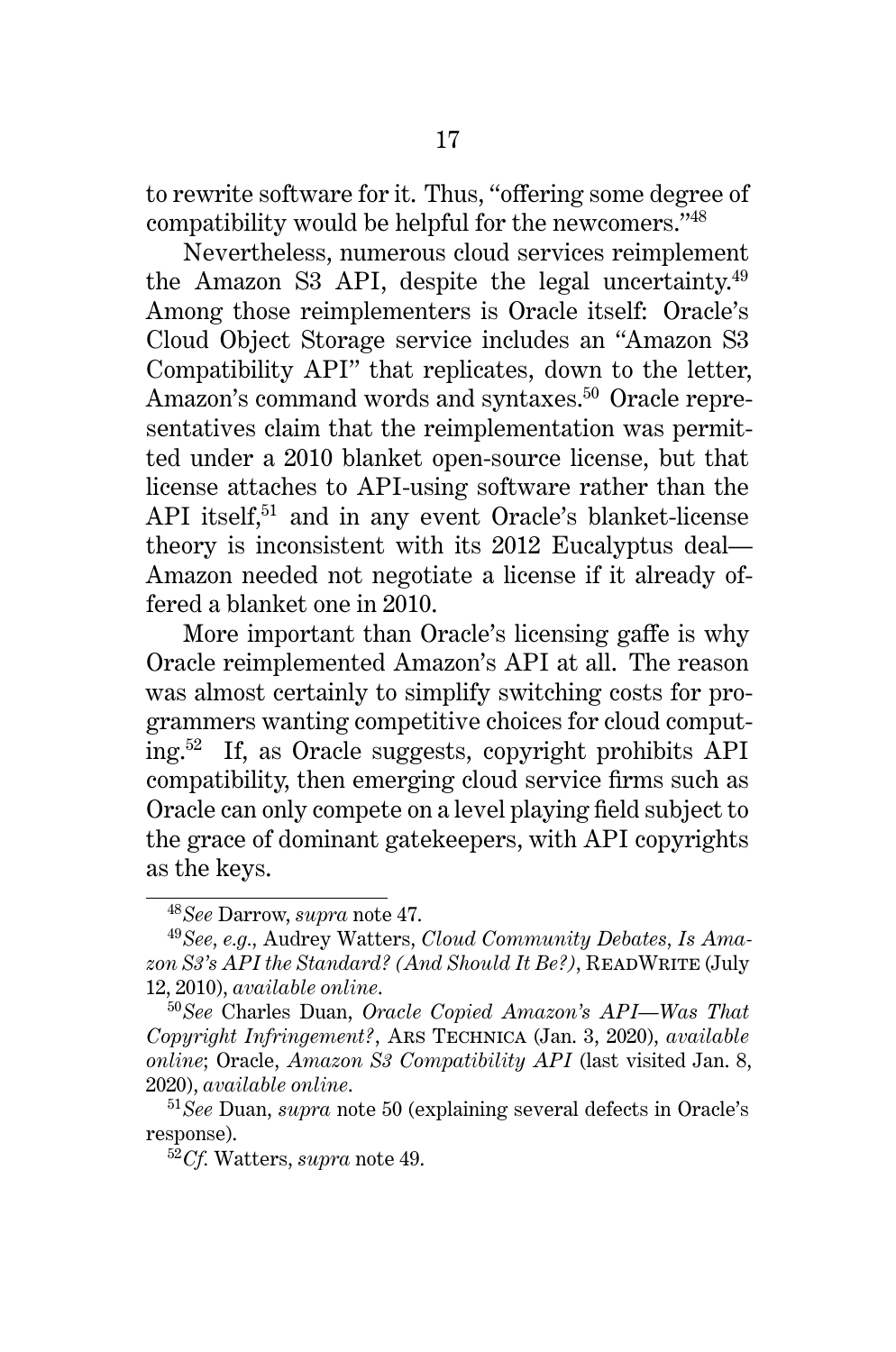#### **2. Technical Standards and the Internet**

Beyond cloud services, nearly every information technology system today depends on reimplementation, because modern technology relies on technical standards that almost always include APIs that must be reimplemented.

A technical communication standard is an agreedupon protocol by which computers communicate.<sup>53</sup> Generally developed by voluntary consensus-based industry consortia called standard-setting organizations, technical standards are the basis for practically all online communications: Web pages follow the HTML and CSS technical standards, videos generally conform to the International Telecommunication Union's H.264 standard, emails are transmitted in accordance with the SMTP standard, and so on.<sup>54</sup>

These standards generally contain APIs much like the Java declarations: extensive vocabularies of command words combined with syntaxes for using them.<sup>55</sup> That is unsurprising because technical standards are command languages, formal mechanisms for controlling actions of a computer. A web designer, wanting to create a red line at the top of a page, expects to be able to issue the declaration "border-top-color: red" to achieve this result according to the CSS standard for web page design; web browser software such as Firefox or Internet Explorer

<sup>53</sup>*See* Nat'l Acad. of Scis., Patent Challenges for STANDARD-SETTING IN THE GLOBAL ECONOMY 16 (Keith Maskus & Stephen A. Merrill eds., 2013), *available online*.

<sup>54</sup>*See generally* Duan, *supra* note 2, at 13–21. The meanings of these abbreviations are given in the cited article; they are immaterial for purposes of this brief.

<sup>55</sup>*See id.*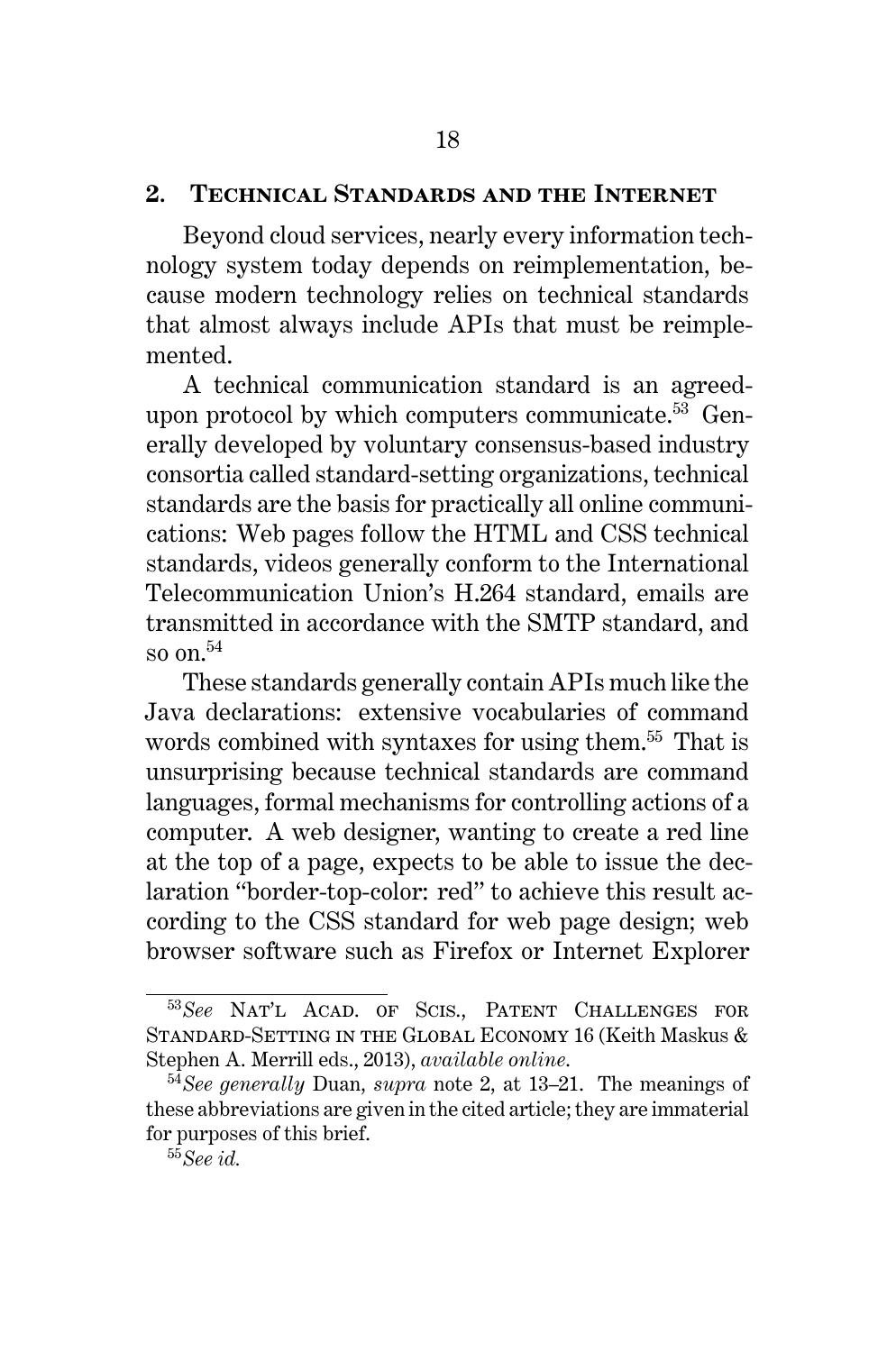must implement that CSS declaration and myriad others in order to present web pages correctly.<sup>56</sup>

The  $$1.2$  trillion<sup>57</sup> Internet-related economy thus depends in large part on freedom to reimplement APIs found in technical standards. One might hope to find such freedom in license arrangements, but very few standardsetting organizations deal with licensing of copyrights in APIs—likely because those organizations believed no copyright interest was infringed in API reimplementation.<sup>58</sup> Oracle's copyright theory, if validated, could throw the Internet economy into disarray as it scrambles to devise licensing arrangements on decades-old, heavily entrenched technical standards.

#### **3. Computer Hardware**

Technical standards do not implicate only computer software; they are found in computer hardware too.

Computer peripherals, such as keyboards and scanners, must exchange information and instructions with a computer to perform actions such as typing a letter or storing an image. In the early days of personal computing, this communication was mediated by software called "drivers" that manipulated the computer's operating system directly to instruct the device.<sup>59</sup> This directmanipulation approach is perhaps akin to a judicial clerk opening up a judge's personal notebook and writing in it;

<sup>56</sup>*See id.* at 14; Br. R St. Inst. et al. 7, Feb. 25, 2019.

<sup>57</sup>*See* Kevin Barefoot et al., *Defining and Measuring the Digital Economy* 12 (Bureau of Econ. Analysis, U.S. Dep't of Commerce, working paper, Mar. 15, 2018), *available online*.

<sup>58</sup>*See* Duan, *supra* note 2, at 31–35 (reviewing policies of standardsetting organizations).

<sup>59</sup>*See* Andrew S. Tenenbaum, Modern Operating Systems 289 (2d ed. 2001).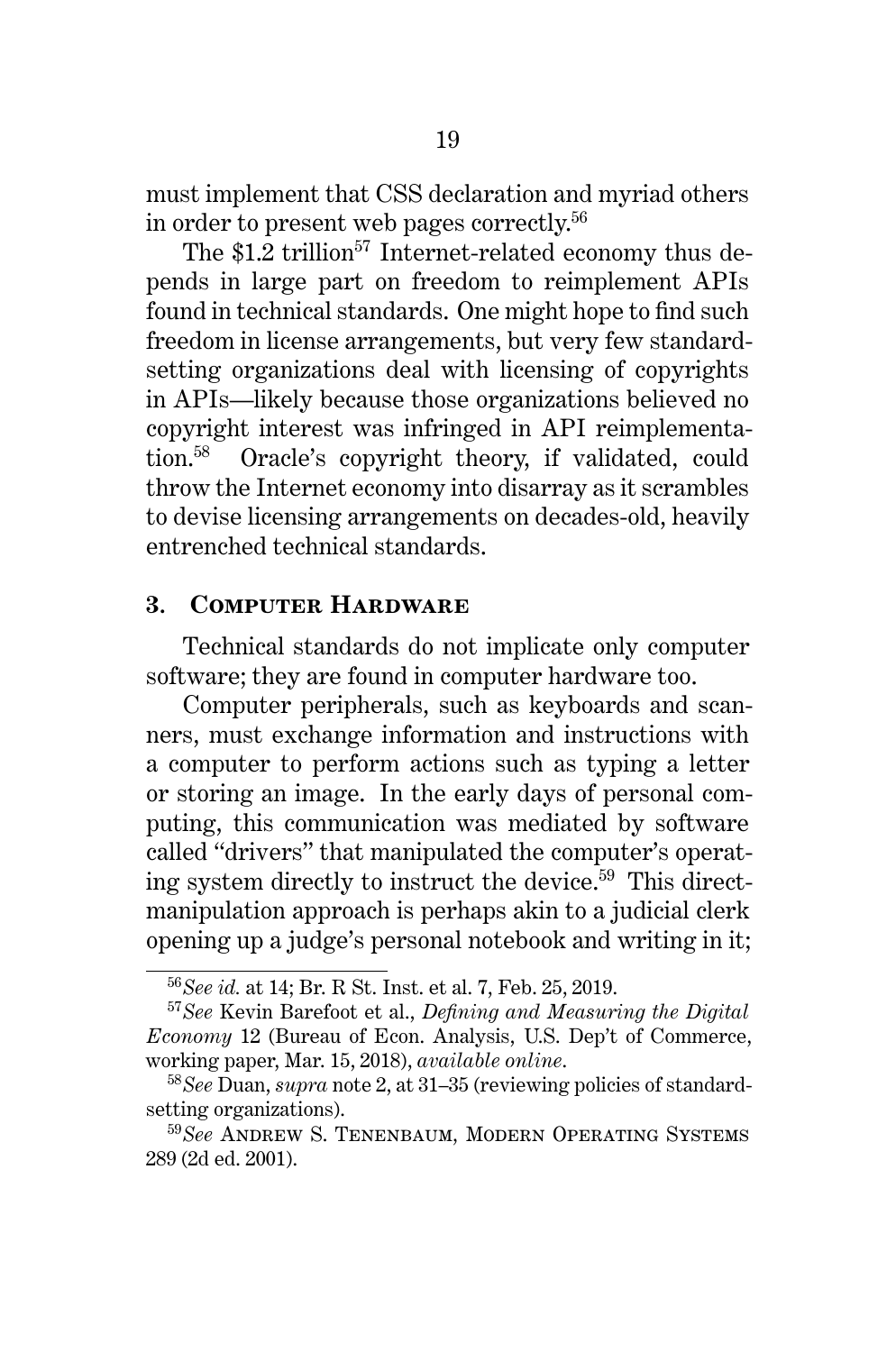unsurprisingly device drivers caused system crashes and other serious problems for computers.<sup>60</sup>

A better approach is to have a formal procedure—an interface—between device and computer that sets boundaries and conveys structured information, perhaps like a case memorandum from clerk to judge. These interfaces are today's technical standards such as USB, Wi-Fi, and Bluetooth, all of which are in common use today, and all of which incorporate extensive APIs that each peripheral and computer must reimplement in order to communicate.<sup>61</sup>

The standardization of computer peripheral APIs has created a robustly competitive market. For just Bluetooth technology, the standard's special interest group maintains over 34,000 member companies and reports 3.7 billion Bluetooth devices shipped in 2018, devices ranging from audio headsets to x-ray imaging to cars to industrial equipment monitors.<sup>62</sup> Each of these thousands of companies, in order to participate in this massive computer peripheral market, must regularly comply with technical standards and thus reimplement APIs. API reimplementation is what keeps the computer hardware market both competitive and crash-free.

## **C. Government Entities Often Mandate Reimplementation or Reimplement APIs Themselves**

Public entities also engage in API reimplementation. In some cases a government will require or encourage pri-

<sup>60</sup>*See id.* at 290.

<sup>61</sup>*See* Duan, *supra* note 2, at 18–20.

<sup>62</sup>*See* Bluetooth SIG, Inc., Bluetooth Market Update 7, 9, 14, 24, 30, 36 (2019), *available online*.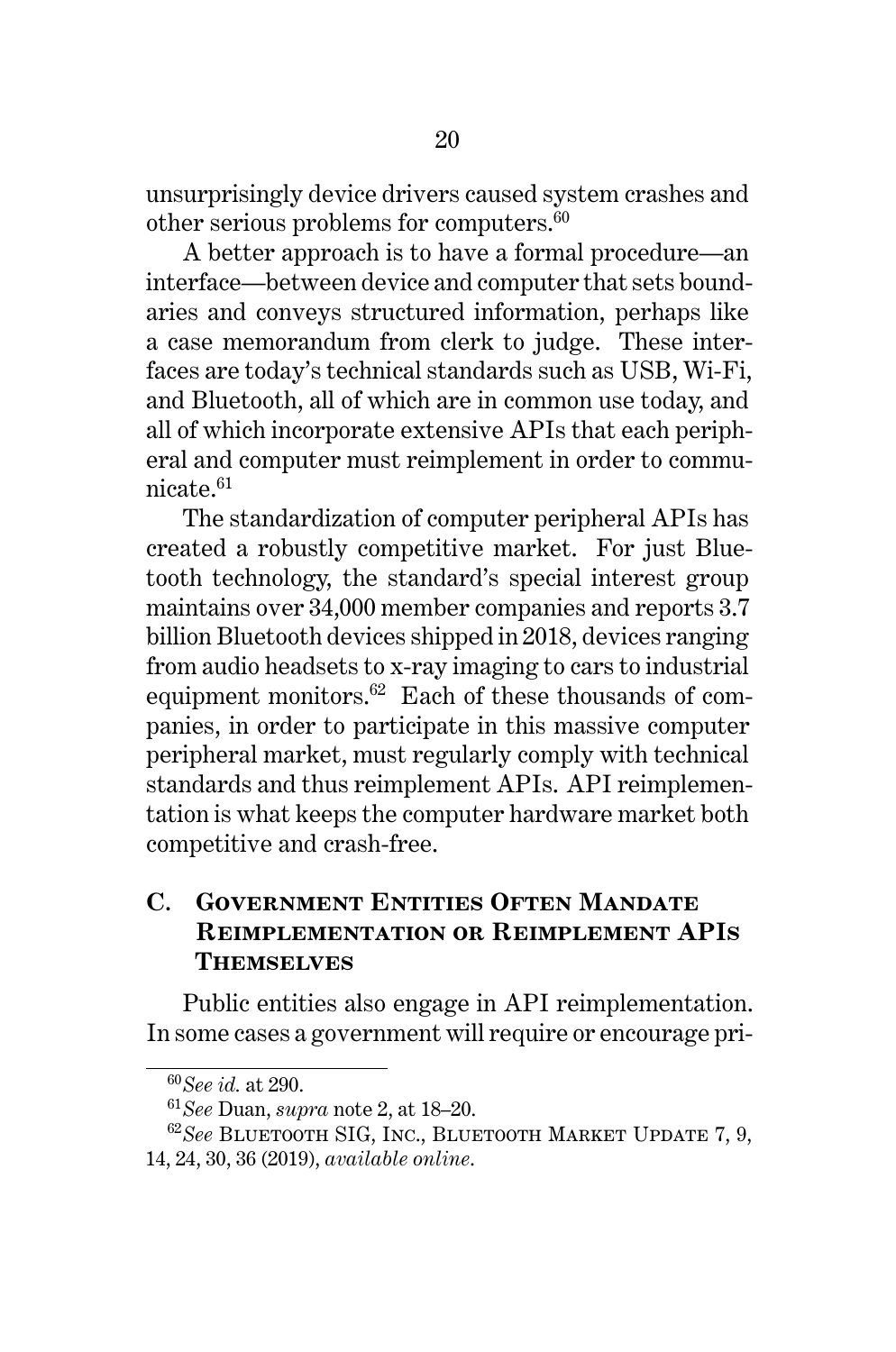vate firms to reimplement APIs; in other cases the government itself is the user of reimplementations.

*Amici*'s brief supporting the certiorari petition already provided three examples of this: the Department of Health and Human Services' rulemaking on APIs for electronic health records, the Federal Communications Commission's adoption of the ATSC standard for digital television, and local governments' use of smart-city technology that uses standard APIs.<sup>63</sup> Reimplementation of APIs in these examples served to enhance patient care choice, reclaim valuable wireless spectrum, and save taxpayer dollars by avoiding vendor lock-in, among other things. $64$  These, however, are far from the only examples of how API reimplementation facilitates efficient and effective government.

#### **1. Law Enforcement Agency Cooperation**

Because of the need to share information across jurisdictions, law enforcement agencies extensively use API reimplementation in the course of protecting public safety. Of many possible examples, the following is one.

In 2001, the Department of Justice engaged in a project to streamline data sharing.<sup>65</sup> The project soon evolved into a multi-year effort to develop a "framework that enables the justice and public safety communities to effectively share information at all levels of government—laying a foundation for local, state, tribal, and national justice interoperability."<sup>66</sup>

<sup>63</sup>*See* Br. R St. Inst. et al. 14, 17–20, Feb. 25, 2019.

<sup>64</sup>*See id.* at 15–16, 19–20.

<sup>65</sup>*See* Glob. Justice Info. Sharing Initiative, 2004 Annual Report 8 (2005) [hereinafter GJISI Report], *available online*. <sup>66</sup>*Id.*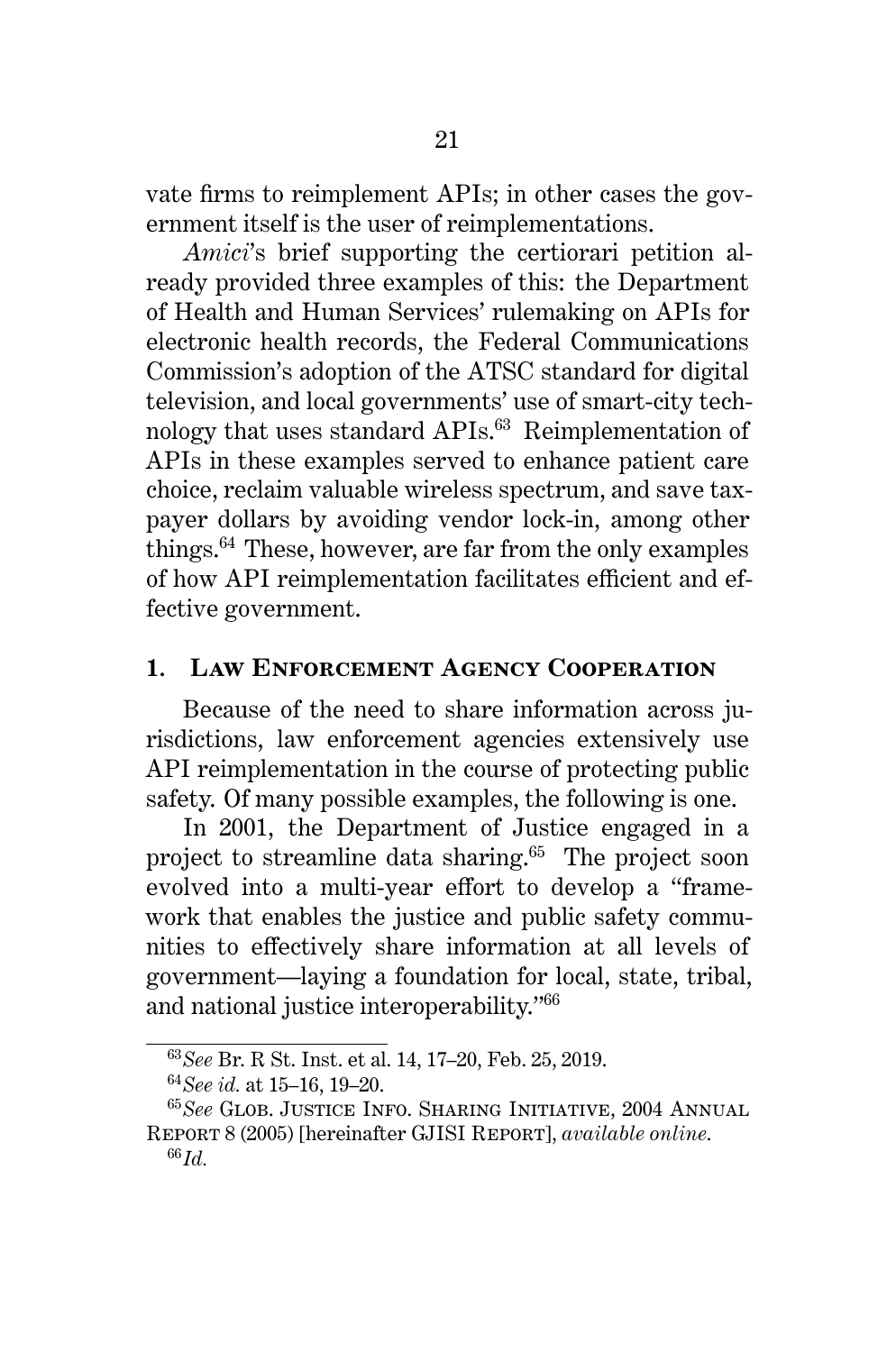That interoperability meant creating an API. The Department of Justice described its work, named the Global Justice XML Data Model, as an "interface" intended for "interoperability."<sup>67</sup> The GJXDM was also called "an object-oriented data model composed of a well-defined vocabulary," using the same term "object-oriented" with which the district court described the Java declarations.<sup>68</sup>

The GJXDM was apparently not original, but drawn from other local, state, and federal law enforcement APIs.<sup>69</sup> In turn, the Justice Department encouraged other law enforcers to use GJXDM in their own systems—in other words, to reimplement both the Justice Department's API and those of the older systems the Justice Department had reused.<sup>70</sup>

The success of the GJXDM is evident in cases it solved. Police across Pennsylvania were able to track down a bank robber within hours because their departments reimplemented the API, and New York police were able to apprehend suspects in a homicide for much the same reason.<sup>71</sup> The GJXDM was so successful, in fact, that in 2005 the Department of Homeland Security partnered with the Justice Department to build a successor interface, the National Information Exchange Model,

<sup>67</sup>Glob. Justice Info. Sharing Initiative, Building Exchange Content Using the Global Justice XML Data Model: A User Guide for Practitioners and Developers 10 (June 2005), *available online*.

<sup>68</sup>GJISI Report, *supra* note 65; *see* Pet. Cert. App. 195a.

<sup>69</sup>*See* Justice XML Structure Task Force, Presentation: Justice XML Data Dictionary JXDD Version 3.0, at 4–5 (Dec. 17, 2002), *available online*.

<sup>70</sup>*See* GJISI Report, *supra* note 65, at 9.

<sup>71</sup>*See* Glob. Justice Info. Sharing Initiative, White Paper on the U.S. Department of Justice Global Advisory Commit-TEE 3-4 (July 2010), *available online*.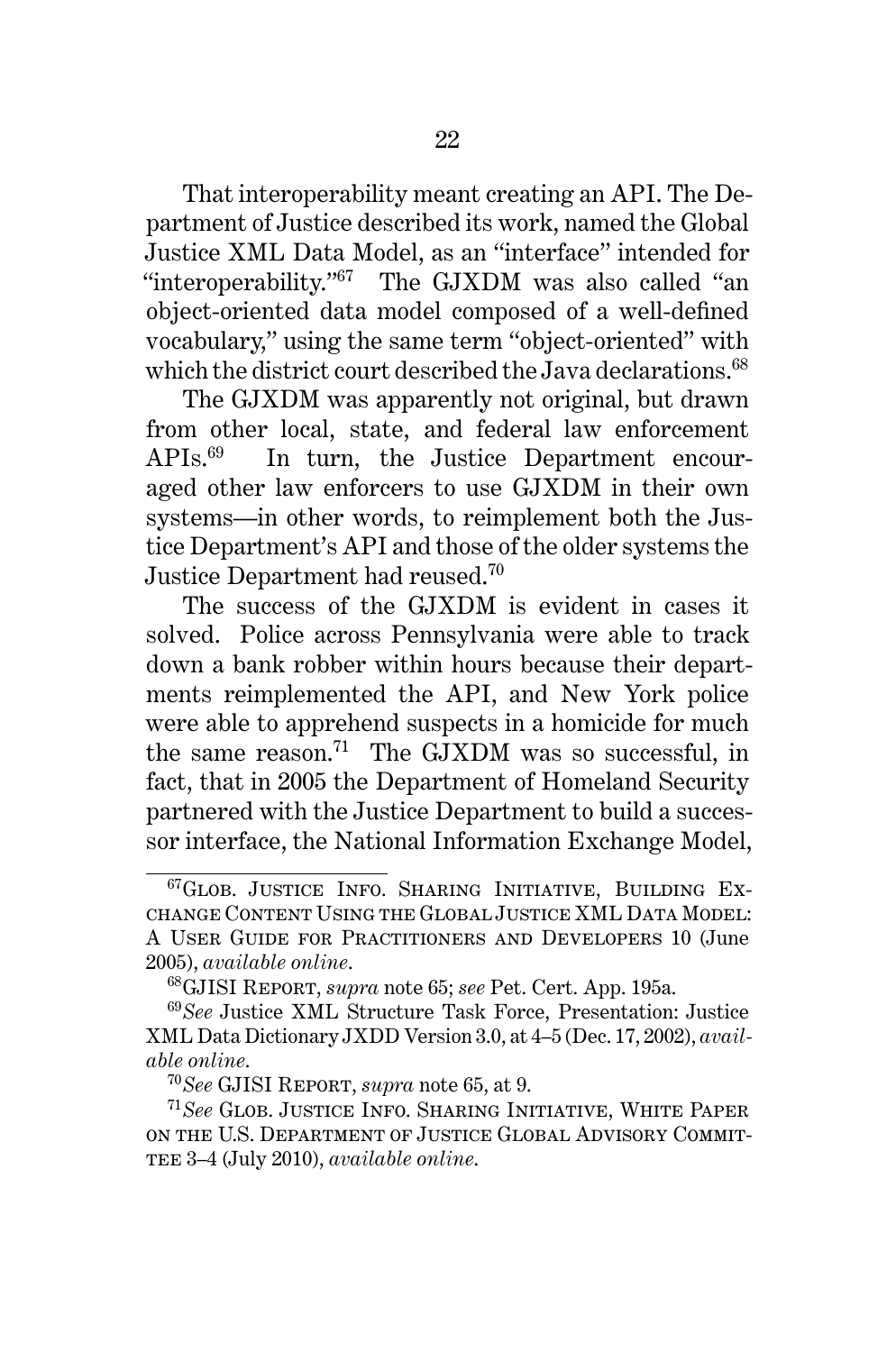that would provide the benefits of a common vocabulary across all of government.<sup>72</sup> Reimplementation of APIs, and the interoperability that results, can thus have important consequences for public safety and government efficiency.

#### **2. Meteorology**

API reimplementation is also central to the government's ability to broadcast important information to the public. The federal government's National Weather Service provides an example.

The World Meteorological Organization operates a global weather information network, of which NWS operates a national hub to centralize reports from weather stations across the country.<sup>73</sup> For this infrastructure to work, weather reports must be coded precisely so that every component in the network can understand them.

The international coding system for weather reports is an API. A WMO-standard weather report opens with an "abbreviated heading" containing a four-letter code identifying the type of report—"BBXX," for example, indicating a surface observation from a ship.<sup>74</sup> The standards then define structures of information for each re-

<sup>72</sup>*See* Paul Wormeli & Andrea Walter, *The Evolution of the National Information Exchange Model*, Emergency Mgmt. (Aug. 11, 2009), *available online*.

<sup>73</sup>*See* James L.R. Fenix, *The NWS Gateway a History in Commu*nications Technology Evolution, NAT'L WEATHER SERV. (last visited Jan. 9, 2020), *available online*.

<sup>74</sup>*See* World Meteorological Org., WMO No. 386, Manual on the Global Telecommunication System pt. II, § 2.3.2.1, at 39 (2015 ed. 2018), *available online*; World Meteorological Org., WMO No. 306, Manual on Codes A-10 (2011 ed. 2018), *available online*.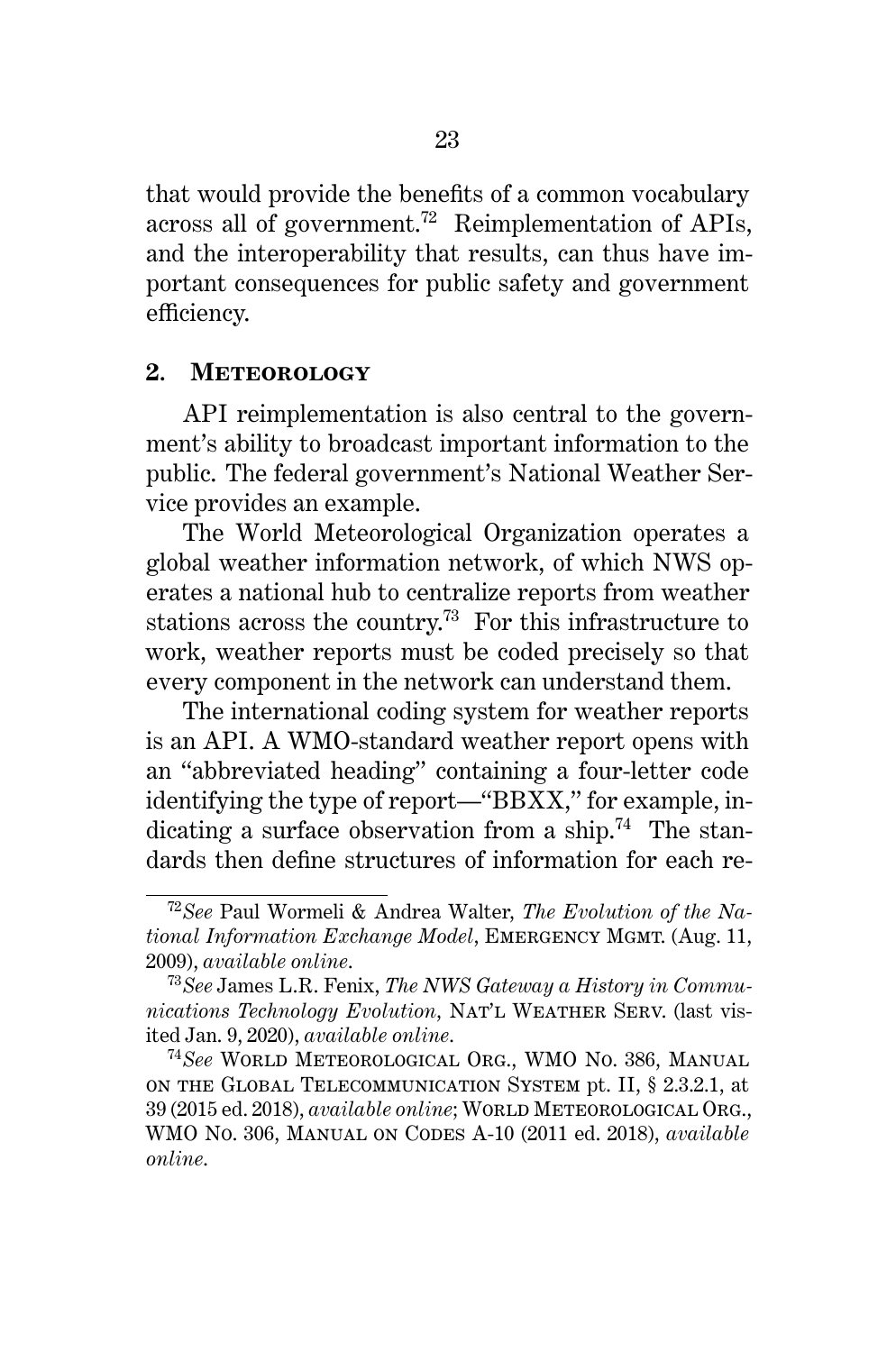port type.<sup>75</sup> The WMO weather report standards thus define a vocabulary of heading codes and syntaxes for each, and computer systems that interpret weather reports must understand those heading codes and syntaxes they must reimplement WMO's API.

In the United States, NWS weather reports use the codes and syntaxes of WMO with domestic adjustments, such as to remove some metric units.<sup>76</sup> The NWS weather hub and other services are thus a partial reimplementation not fully compatible with WMO's weather reporting API. Furthermore, any computer software designed to interact with NWS weather reports would need to implement the NWS API, and by extension parts of the WHO API. Reimplementation of interfaces abounds in the field of providing a public weather service.

#### **3. Aviation**

Air traffic control is replete with command languages. Communication between aircraft and airport control towers is conducted according to specific command phrases, in the United States defined by the Federal Aviation Administration.<sup>77</sup> The FAA's command language is a partial reimplementation of another command language, the lexicon of the International Civil Aviation Organization.<sup>78</sup>

The FAA also deals with computer-based APIs. In its program to manage the operation of small unmanned

<sup>75</sup>*See* World Meteorological Org., *supra* note 74, at A-9 to - 165.

<sup>76</sup>*See* Fed. Aviation Admin., Aeronautical Information Manual § 7-1-31(a), at 7-1-62 (Aug. 15, 2019), *available online*.

<sup>77</sup>*See id.* § 4-2-1(c); Order JO 7110.65Y, Air Traffic Control (Fed. Aviation Admin. Aug. 15, 2019), *available online*.

<sup>78</sup>*See* Air Traffic Control, *supra* note 77, at PCG–1.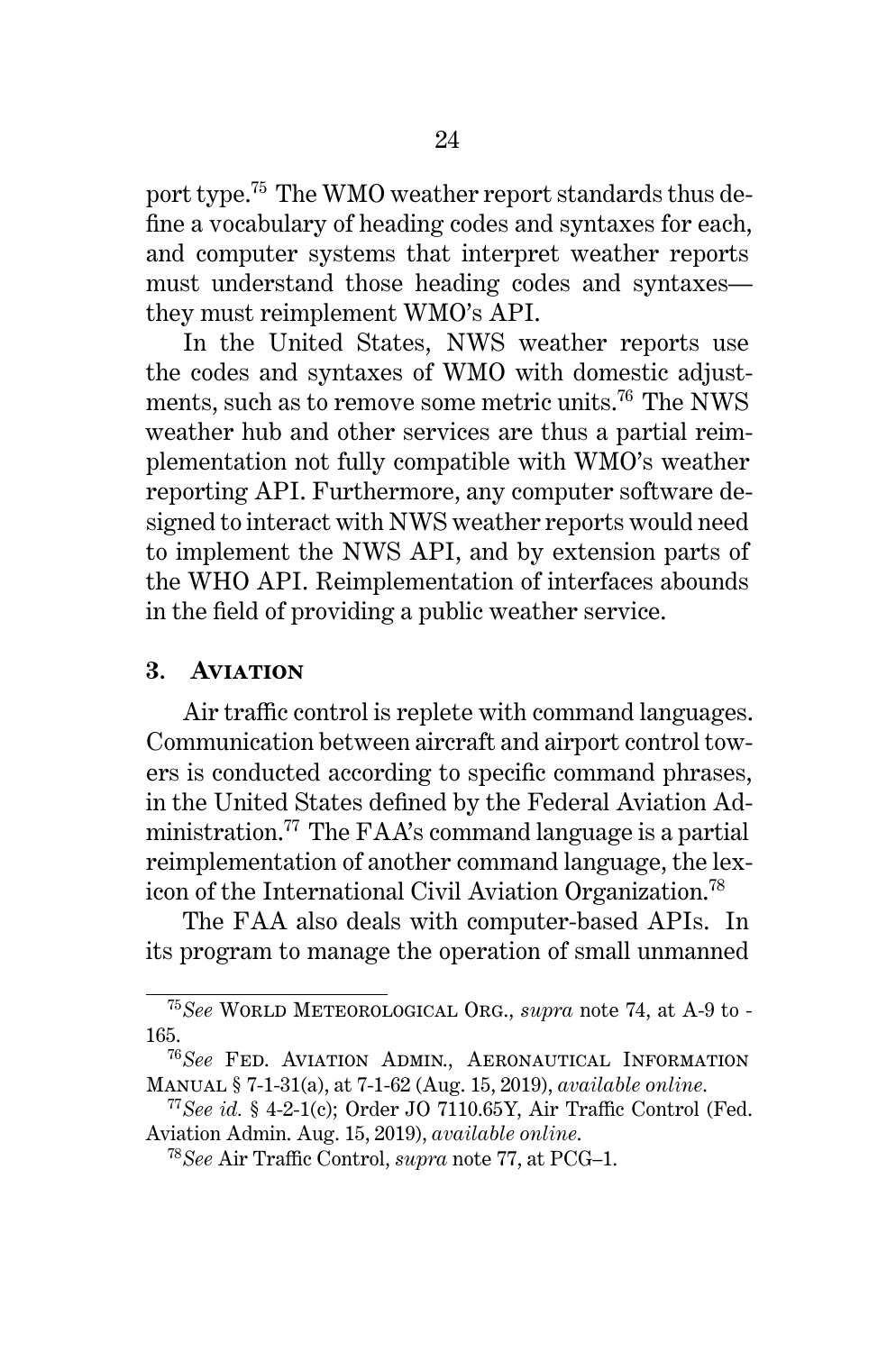aircraft, commonly called drones, the FAA recently developed a program for Low Altitude Authorization and Notification Capability. Part of this LAANC program is an "API-based interface" between the FAA and service providers that provide software for drone users.<sup>79</sup>

While the FAA has not published the exact specification of the LAANC API, $80$  the agency's high-level description indicates that the API contains a hierarchically structured, comprehensive set of named commands not unlike the Java declarations.<sup>81</sup> As a result, service providers for drone users must reimplement the FAA's API, and the FAA must implement parts of that API on its own service too because the API is "bidirectional."<sup>82</sup>

## **D. API Copyright Directly Conflicts with Binding Federal Policy**

Oracle's position in this case would render many federal agencies in violation of a decades-old policy of the Executive Branch, because of those agencies' use of technical standards containing APIs.

United States policy has long preferred government agencies to adopt privately developed technical standards rather than inventing new ones. $83$  Thus, in 1998,

<sup>79</sup>Low Altitude Authorization and Notification Capability (LAANC): USS Operating Rules § 3.2.1, at 4 (Fed. Aviation Admin. Dec. 14, 2018) [hereinafter LAANC Rules], *available online*.

<sup>80</sup>*See* 2019 USS Onboarding: Low Altitude Authorization and Notification Capability (LAANC) 5 (Fed. Aviation Admin. Feb. 2019), *available online*.

<sup>81</sup>*See* LAANC Rules, *supra* note 79, attachment A.

<sup>82</sup>*See id.* § 3.4, at 9–16.

<sup>83</sup>*See* National Technology Transfer and Advancement Act of 1995, Pub. L. No. 104-113, § 12(d)(1), (d)(3), 110 STAT. 775, 783.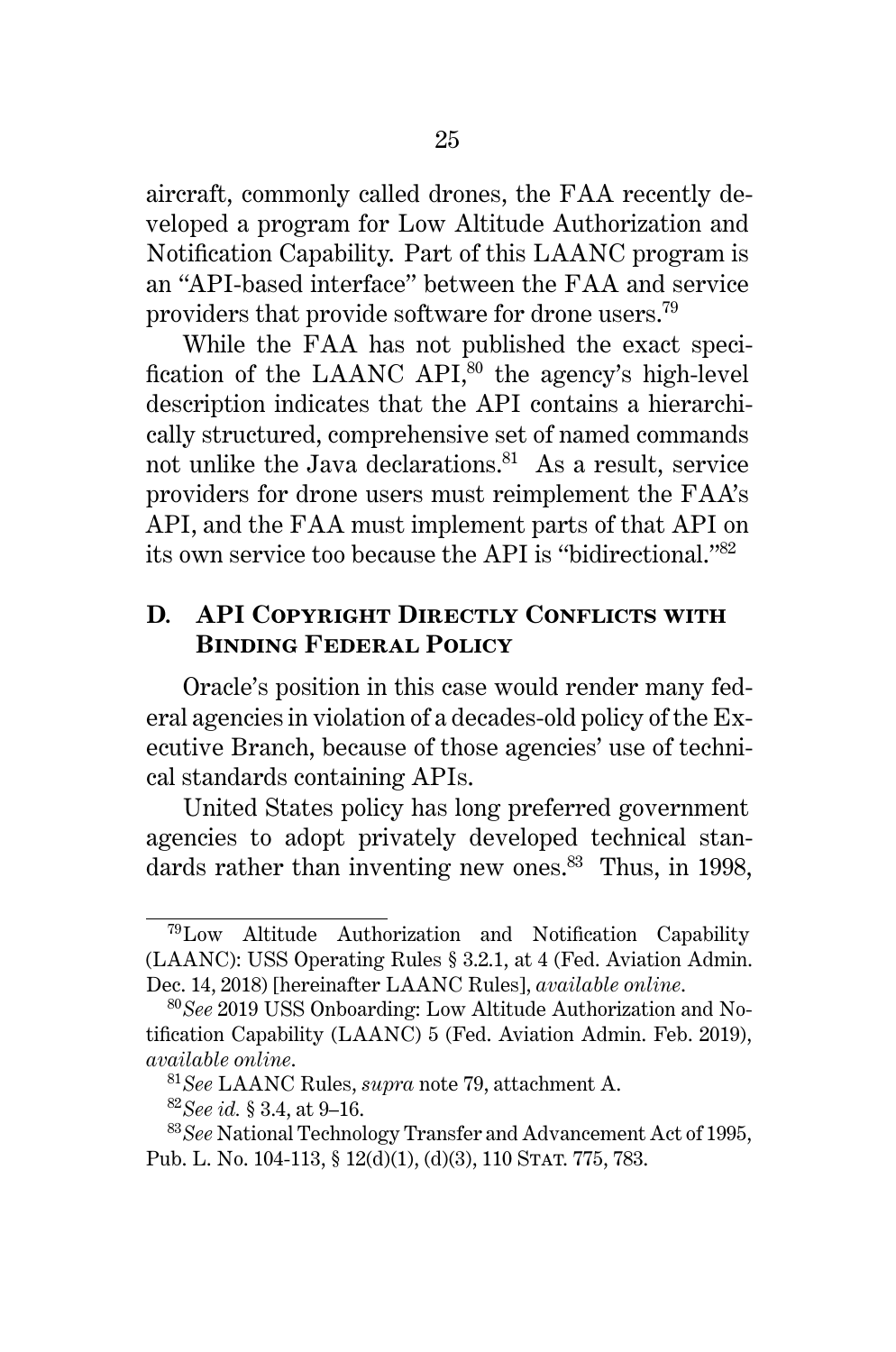the Office of Management and Budget promulgated Circular A-119 requiring that "federal agencies must use voluntary consensus standards in lieu of government-unique standards . . . except where inconsistent with the law or otherwise impractical."<sup>84</sup>

In defining "voluntary consensus standards," the OMB circular required that such standards "include provisions requiring that owners of relevant intellectual property have agreed to make that intellectual property available" on licensing terms granting broad availability.<sup>85</sup> The provision is unsurprising: It ensures that a holder of an intellectual property right covering part of a technical standard cannot hold up the government or regulated entities from implementing the standard, but instead must offer fair and reasonable licenses.<sup>86</sup>

If copyrights in APIs are infringed by reimplementation, then those copyrights would plainly fall within "relevant intellectual property" under OMB's definition, so any technical standard containing an API would be required to have provisions on copyright licensing before an agency can adopt the standard. But voluntary consensus standard-setting bodies almost uniformly lack provisions for licensing of copyrights in  $APIs$ ,  $87$  which likely means that many federal agencies would violate OMB's policy. The ATSC standard for digital television, for example, contains several APIs but has no provision for li-

<sup>84</sup>*See* OMB Circular No. A-119, Federal Participation in the Development and Use of Voluntary Consensus Standards and in Conformity Assessment Activities § 5, at 7 (Office of Mgmt. & Budget Feb. 10, 1998), *available online*.

<sup>85</sup>*Id.* § 4(a), at 6.

<sup>86</sup>*Cf.* Joseph Farrell et al., *Standard Setting, Patents, and Hold-Up*, 74 ANTITRUST L.J. 603, 608-09 (2007).

<sup>87</sup>*See* Duan, *supra* note 2, at 31.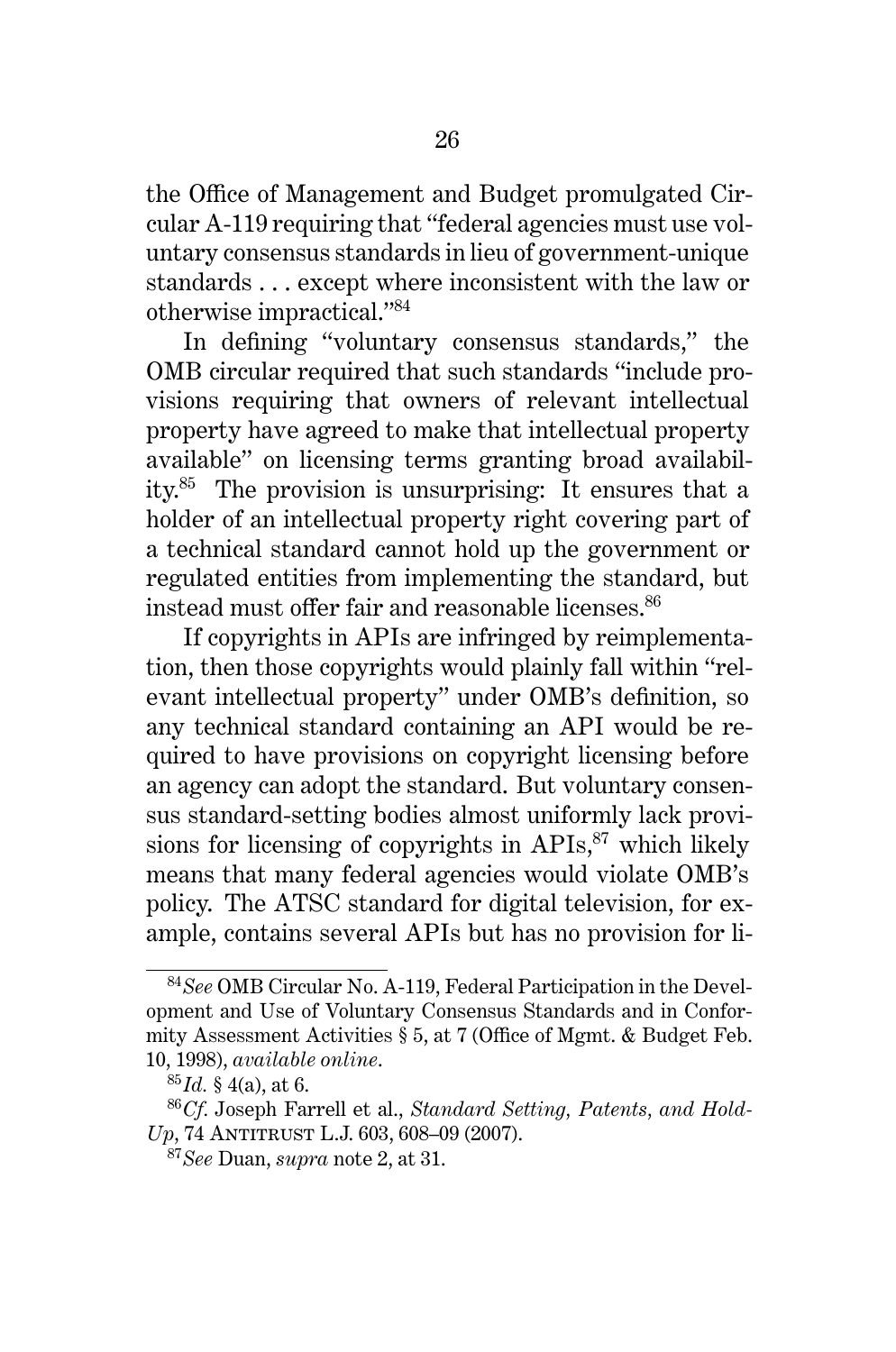censing of their copyrights,<sup>88</sup> so the FCC would have violated OMB Circular A-119 when it adopted that standard in 2002.<sup>89</sup>

The recent 2016 revision of OMB Circular A-119 only creates further problems. The notes to the revision state that, with regard to the "voluntary consensus standard" definition, "no substantive changes are intended."<sup>90</sup> Yet the definition itself now interchanges "intellectual property" and "patent" arbitrarily, $91$  leaving it uncertain whether the phrase "relevant intellectual property" in the policy continues to refer to copyrights or no longer does (which would be a substantive change).

The striking mismatch between API copyrights and OMB Circular A-119 does not just demonstrate an absurdity in Oracle's theory of the case. The mismatch reveals a view, apparently held by OMB as well as the industries developing technical standards, that copyrights are not "relevant intellectual property" for reimplementing an API.<sup>92</sup> Caution is merited before interpreting copyright law inconsistent with that consensus view.

<sup>88</sup>*See id.* at 20–21, 32.

<sup>89</sup>*See* Conversion to Digital Television, 67 Fed. Reg. 63290, 63294 (Fed. Commc'ns Comm'n Oct. 11, 2002).

<sup>90</sup>*See* OMB Circular A-119, Final Revision, Federal Participation in the Development and Use of Voluntary Consensus Standards and in Conformity Assessment Activities 9 (Office of Mgmt. & Budget Jan. 27, 2016), *available online*.

<sup>91</sup>*See id.* § 2(d), at 16.

<sup>92</sup>*See also* Duan, *supra* note 2, at 35.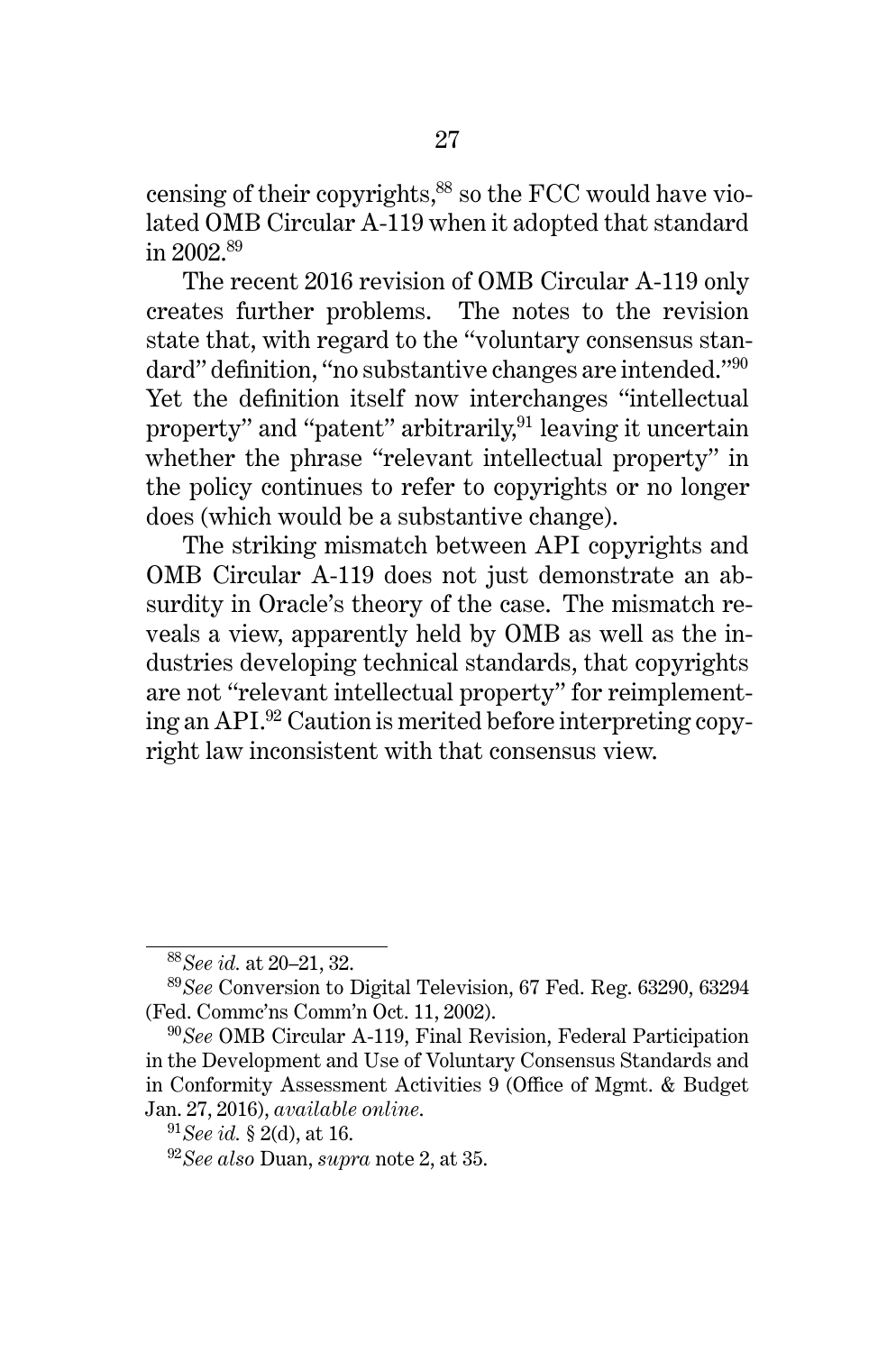## **II. Historical and Modern Practices Counsel Against Reimplementation Being Copyright Infringement**

The many examples explored above offer multiple important lessons on copyright and API reimplementation.

## **A. Industry Expects Not Copyright Incentives to Create APIs, but Freedom to Reimplement**

There has always been an expectation that reimplementation is broadly permitted. Conversely, history and modern practice refute the notion that the incentives of copyright protection are necessary to encourage new APIs or command languages.

From the earliest days of telecommunications, command languages have been reimplemented with regularity.<sup>93</sup> Today, scores of technical communication standards mandate API reimplementation yet make no provisions for licensing copyrights in APIs, suggesting that industry believes that no license is necessary.<sup>94</sup> And government agencies use reimplementation to achieve outcomes such as portable health care, law enforcement coordination, and military success<sup>95</sup>—again expecting copyright licensing to be unnecessary.<sup>96</sup> These many examples show a consensus that APIs and other command languages may be reimplemented without a copyright license.

These examples also undercut Oracle's claim that copyright incentives are needed to encourage production

<sup>93</sup>*See* Section I.A *supra* p. 6.

<sup>94</sup>*See* Section I.B *supra* p. 15; Duan, *supra* note 2, at 3–4, 31.

<sup>95</sup>*See* Section I.C *supra* p. 20.

<sup>96</sup>*See* Section I.D *supra* p. 25.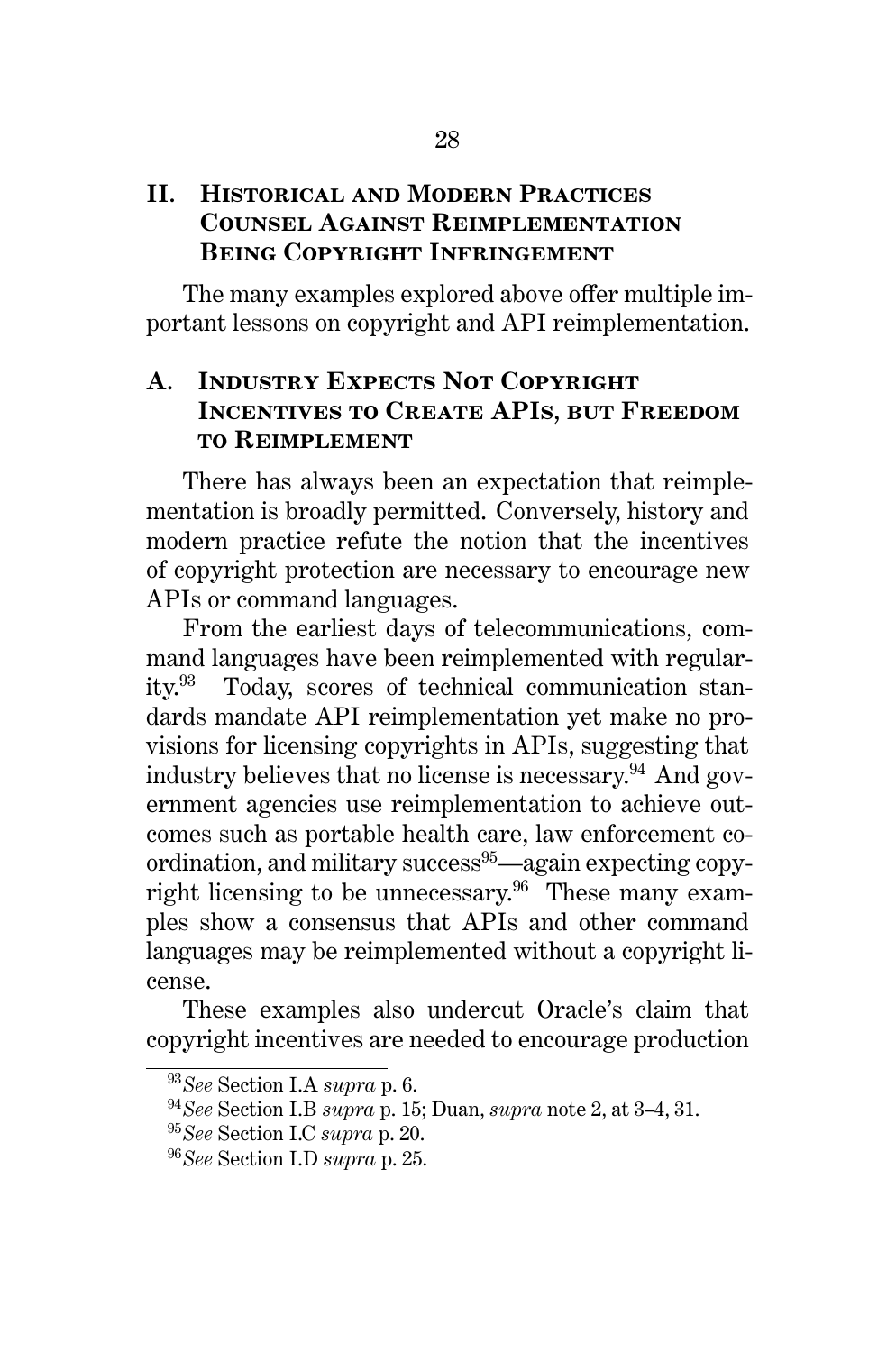of APIs. The many command languages and APIs described above were produced and improved, despite the developers knowing that their work would likely be reimplemented by others for free. And even if copyright incentives are valuable to a few API developers, those incentives come at the cost of upsetting an overwhelmingly larger set of settled expectations on the permissibility of reimplementation.

## **B. ROBUST COMPETITION DEPENDS ON EMERGing Firms' Freedom to Reimplement APIs**

API reimplementation ensures that emerging technology firms can compete with incumbents on a level playing field. Should reimplementation be copyright infringement, then leading technology firms could use copyright as a tool to lock out competitors from non-copyrighted markets.

Modern technology systems depend on interoperability. Developers of health care management software, for example, must reimplement numerous APIs and interfaces to make their products compatible with the many medical devices, records systems, wellness apps, and other technologies already on the market. $97$  Thus, "[s]tandardization provides enormous value to both consumers and manufacturers."<sup>98</sup>

<sup>97</sup>*See* 21st Century Cures Act, Pub. L. No. 114-255, sec. 4003(a), 130 Stat. 1033 (2016) (codified at 42 U.S.C. § 300jj(10)); Br. R St. Inst. et al. 17–18, Feb. 25, 2019; Kenneth D. Mandl & Isaac S. Kohane, *Data Standards May Be Wonky, but They Will Transform Health Care*, Stat (Oct. 3, 2019), *available online*.

<sup>98</sup>*Microsoft Corp. v. Motorola, Inc.*, 795 F.3d 1024, 1030 (9th Cir. 2015); *see Ericsson, Inc. v. D-Link Sys., Inc.*, 773 F.3d 1201, 1208 (Fed. Cir. 2014).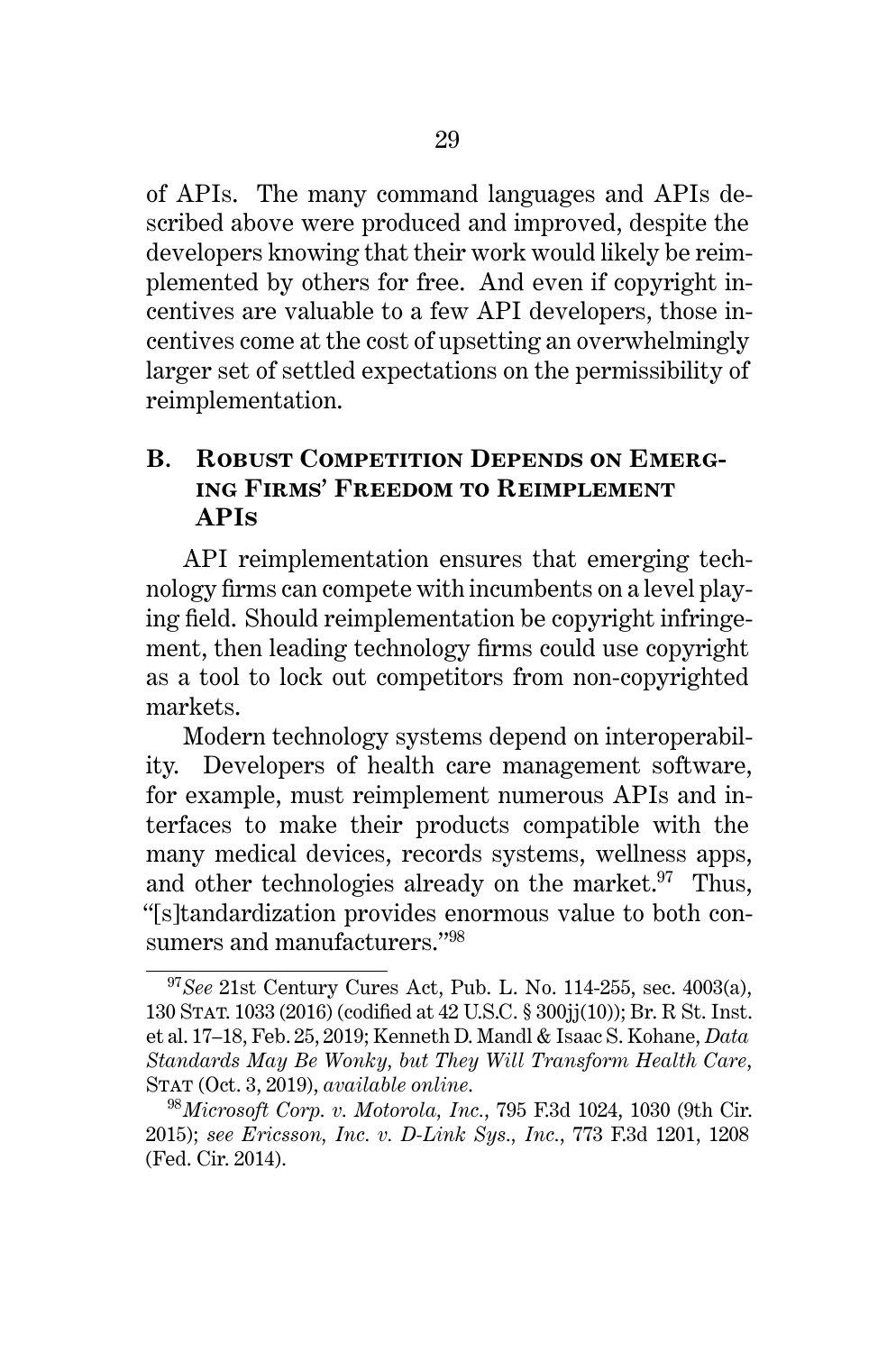Health care is not the only example of reimplementation begetting competition. Internet platforms and software have thrived by reimplementing Internet APIs.<sup>99</sup> Thousands of computer peripheral manufacturers all reimplement APIs found in technical standards for device communication.<sup>100</sup> Copyright in APIs threatens to entrench incumbents by taxing new entrants with switching costs—indeed, the evidence seems to suggest that uncertainty about API copyrights, created by this litigation, has already initiated entrenchment in the cloud computing industry.<sup>101</sup>

The risk of technological dominance via copyright law should be especially concerning given the larger conversation about "big tech" generally. Indeed, for many of those concerned with a lack of competition in the social media and Internet platform industries, a common proposal for remedying that situation is in fact API reimplementation: directing the leading online platforms to use standardized interfaces to their operations so that new entrants can reimplement those interfaces and thus interoperate competitively with the incumbents.<sup>102</sup>

While the merits of mandatory interoperability are a matter for debate, it certainly would be counterproductive to give dominant firms a veto power over competitive interoperability. Copyright law has never been intended

<sup>99</sup>*See* Section I.B.2 *supra* p. 18.

<sup>100</sup>*See* Section I.B.3 *supra* p. 19.

<sup>101</sup>*See* Simon Wardley, *What If . . . Co-opting Amazon APIs*, Bits or Pieces? (May 6, 2014), *available online*; Section I.B.1 *supra* p. 15.

<sup>102</sup>*See, e.g.,* Gus Rossi & Charlotte Slaiman, *Interoperability = Pri* $vacy + Competition$ , PUB. KNOWLEDGE (Apr. 26, 2019), *available online*; Augmenting Compatibility and Competition by Enabling Service Switching (ACCESS) Act of 2019, S. 2658, 116th Cong. sec. 4(a) (Oct. 22, 2019).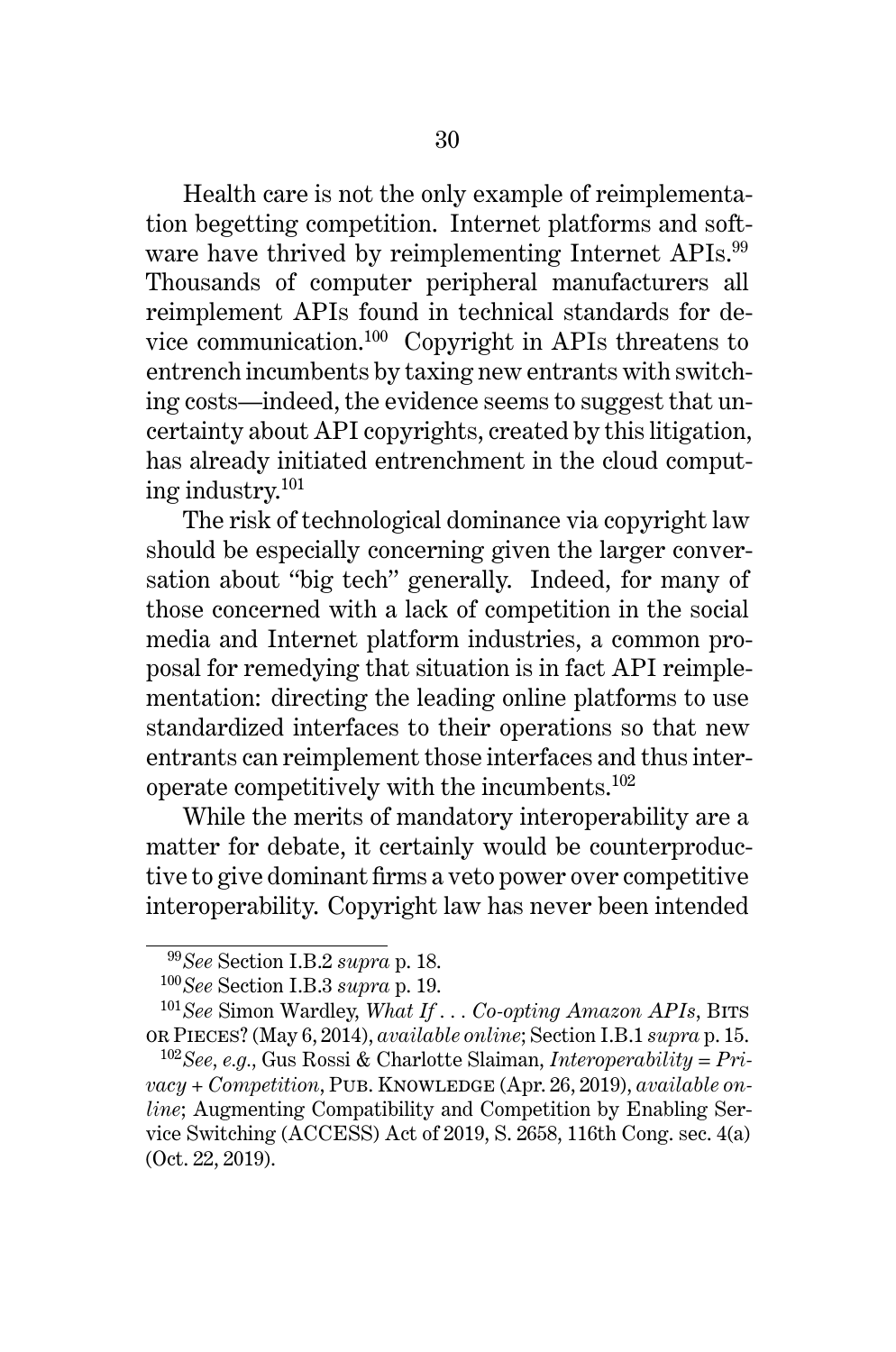as a veto power over free markets in technological services,<sup>103</sup> and this case should not change that.

Competition concerns also favor resolving this case on the absence of a copyright interest in an API, rather than on fair use. Fair use determinations often require a fullblown trial, which may as a practical matter deter new entrant competitors from reimplementing APIs even if on the merits they would be permitted to do so.<sup>104</sup>

### **C. Reimplementation of APIs Often Serves Americans' Security and Welfare**

Freedom to reimplement APIs often advances important public purposes, by virtue of the intrinsic tie between reimplementation and standardization. Standardization of health care records ensures that patients receive adequate care from multiple providers.<sup>105</sup> Standardization of hospital codes ensures that hospital staff respond to emergencies correctly.<sup>106</sup> Standardization in aviation ensures that airplanes do not crash.<sup>107</sup> Standardization in broadcast information, such as television and weather reports, ensures that the public can receive important alerts and information.<sup>108</sup> To the extent that

<sup>103</sup>*See Twentieth Century Music Corp. v. Aiken*, 422 U.S. 151, 164 (1975) (copyright law should "prevent the formation of oppressive monopolies").

<sup>104</sup>*See* Charlotte Slaiman, *Copyright, Fair Use, and Competition in Oracle v. Google*, Pub. Knowledge (Jan. 13, 2020), *available online*.

<sup>105</sup>*See* Office of the Nat'l Coordinator for Health Info. Tech., Report on Health Information Blocking 6 (Apr. 2015), *available online*.

<sup>106</sup>*See* Section I.A.4 *supra* p. 13.

<sup>107</sup>*See* Section I.C.3 *supra* p. 24.

<sup>108</sup>*See* Section I.C.2 *supra* p. 23; Br. R St. Inst. et al. 19–20, Feb. 25, 2019.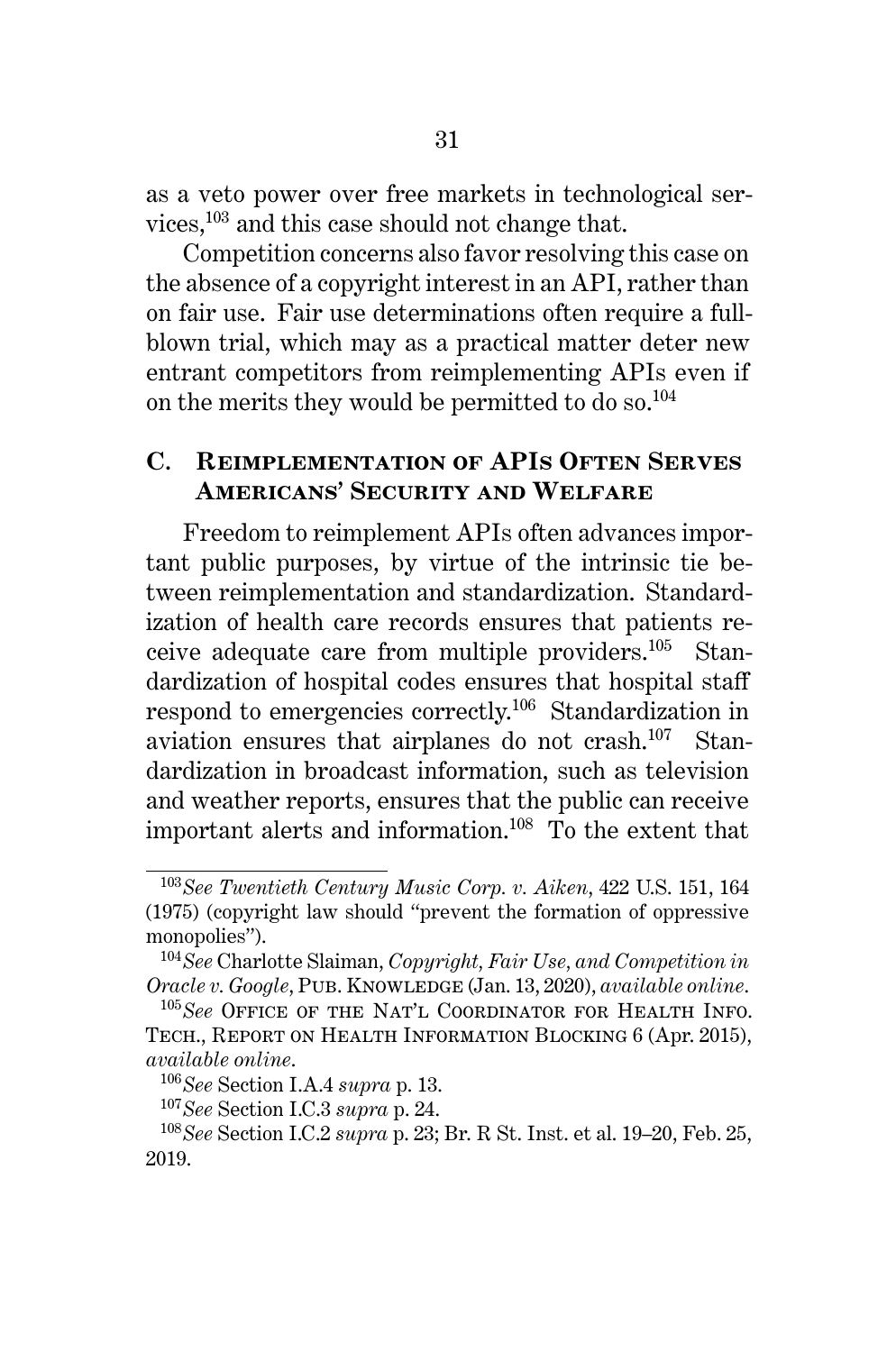copyright interferes with API reimplementation, it may interfere with these important interests.

Standardization within the government's internal operations is equally important. Law enforcement agencies require common data exchange vocabularies in order to administer justice collaboratively.<sup>109</sup> Standardization in technology procurement saves future taxpayer dollars from vendor lock-in.<sup>110</sup> Military operations have always depended on standardization of command communication, from the days of telegraph codes onwards.<sup>111</sup> Reimplementation of APIs is a common denominator for efficient government.

<sup>109</sup>*See* Section I.C.1 *supra* p. 21.

<sup>110</sup>*See* Br. R St. Inst. et al. 15–16.

<sup>111</sup>*See* Section I.A.3 *supra* p. 10.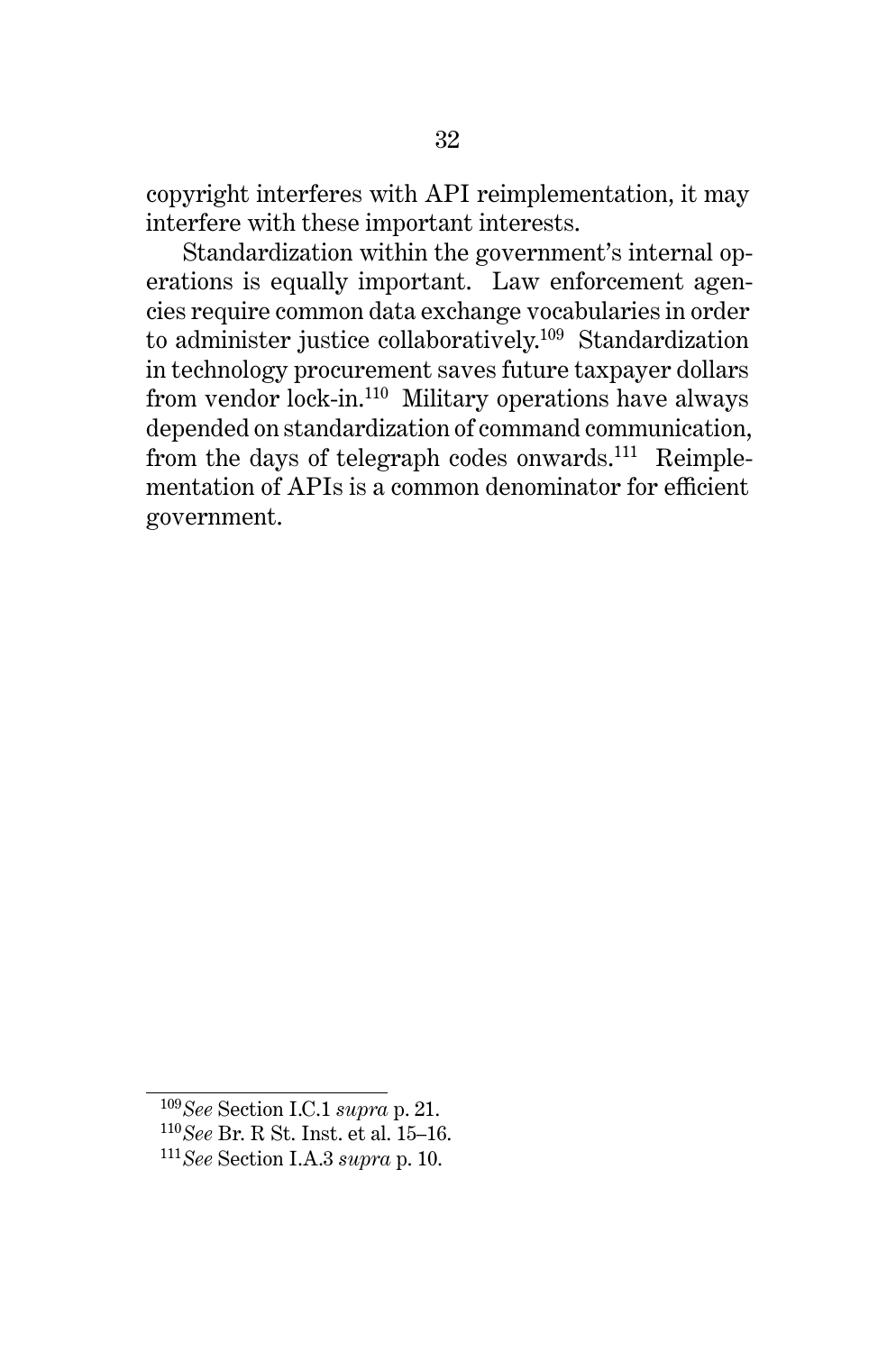## **CONCLUSION**

For the foregoing reasons, the decision of the Court of Appeals should be reversed.

Respectfully submitted,

CHARLES DUAN *Counsel of Record* R Street Institute 1212 New York Ave NW Ste 900 Washington DC 20005 (202) 525-5717 cduan@rstreet.org

Meredith F. Rose CHARLOTTE SLAIMAN PUBLIC KNOWLEDGE 1818 N Street NW Ste 410 Washington DC 20036 (202) 861-0020

*Counsel for amici curiae*

January 2020